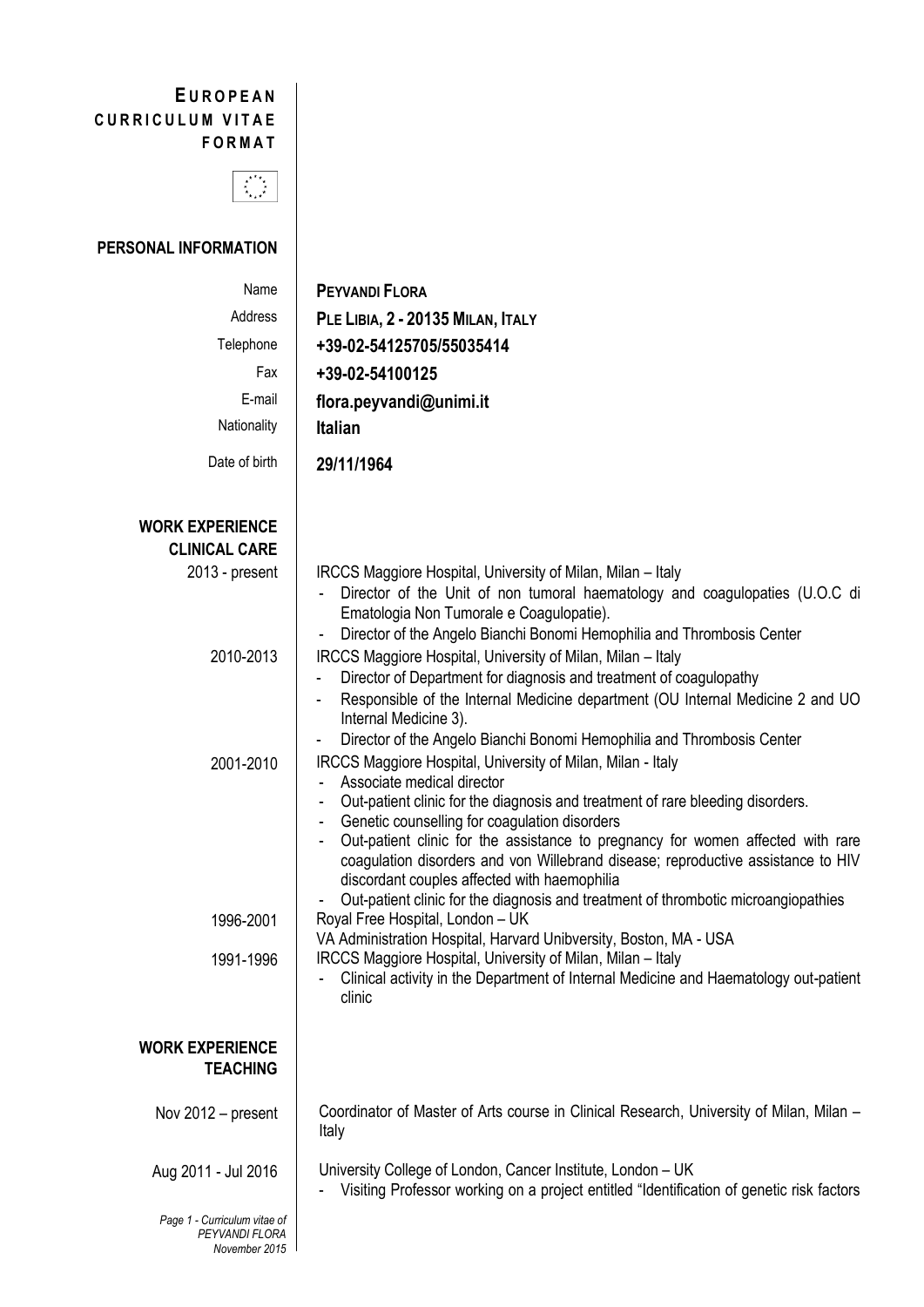|                                 | in autoimmune thrombotic thrombocytopenic purpura" in collaboration with Prof.<br>Samuel Machin (University College of London, London - UK) and Prof. Edward<br>Tuddenham (Royal Free Hospital, London - UK)                                                                                                                                                                                                                                                                                                                                                                                                                                                                                                                                                                                                                                                                                                                                                                                                                                                                                                                                                                                                                                                                                                                                                                                                                                                                                            |
|---------------------------------|---------------------------------------------------------------------------------------------------------------------------------------------------------------------------------------------------------------------------------------------------------------------------------------------------------------------------------------------------------------------------------------------------------------------------------------------------------------------------------------------------------------------------------------------------------------------------------------------------------------------------------------------------------------------------------------------------------------------------------------------------------------------------------------------------------------------------------------------------------------------------------------------------------------------------------------------------------------------------------------------------------------------------------------------------------------------------------------------------------------------------------------------------------------------------------------------------------------------------------------------------------------------------------------------------------------------------------------------------------------------------------------------------------------------------------------------------------------------------------------------------------|
| Maj 2009 - Maj 2011             | University College of London, Cancer Institute (UCL), London - UK<br>- Professorial Research Associate                                                                                                                                                                                                                                                                                                                                                                                                                                                                                                                                                                                                                                                                                                                                                                                                                                                                                                                                                                                                                                                                                                                                                                                                                                                                                                                                                                                                  |
| 2005-present                    | University of Milan, Milan - Italy:<br>Associate Professor of Internal Medicine<br>Courses on i) Medical Clinic, ii) Medical Therapy, and iii) Internal Medicine at<br>Post-graduate School in Internal Medicine, IRCCS Maggiore Hospital<br>Courses on i) Molecular Biology applied to Hematology, ii) Methods and Notions<br>in Haemostasis, iii) Methods and Notions in Immunology, iv) Clinic and Therapy of<br>hemostasis disorders, and v) Internal Medicine at Post-graduate School of<br>Hematology, IRCCS Maggiore Hospital<br>Courses on i) Medical Clinic, ii) Medical Therapy, at School of Medicine, IRCCS<br>Maggiore Hospital<br>Courses on i) Biotechnological diagnostics, and ii) Cellular and Molecular Therapy<br>at First degree course in Medical Biotechnologies and Molecular Medicine<br>Member of the teaching staff and of the managing council of the Post-graduate                                                                                                                                                                                                                                                                                                                                                                                                                                                                                                                                                                                                         |
| Jan 2005 - Dec 2007             | school in Clinical and Laboratory Biomedical Sciences<br>Shiraz University of Medical Sciences, Nemazee Hospital, Shiraz - Iran<br>Visiting Professor delivering courses on Molecular medicine, Congenital                                                                                                                                                                                                                                                                                                                                                                                                                                                                                                                                                                                                                                                                                                                                                                                                                                                                                                                                                                                                                                                                                                                                                                                                                                                                                              |
|                                 | coagulopathies and thrombosis                                                                                                                                                                                                                                                                                                                                                                                                                                                                                                                                                                                                                                                                                                                                                                                                                                                                                                                                                                                                                                                                                                                                                                                                                                                                                                                                                                                                                                                                           |
| Other courses and activities    |                                                                                                                                                                                                                                                                                                                                                                                                                                                                                                                                                                                                                                                                                                                                                                                                                                                                                                                                                                                                                                                                                                                                                                                                                                                                                                                                                                                                                                                                                                         |
| 2001-present                    | Educational courses of World Federation of Hemophilia (WFH)                                                                                                                                                                                                                                                                                                                                                                                                                                                                                                                                                                                                                                                                                                                                                                                                                                                                                                                                                                                                                                                                                                                                                                                                                                                                                                                                                                                                                                             |
| 2008-present<br>2001-present    | Educational courses of International Society of Thrombosis and Haemostasis (ISTH)<br>Co-promoter, PhD degree, Leiden University, Leiden - The Netherlands:                                                                                                                                                                                                                                                                                                                                                                                                                                                                                                                                                                                                                                                                                                                                                                                                                                                                                                                                                                                                                                                                                                                                                                                                                                                                                                                                              |
|                                 | entitled<br>"Pathophysiology of<br>Thrombotic<br>Andrea Lotta, thesis<br>Luca<br>Thrombocytopenic Purpura: the <two-hit> Paradigm", year: 2012<br/>Khaled Mousa Saleh Musallam and Ali Taher Taher, thesis entitled "Beta-<br/>thalassemia intermedia. Morbidity uncovered", year: 2012<br/>Co-Promoter, PhD degree, University of Maastricht, Maastricht - The Netherlands:<br/>Abdolreza Afrasiabi, thesis entitled "Molecular genetic analysis of patients with<br/>Rare Bleeding Disorders in South Iran", year: 2009<br/>Tutor of PhD and Master of Arts students, University of Milan, Milan - Italy:<br/>Ilaria Mancini, thesis entitled "ADAMTS13-related assays in acquired thrombotic<br/>thrombocytopenic purpura", doctorate in Experimental Hematology, year<br/>2011/2012<br/>Maria Paola Marconi, thesis entitled "Scheda studio: strumento di monitoraggio<br/>della conduzione di studi clinici", Master in Clinical Research, year: 2012/2013<br/>Giacomo Tuana Franguel, thesis entitled "Demographics, clinical characteristics<br/>and genetic determinants of platelet secretion defects", Master in Clinical<br/>Research, year: 2011/2012<br/>Matteo Rossi, thesis entitled "Factor XIII deficiency, data collection and clinical<br/>trial design", Master in Clinical Research, year: 2010/2011<br/>Luca Andrea Lotta, thesis entitled "Studies on the genetic predisposition to<br/>common thrombotic diseases", doctorate in Clinical Methodology, year 2010/2011</two-hit> |
|                                 | Lucia Calo', thesis entitled "Analisi dei problemi ginecologici ed ostetrici nelle<br>donne con coagulopatia a diatesi emorragica attraverso il registro internazionale<br>WRBDD (women with rare bleeding disorders)", doctorate in Clinical<br>Methodology, year: 2010/2011<br>Marzia Menegatti, thesis entitled "The role of factor X in blood coagulation:<br>clinical, phenotypic and molecular analysis of a severe rare bleeding disorder",<br>doctorate in Experimental Hematology, year 2008/2009<br>Margherita Punzo, thesis entitled "Ruolo delle interazioni tra il fattore di von<br>۰                                                                                                                                                                                                                                                                                                                                                                                                                                                                                                                                                                                                                                                                                                                                                                                                                                                                                                     |
| $D_{200}$ 2 Curriculum vitoo of |                                                                                                                                                                                                                                                                                                                                                                                                                                                                                                                                                                                                                                                                                                                                                                                                                                                                                                                                                                                                                                                                                                                                                                                                                                                                                                                                                                                                                                                                                                         |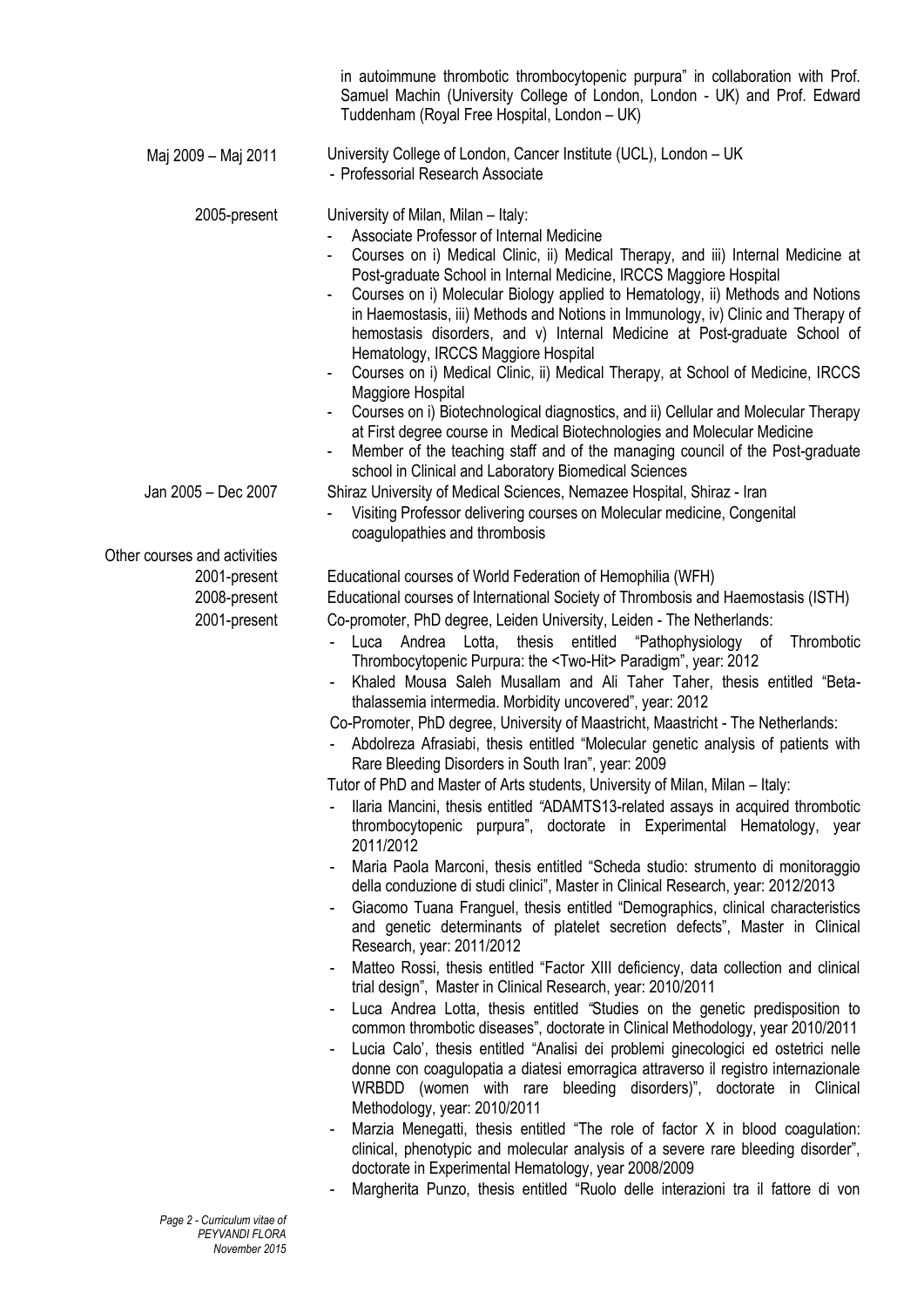Willebrand e la Glicoproteina Ib nella maegacariocitopoiesi. Studio su piastrine e magacariociti di pazienti affetti da malattia di von Willebrand di tipo 2B", doctorate in Experimental Hematology, year 2008/2009

Supervisor of Graduation thesis, University of Milan, Milan – Italy:

- Sabrina Seregni, thesis entitled "Ricerca di un possibile "founder effect" associato alla mutazione p.Arg1997Trp nel gene del FVIII in un gruppo di pazienti italiani affetti da emofilia A", Degree course in Medical Biotechnologies and Molecular Medicine, year: 2011/2012
- Francesca Ambrosini, thesis entitled "Analisi della discrepanza dei metodi per il<br>dosaggio di ADAMTS13 in pazienti affetti da TTP acquisita: dosaggio di ADAMTS13 in pazienti affetti da TTP acquisita: ruolo degli autoanticorpi anti-ADAMTS13", Degree course in Medical Biotechnologies and Molecular Medicine, year: 2010/2011
- Susanna Zanutto, thesis entitled "Caratterizzazione molecolare di pazienti affetti da carenza congenita del Fattore X della coagulazione", Degree course in Medical Biotechnologies, year: 2004/2005

Assistant supervisor of Graduation thesis, University of Milan, Milan – Italy:

- Dino Francesco Augusto Motti, thesis entitled "Pregnancy as a risk factor for thrombotic thrombocytopenic purpura", Degree course in Medicine, year: 2009/2010
- Luca Andrea Lotta, thesis entitled "Caratterizzazione molecolare di un caso di porpora trombotica trombocitopenica congenita", Degree course in Medicine, year: 2007/2008
- Daniele Caldara, thesis entitled "Diagnosi molecolare di emofilia A", Degree course in Medical Biotechnologies, year: 2002/2003
- Roberta Palla, thesis entitled "Analisi molecolare e cellulare di una mutazione naturale (Arg277Cys) a carico del gene del fattore VII della coagulazione in un paziente con carenza grave e sintomi emorragici", Degree course in Medical Biotechnologies, year: 2001/2002

Assistant supervisor of Graduation thesis, University of Piemonte Orientale "Amadeo Avogadro", Vercelli – Italy:

Ermonela Bregu, thesis entitled "Caratterizzazione fenotipica e genetica di pazienti affetti da carenza congenita del Fattore X della coagulazione", Degree course in Medical and Pharmaceutical Biotechnologies, year: 2010/2011

Assistant supervisor of Specialization Degree, School of Medicine, University of Milan, Milan – Italy:

- Raffaella Rossio, thesis entitled "Caratterizzazione biochimica e molecolare dei pazienti affetti da porpora trombotica trombocitopenica e livelli di ADAMTS13 normale", Specialization in Internal Medicine, year: 2011/2012
- Barbara Ferrari, thesis entitled "Porpora Trombotica Trombocitopenica: gravidanza come fattore di rischio", Specialization in Internal Medicine, year: 2011/2012
- Giuseppe Bettoni, thesis entitled "Ruolo degli anticorpi anti ADAMTS13 nella Porpora Trombotica Trombocitopenica", Specialization in Internal Medicine, year: 2009/2010
- Simona Maria Siboni, thesis entitled "Valutazione del ruolo della metalloproteasi ADAMTS13 e degli anticorpi anti-ADAMTS13 in 100 pazineti affetti da porpora trombotica trombocitopenica", Specialization in Hematology, year: 2003/2004

#### **EDUCATION AND TRAINING**

Dec 2013-Dec 2017 Award of the National Scientific Qualification ("abilitazione scientifica nazionale") as Full Professor by The Italian Ministry of Education, universities and research (MIUR) (Decreto Direttoriale n. 222/2012)

> General Medical Council, London, UK N° 6095693 - Registration as haematologist specialist in UK without licence to practise

> General Medical Council , London, UK N° 6095693 - Full registration as haematologist specialist in NHS, UK

Jan 2001 Research Doctorate, University of Milan, Milan – Italy

*Page 3 - Curriculum vitae of PEYVANDI FLORA November 2015*

Oct 2012-present

Feb 2005-Sept 2012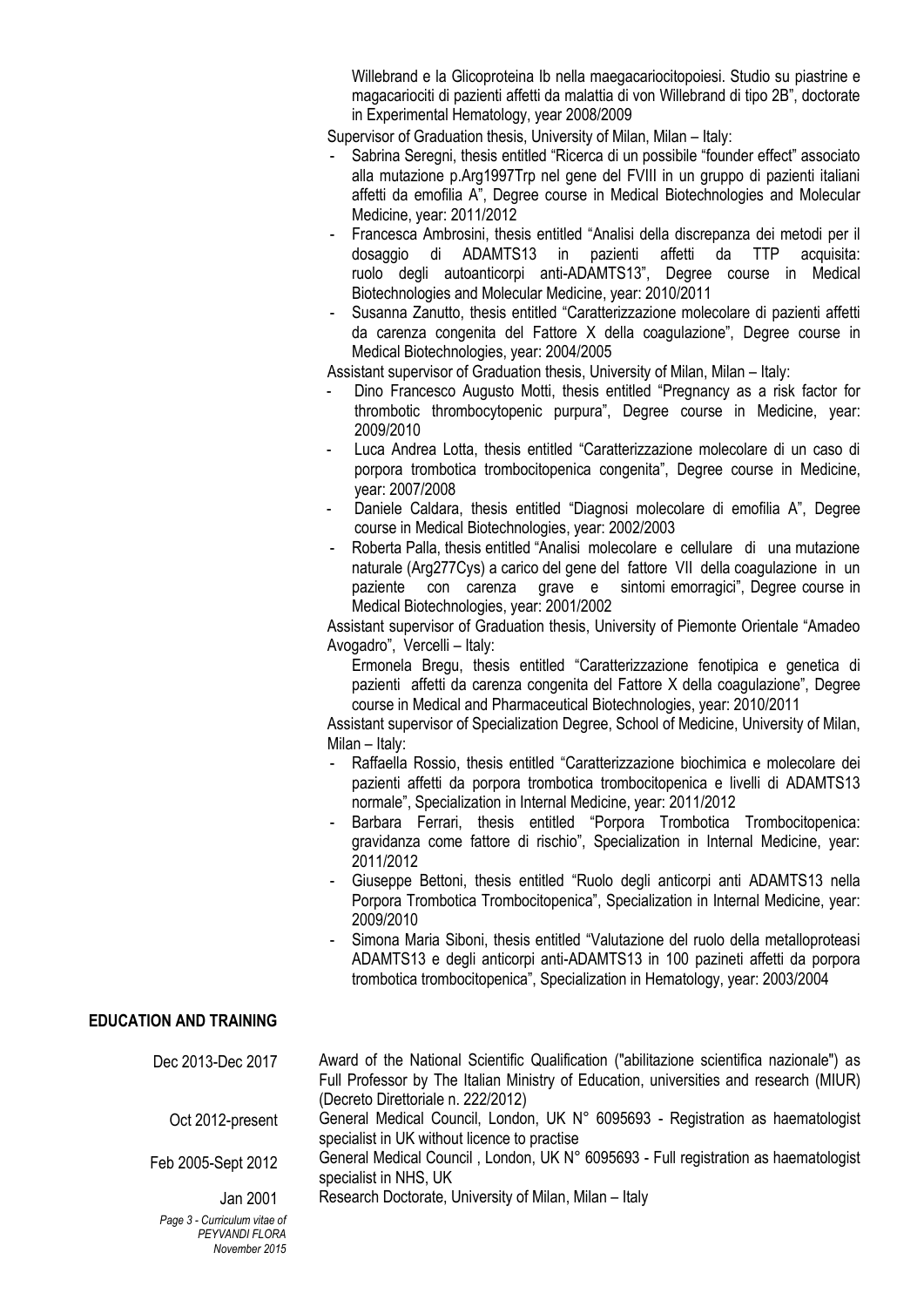|                    | - Phenotype and genotype characterization of rare bleeding disorders                                           |
|--------------------|----------------------------------------------------------------------------------------------------------------|
| Nov 2000           | PhD, University of Maastricht, Maastricht - The Netherlands                                                    |
|                    | Rare bleeding disorders                                                                                        |
| Jul1998-Jun 1999   | Research fellow, Beth Israel Deaconess Medical Centre, Harvard Medical School,<br>Boston - USA                 |
| Feb 1997- Dic 1998 | Research fellow, Katharine Dormandy Haemophilia Centre & Haemostasis Unit, Royal<br>Free Hospital, London - UK |
| Nov 1996           | Specialization in Hematology, University of Milan, Milan – Italy                                               |
| 1992-1996          | Hematology fellow, IRCCS Maggiore Hospital, University of Milan, Milan - Italy                                 |
| 1991-1992          | Resident in Medicine, San Paolo Hospital University of Milan, Milan - Italy                                    |
| 1991               | Italian board of Internal Medicine                                                                             |
| 1991               | Doctor of Medicine, Medical school of University of Milan, Milan - Italy                                       |
| 1990-1991          | Transfusion center Scholarship, San Paolo Hospital, Milan - Italy                                              |
| 1987-1990          | Internship, Department of Emergency and Department of Internal Medicine, San Paolo<br>Hospital, Milan - Italy  |
| 1982               | Secondary school education, Natural Science High School Nedaye Azadi, Tehran -<br>Iran                         |

### **MAJOR RESEARCH FIELDS**

- Clinical and laboratory aspects of hereditary coagulation disorders (thrombophilia and hemophilia)
- Genotype and phenotype characterisation of patients affected with rare coagulation diosorders and von Willebrand disease
- Biochemical characterisation of mutant recombinant proteins causing rare coagulation disorders and von Willebrand disease
- Implementation of a European working group finalised to the establishment of an online database for the collection of clinical, laboratory and therapeutic data related to patients affected by rare bleeding disorders (RBDs: fibrinogen deficiency, Factor (F) II, FV, FVII, FV+FVIII, FX, FXI and FXIII) [\(www.rbdd.eu\)](http://www.rbdd.eu/). The project was awarded a grant by PHEA (Public Health Executive Agency)
- Implementation of an International database [\(www.rbdd.org\)](http://www.rbdd.org/) for the collection of clinical, phenotypic genotypic and therapeutic data related to patients affected by rare bleeding disorders
- Organization of a working group focusing on "Menorrhagia in women affected by rare bleeding disorders" [\(www.wrbd.org\)](http://www.wrbd.org/)
- Development of new techniques for prenatal diagnosis in early stage of pregnancy in women carriers of hemophilia or affected by one of the other rare coagulation disorders
- Gene mutation, transcription, translation and transport analysis of FVIII in hemophilic patients with inhibitors
- Implementation of a novel thrombotic thrombocytopenic purpora database for the collection of clinical, genetic and therapeutic data [\(www.ttpdatabase.org\)](http://www.ttpdatabase.org/)
- Basis research on molecular and immunological aspects of patients affected by autoimmune thrombotic thrombocytopenic purpura.
- 'Next-generation' DNA sequencing to study the genetic predisposition to thrombotic and haemorrhagic disorders (myocardial infarction, deep vein thrombosis and haemophilia)

## **PRIZES AND AWARDS**

- 2014 Winner of the 6th edition of the "Grande Ippocrate" award for Scientific Research and Dissemination.
- 2013 Diagnosi prenatale: l'uso delle cellule fetali per la diagnosi genetica non invasiva in donne portatrici di emofilia. Italo Monzino Foundation, Milan – Italy *(Principal Investigator, 36 months)*

*Page 4 - Curriculum vitae of PEYVANDI FLORA November 2015*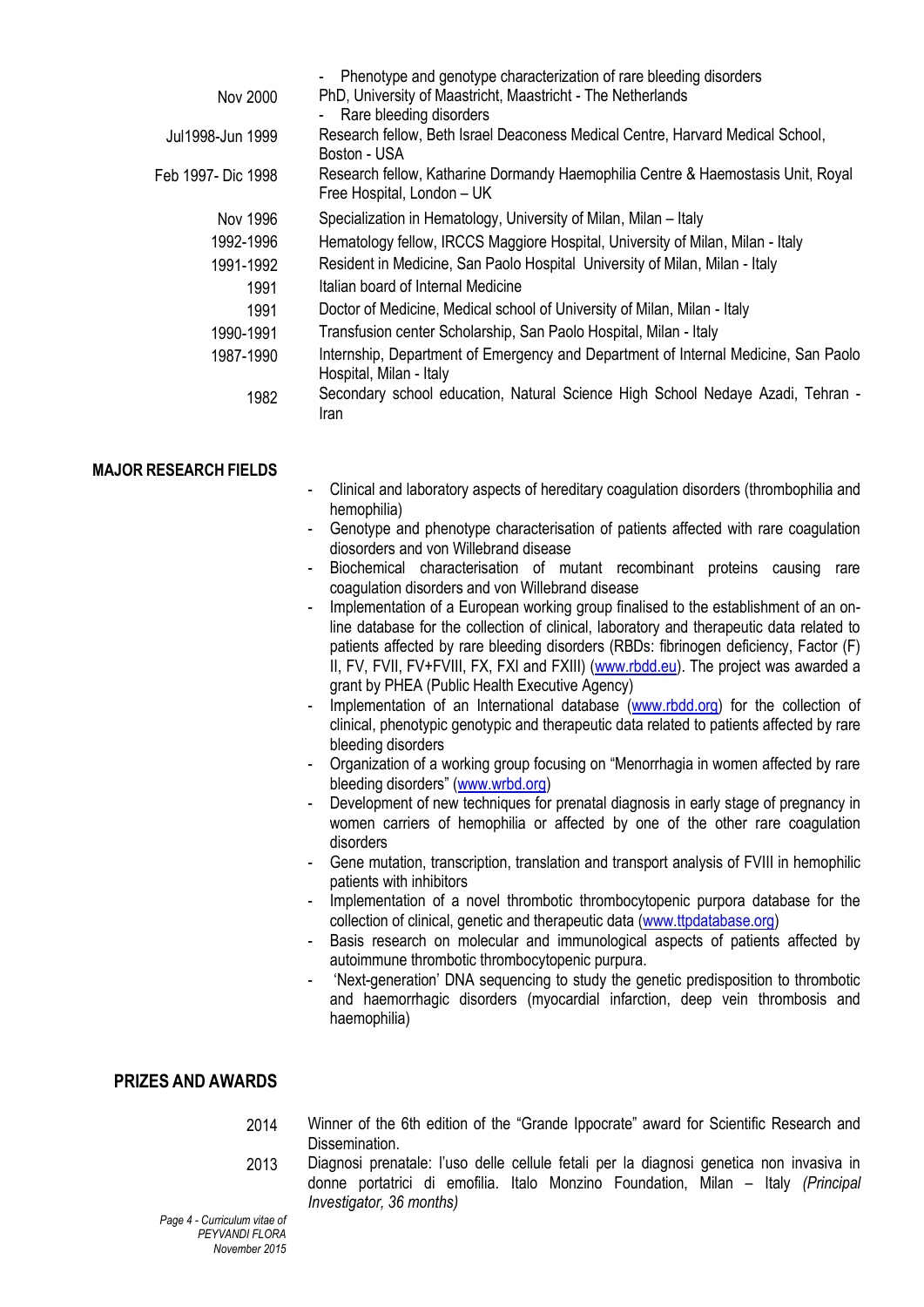- 2013 Microangiopatie trombotiche. Italo Monzino Foundation, Milan Italy *(Principal Investigator, 36 months)*
- 2013 Influence of aggregation extent of FVIII in pharmaceutical concentrates on their biochemical properties and coagulant efficacy. Funded by Biotest AG *(Principal Investigator, 24 months)*
- 2012 Costituzione di una rete lombarda per lo studio e il trattamento dei pazienti sottoposti a procedure di aferesi terapeutica. Regione Lombardia, Direzione generale Sanità - Italy (*Partner, 24 months*)
- 2012 Hemophilia Treatment Centre Twinning Programme between the Hemophilia and Thrombosis Centre, IRCCS Maggiore Hospital, Milan – Italy and Esfahan Hemophilia center, Sayedalshohada Hospital, Esfahan – Iran. World Federation of Hemophilia (WFH) *(Principal Investigator, 36 months)*
- 2012 European Haemophilia Network (EUHANET). Commission of the European Union,The Executive Agency for Health and Consumers (EAHC) (*Workpackage leader, 36 months)*
- 2012 Prospective evaluation of the intensity of bleeding episodes in patients with coagulation factor XIII deficiency (PRO-RBDD). Funded by NovoNordisk, Denmark (*Principal Investigator, 36 months)*
- 2011 New risks factor for complex atherothrombotic diseases role of von Willebrand factor and of the metalloprotease ADAMTS13. Fiera Foundation, Milan - Italy (*Principal Investigator, 17 months out of 72)*
- 2011 Discovery of genetic determinants of inhibitor development in hemophilia a by exome sequencing. Bayer Hemophilia Awards Program - Special project award *(Principal Investigator, 24 months)*
- 2011 Biochemical, conformational and functional characterization of a novel purified FVIII concentrate from BioTest: a comparative study. Funded by Biotest AG (*Principal Investigator, 24 months)*
- 2011 Multiplexed next-generation sequencing of the haemostatic exome in deep vein thrombosis. Cariplo Foundation, Milan - Italy (*Principal Investigator, 21 months)*
- 2010 Modello di integrazione tra attivita' di ricerca sperimentale e pratica clinica: l'approccio alle microangiopatie trombotiche. Regione Lombardia, Direzione generale Sanità - Italy (*Partner, 24 months)*
- 2010 Microangiopatie trombotiche. Italo Monzino Foundation, Milan Italy *(Collaborator, 36 months)*
- 2010 Enlargement of the European network of the Rare Bleeding Disorders (EN-RBD). European Association of Hemophilia and Allied Disorders (EAHAD), Sheffield – UK *(Principal Investigator, 12 months)*
- 2010 Programma di lavoro del Presidio di coordinamento regionale per le coagulopatie congenite. Regione Lombardia, Direzione generale Sanità - Italy (*Principal Investigator, 36 months)*
- 2009 Inhibitor development in previously untreated patients (PUPs) or minimally blood component-treated patients (MBCTPS) when exposed to von Willebrand factorcontaining factor VIII concentrates and to recombinant factor VIII concentrates: an international, multicentre, prospective, controlled, randomised, open label, clinical trial. Angelo Bianchi Bonomi Foundation, Milan – Italy *(Partner, 60 months)*
- 2009 Cellule fetali nel sangue materno. Una promettente tecnica non invasiva di diagnosi prenatale delle malattie genetiche. Paracelso Foundation, Milan – Italy *(Principal Investigator, 12 months)*
- 2009 Determinazione del sesso fetale nel l° trimestre di gravidanza mediante tecniche non invasive. Italo Monzino Foundation, Milan – Italy *(Principal Investigator, 36 months)*
- 2008 Determinazione del sesso fetale nel l<sup>o</sup> trimestre di gravidanza mediante tecniche non invasive. PUR (ex FIRST) grant, University of Milan, Milan – Italy *(Principal Investigator, 12 months)*
- 2008 Menorrhagia and other gynecological problems in women affected by rare bleeding disorders. Laboratoire français du Fractionnement et des Biotechnologies (LFB) – France *(Principal Investigator, 12 months)*
- 2007 Establishment of a European Network of Rare Bleeding Disorders. Istituto Superiore di Sanità, Rome – Italy *(Principal Investigator, 24 months)*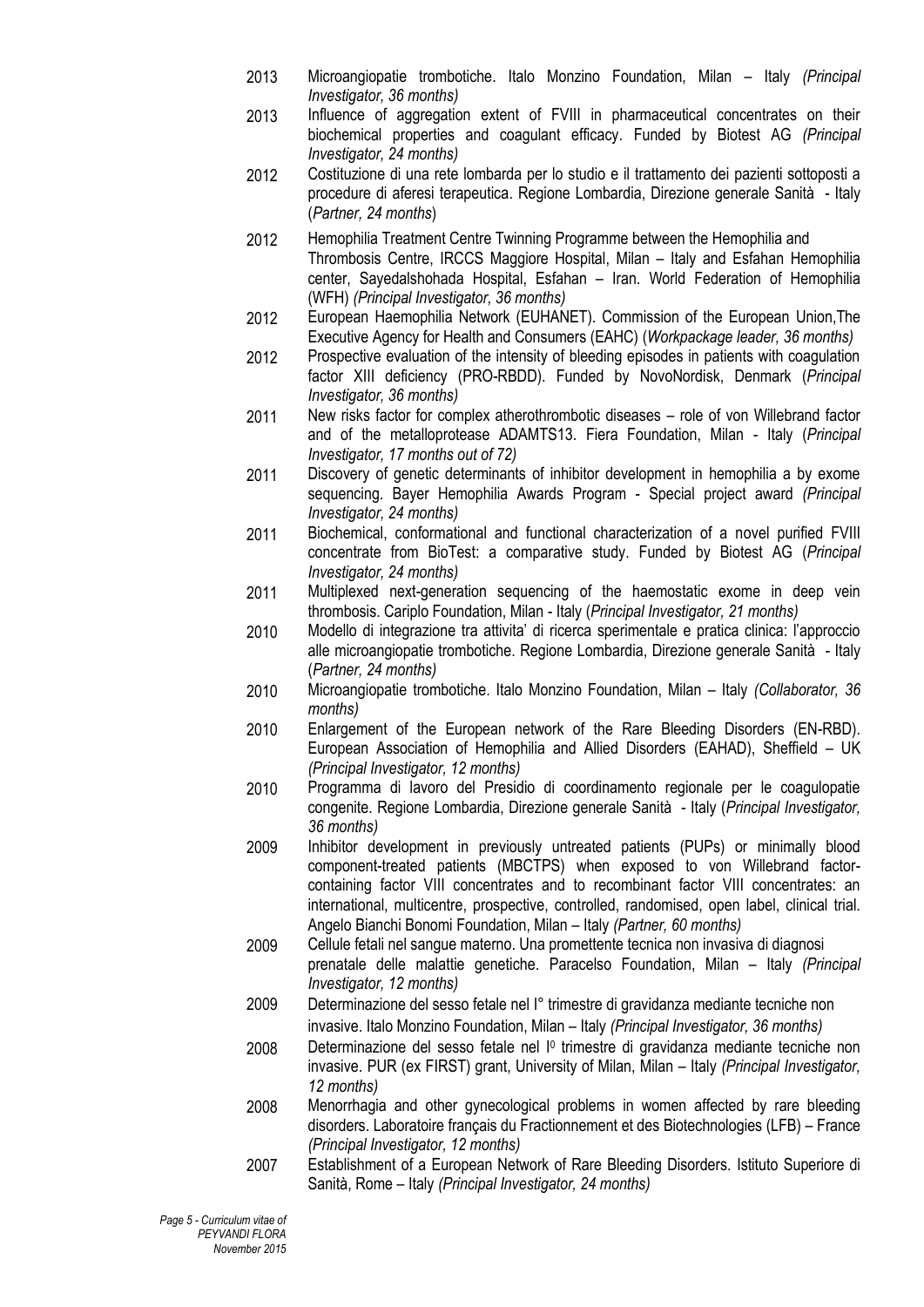- 2007 Meccanismi molecolari patogenetici nella carenza combinata dei fattori della coagulazione V e VIII (F5F8D). FIRST grant, University of Milan- Italy *(Principal Investigator, 12 months*
- 2007 Biochemical and molecular characterization of the interaction between Von Willebrand Factor and ADAMTS-13: new hypotheses on physiopathogenesis of thrombotic microangiopathic diseases. PRIN grant, Italian Ministry of University and Research – Italy *(Principal Investigator, 24 months)*
- 2007 Establishment of an European Network of Rare Bleeding Disorders. Commission of the European Unit - Public Health Executive Agency (PHEA) (*Principal Investigator, 36 months)*
- 2007 Rare bleeding disorders: development of a European Registry and characterization of the molecular mechanisms. Telethon – Italy *(Collaborator, 36 months)*
- 2007 Thrombospondin-1 (TSP-1), ADAMTS13 and von Willebrand (VWF): role in the thrombotic thrombocytopenic purpura (TTP). Funded by Baxter – Italy *(Principal Investigator, 12 months)*
- 2006 Trombospondina-1 (TSP-1), ADAMTS13 e fattore di von Willebrand (VWF): ruolo nella porpora trombotica trombocitopenica (TTP). FIRST grant, University of Milan- Italy *(Principal Investigator, 12 months)*
- 2006 Markers genetici nella prevenzione farmacologica dell'ictus ischemico giovanile*.* Ricerca Finalizzata Ministry of Health – Italy *(Collaborator, 24 months)*
- 2006 Hemophilia Treatment Centre Twinning Programme between the Hemophilia and Thrombosis Centre, IRCCS Maggiore Hospital, Milan – Italy and Hemostasis & Thrombosis unit, Hematology research center, Dastgheyb Hospital , Shiraz medical University of Science, Shiraz - Iran, World Federation of Hemophilia (WFH) *(Principal Investigator, 36 months)*
- 2006 Mantenimento ed implementazione di un Database Internazionale sulle malattie rare della coagulazione. Banca Fideuram *(Principal Investigator, una tantum)*
- 2005 Registro Internazionale sui pazienti affetti da Porpora Trombotica Trombocitopenica (TTP): caratterizzazione fenotipica e genotipica. FIRST grant, University of Milan- Italy *(Principal Investigator, 12 months)*
- 2005 Determinazione del sesso fetale nel I° trimestre di gravidanza mediante tecniche non invasive. Italo Monzino Foundation, Milan – Italy *(Principal Investigator, 36 months)*
- 2005 Molecular genetics of hereditary rare bleeding disorders in Indian population. Ministry of Foreign Affairs, General Directorate for Cultural Promotion and Co-operation – Italy *(Principal Investigator, 24 months)*
- 2004 Association between polymorphisms in gene encoding for inflammaton protein and juvenile myocardial infarction. COFIN grant, Italian Ministry of University and Research - Italy *(Collaborator, 24 months)*
- 2004 Sviluppo di nuovi test diagnostici quantitativi e funzionali della proteasi del fattore von Willebrand per la diagnosi delle malattie trombotiche microangiopatiche. IRCCS Maggiore Hospital, Milan - Italy *(Principal Investigator, 12 months)*
- 2003 Valutazione di polimorfismi genetici associati alla trombosi e farmacogenomica degli anticoagulanti con nuove tecnologie ad alta resa. IRCCS Maggiore Hospital, Milan – Italy *(Principal Investigator, 12 months)*
- 2003 Inflammation genes and development of myocardial infarction at a young age. Retrospective case-control study of 2000 cases and 2000 controls enrolled by 125 Italian Coronary Care Unit in eight years. Cariplo Foundation, Milan - Italy *(Principal Investigator, 12 months)*
- 2003 Phenotype and genotype characterization of recessively inherited coagulation disorders. Bayer Hemophilia Awards Program - Early career investigator award. *(Principal Investigator, 24 months)*
- 2003 Rare inherited coagulation disorders: clinical and molecular characterization to develop a National Registry and molecular tests for prenatal diagnosis. Telethon – Italy (*Collaborator, 36 months)*
- 2003 Clinical and molecular diagnosis of rare coagulation disorders. UniCredit Private Bank *(Principal Investigator, una tantum)*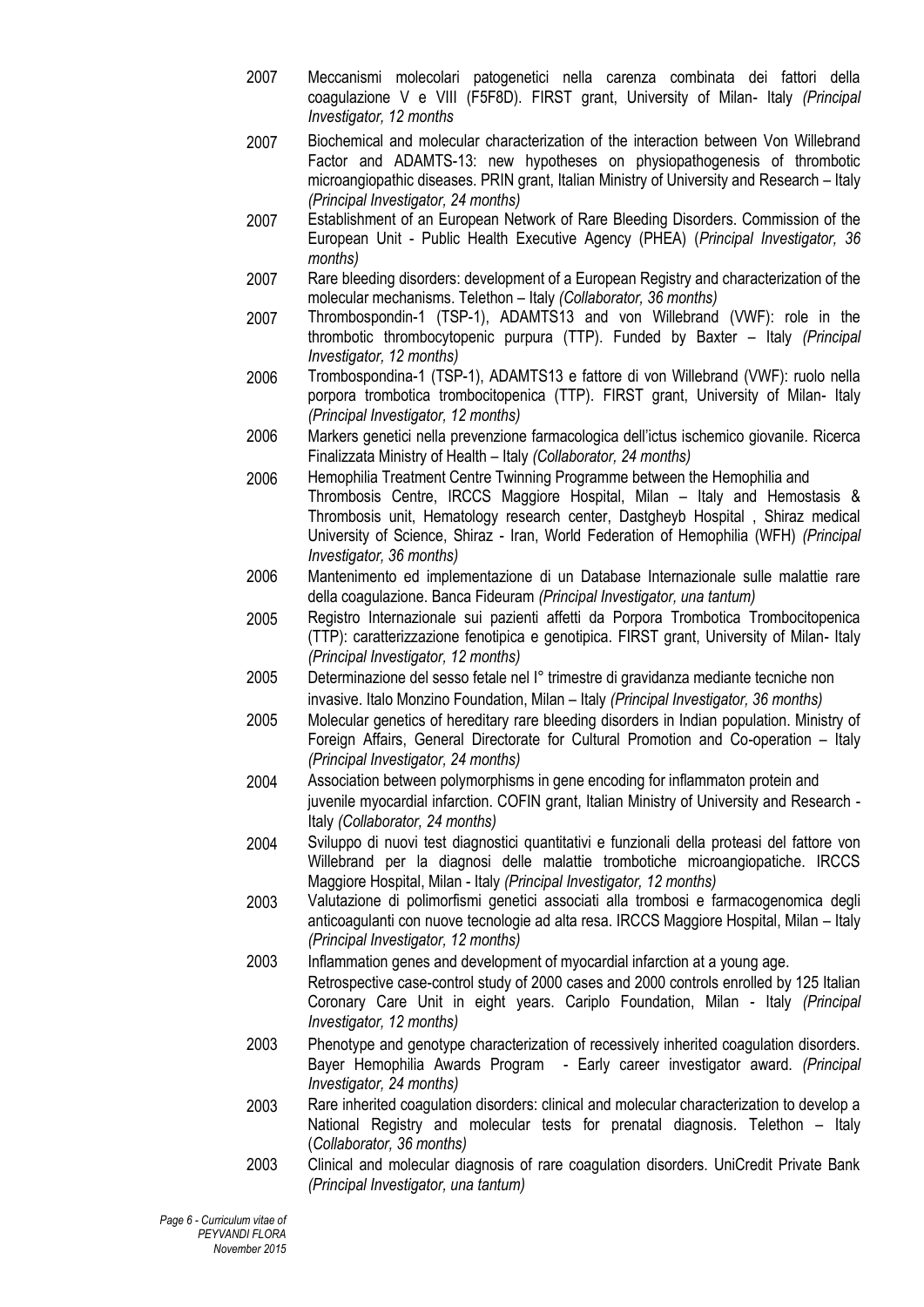- 2003 Membrane metalloproteinases involved in disorders of haemostasis. COFIN grant, Italian Ministry of University and Research – Italy *(Collaborator, 24 months)*
- 2002 Quantitative and functional assays of the VWF-cleaving protease (ADAMTS-13) for thrombotic thrombocytopenic purpura. Cariplo Foundation, Milan – Italy *(Principal Investigator, 12 months)*
- 2002 Rare inherited coagulation disorders: clinical and molecular characterization to develop a National Registry and molecular tests for prenatal diagnosis. COFIN grant, Italian Ministry of University and Research – Italy *(Collaborator, 24 months)*
- 2002 Hemophilia Treatment Centre Twinning Programme between the Hemophilia and Thrombosis Centre, IRCCS Maggiore Hospital, Milan – Italy and Nemazee Hospital, Shiraz – Iran. World Federation of Hemophilia (WFH) *(Principal Investigator, 48 months)*
- 2001 In vivo and in vitro studies of angiogenetic process by VEGF in patients by myocardial infarction. Cariplo Foundation, Milan - Italy *(Principal Investigator, 12 months)*
- 2001 Difetti autosomici recessivi della coagulazione del sangue: causa di carenza di fattori della coagulazione. Italo Monzino Foundation, Milan – Italy (Principal Investigator, 24 months)
- 2000 Hemophilia Treatment Centre Twinning Programme between the Hemophilia and Thrombosis Centre, IRCCS Maggiore Hospital, Milan – Italy and the Teheran Iman Khomeini Hospital Hemophilia Center, Tehran – Iran, awarded by World Federation of Hemophilia (WFH) *(Principal Investigator, 36 months)*
- 2000 Diagnosi prenatale e precoce delle malattie ereditarie. Ricerca Finalizzata Ministry of Health – Italy (Principal Investigator, 12 months)
- 2000 Prize awarded to young scientists, 16th Congress of the Italian Society Thrombosis and Hemostasis, Milan - Italy
- 1999 Young Investigator Award for best scientific communication, XV Congress of the Società Italiana per lo Studio dell'Emostasi e della Trombosi (SISET), Napoli, Italia
- 1998 Young Investigator Award for best scientific communication, 17th Congress of the International Society on Thrombosis and Haemostasis. Washington DC - USA
- 1998 Caratterizzazione molecolare della carenza della carenza di fattore X della coagulazione. Bando giovani ricercatori, University of Milan – Italy *(Principal Investigator, 24 months)*

#### **MAJOR COMMITTEE ASSIGNMENTS**

EAHAD executive committee member (Feb 2015- present)

WFH World Federation of Hemophilia's liaison for ISTH to enhance collaboration and communication between the two organizations (Nov 2014 - present)

Member of the WFH International External Quality Assessment Scheme (IEQAS) committee (2014-2016)

Co- chair of International Society of Haemostasis and Thrombosis Scientific and Standardization Committee (SSC) on Factor VIII, Factor IX & Rare Coagulation Disorders (Sep 2014 – Sep 2015)

Expert in the Health, Demographic Change, Wellbeing area in the Technical-Scientific Direction of the project "Rete IRCCS/DI per l'Europa", National Ministry of Public Health (Mar 2014 – present)

Chair of the VWD & Rare Bleeding Disorders Committee of the World Federation of Hemophilia (WFH) (Apr 2013 – present)

Member of the Executive Committee of the Board of the University professors in Internal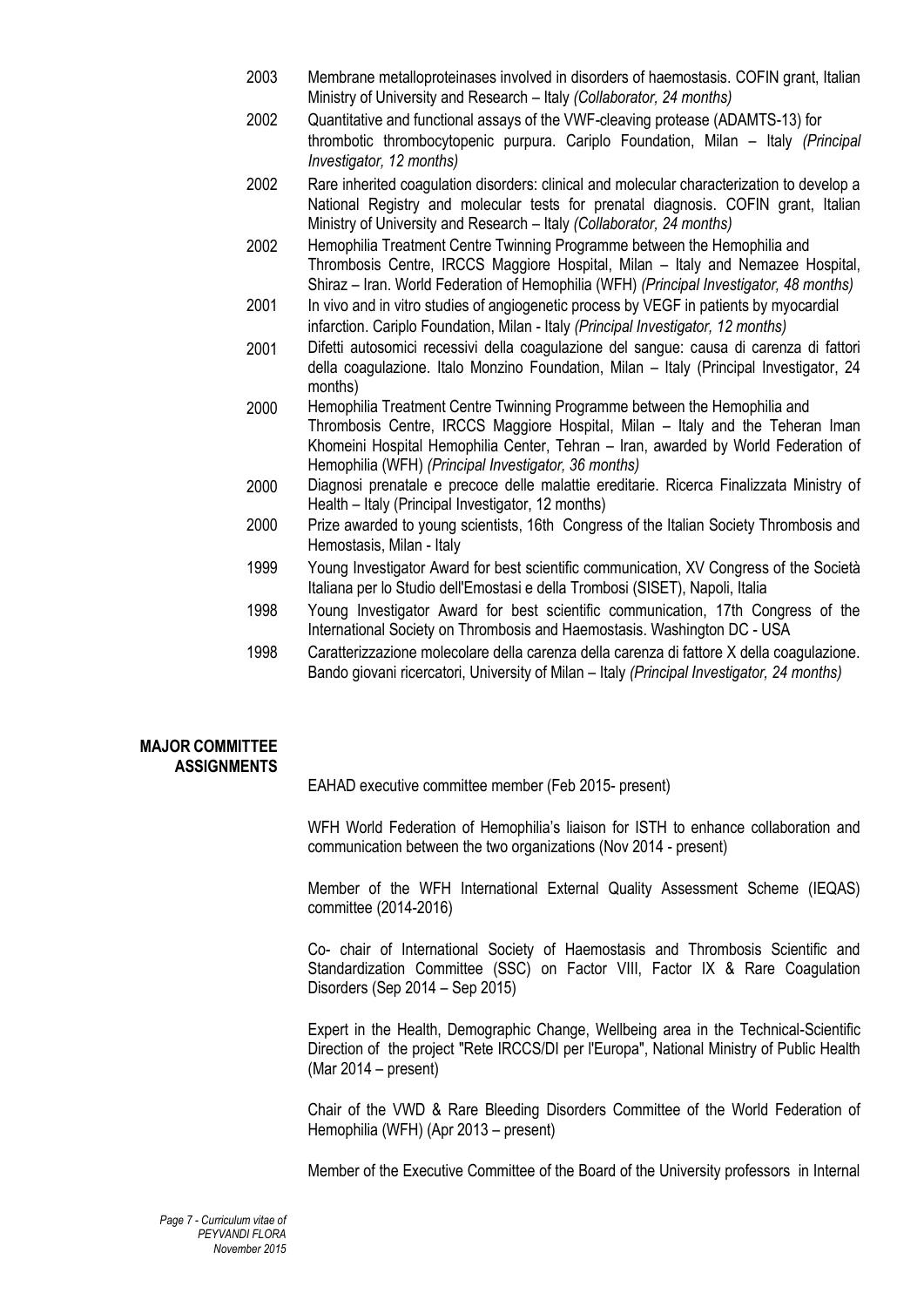Medicine (COLMED/09) (Mar 2013 – present)

Member of the review panel of the European Hematology Association (EHA)- International Society of Haemostasis and Thrombosis (ISTH) fellowship (Jan 2013 – present)

Member of the Educational Committee of the International Society of Haemostasis and Thrombosis (ISTH) (Nov 2012 – present)

Member of the Executive Committee of the World Federation of Hemophilia (WFH) (Oct 2012 – present)

Member of the WFH International Hemophilia Training Centre (IHTC) Committee (Oct 2012 - present)

Member of the Editorial Board of the Orphanet Journal of Rare diseases (OJRD) (Jun 2011 - present)

Member of the World Federation of Hemophilia (WFH) Research Committee (Oct 2010 present)

Member of the VWD & Rare Bleeding Disorders Committee of the World Federation of Hemophilia (WFH) (Nov 2012 – Apr 2013)

Member of the Managing Board of Associazione Italiana Centri Emofilia (AICE) (Nov 2011 – Oct 2014)

Chair of International Society of Haemostasis and Thrombosis Scientific and Standardization Committee (SSC) on Factor VIII, Factor IX & Rare Coagulation Disorders (Sep 2010 – Sep 2014)

Member of the Medical Advisory Group of European Hemophilia Consortium (EHC) (Nov 2009 - present)

Co-Chair of the ISTH Scientific and Standardization Committee (SSC) on Factor VIII & Factor IX (Oct 2005 - Aug 2010)

Member of the Scientific Program Committee of European Hematology Association (EHA) (Jul 2006 - Jun 2007)

Member of the European Association for Haemophilia and Allied Disorders (EAHAD) (2008 – present)

Member of International Society of Haemostasis and Thrombosis (ISTH) (Jul 2005 – present)

Member of American Society of Hematology (ASH) (Jan 2005 – present)

Member of Società Italiana di Medicina Interna (SIMI) (Jul 2008 – present)

Member of Associazione Italiana Centri Emofilia (AICE) (Aug 2009 – present)

Member of Società Italiana per lo Studio dell'Emostasi e della Trombosi (SISET) (Jun 1998 – present)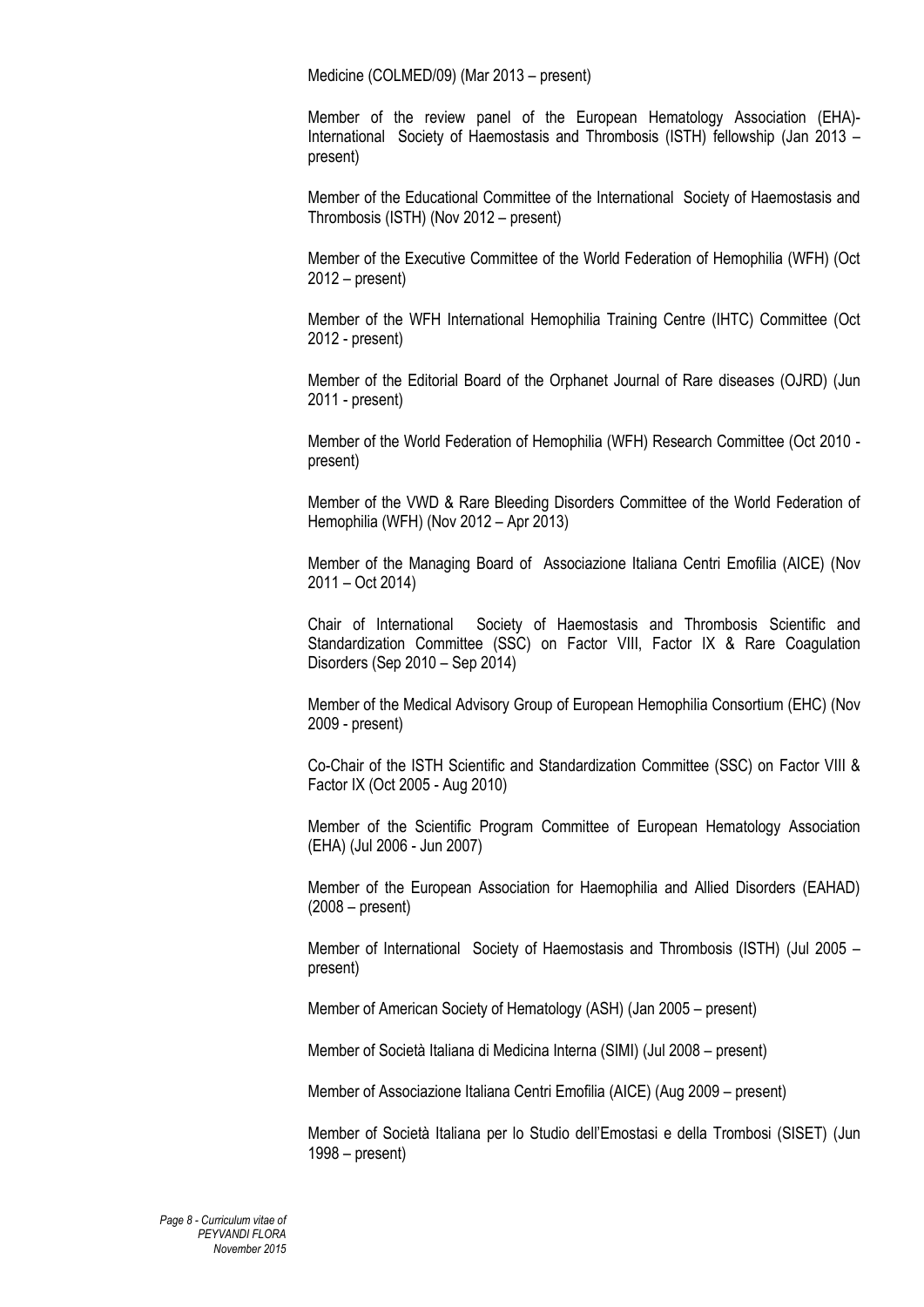I hereby grant permission to handle my personal data in accordance with the Italian Legislative Decree 196/2003

Milano, 12.11.2015

*Page 9 - Curriculum vitae of PEYVANDI FLORA November 2015*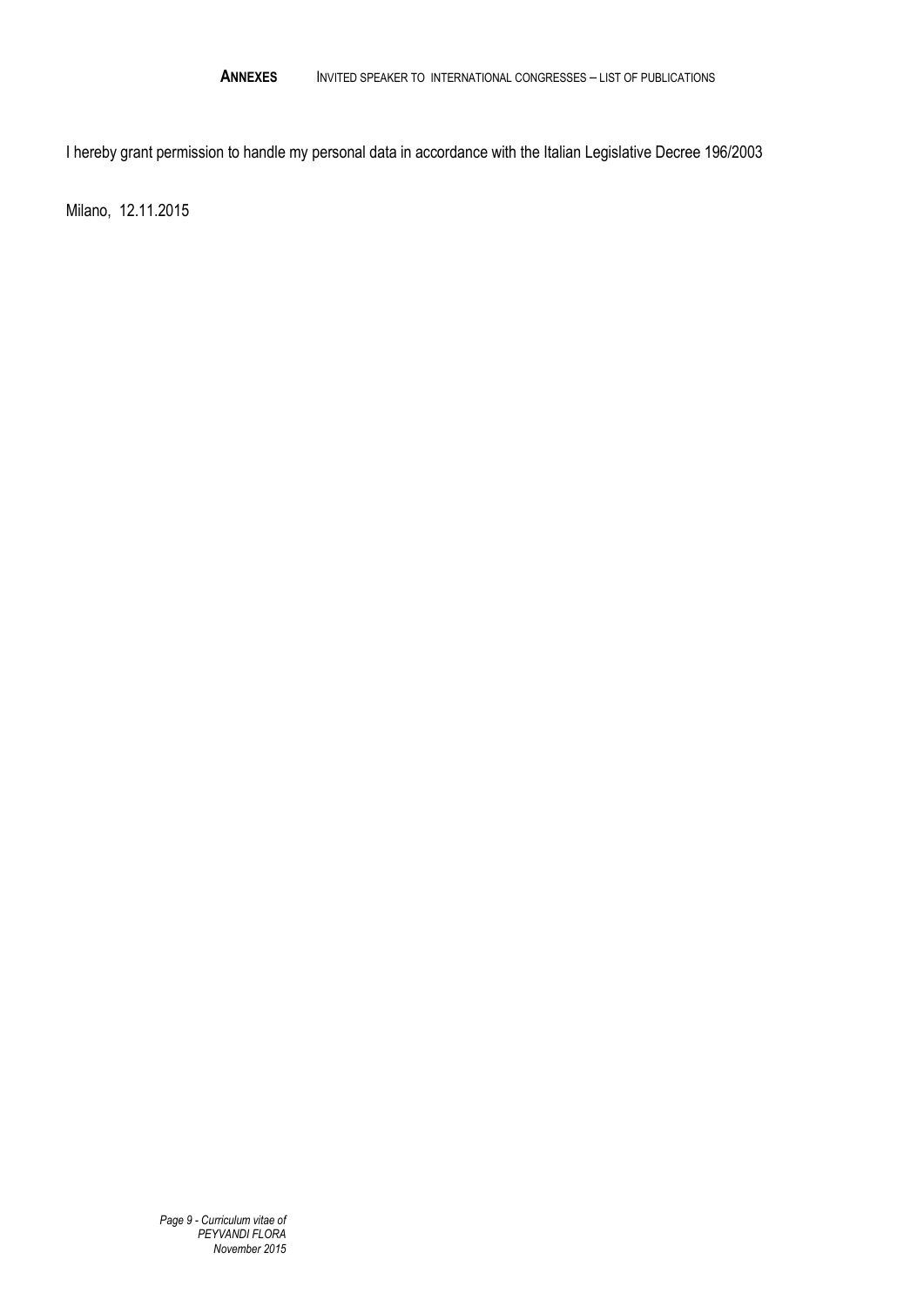## **INVITED SPEAKER – INTERNATIONAL CONGRESSES**

- **1.** Workshop on Haemophilia Registries European Medicines Agency, London, UK, Jul 1-2, 2015. **1) Safety of new products – do we have enough tools in place?; 2) EAHAD and ISTH perspectives**
- 2. XXV Congress of the International Society on Thrombosis and Haemostasis, Toronto, Canada, June 20- 25, 2015. **Master Class on Rare Bleeding Disorders**
- 3. 18th International Meeting Danubian League Against Thrombosis and Haemorrhagic Disorders 18th DLTH, Sarajevo, Bosnia and Herzegovina, May 14-16, 2015. **TTP and pregnancy**
- 4. 50 Years of Haemophilia Care A Celebration. Katharine Dormandy Haemophilia Centre and Thrombosis Unit, Royal Free Hospital, London, UK, Apr 17, 2015. **The Katharine Dormandy Haemophilia Centre – My Story**: **Rare bleeding disorders**
- 5. 8th Annual Congress of the European Association for Haemophilia and Allied Disorders (EAHAD), Helsinki, Finland, Feb 11-13, 2015. **Emerging therapies for rare bleeding disorders - FV, FX**
- **6.** Highlights of the 19th Congress during the IV Pan Arab Hematology Congress and the XIII Saudi Society of Hematology Congress, Abu Dhabi, UAE, Feb 5-7, 2015. **1) Update on long-lasting clotting factor concentrates; 2) Acquired VWD and Hemophilia**
- 7. European Haemophilia Consortium Workshop on New Technologies in Haemophilia Treatment, Dublin, Ireland, Nov 21-23, 2014. **1) Regulatory Access in Europe for New Technologies in Haemophilia Treatment; 2) PEGylation/GlycoPEGylation technology**
- 8. International Society on Thrombosis and Haemostasis (ISTH) Educational Course, Moscow, Russia, Sep 17-19, 2014. **1) Inhibitors in hemophilia; 2) Overview on Rare Bleeding Disorders**
- **9.** National Hemophilia update meeting, Bangalore, India, Jul 5-6, 2014. **1) RBD Registry – How India can participate; 2) Selection of Clotting factor concentrates and newer CFCs**
- 10. 60th Meeting of the Scientific & Standardization Committee (SSC) of the International Society on Thrombosis and Haemostasis (ISTH), Milwaukee, USA, 23-26 June, 2014. **Status of International Registries**
- 11. 19th EHA Congress Educational session, Milan, Italy, Jun 12-15, 2014. **Rare bleeding disorders**
- **12.** UK NEQAS for Blood Coagulation Annual Scientific Meeting, Sheffield, UK, Jun 4-5, 2014. **The future of coagulation factor replacement.**
- **13.** World Federation of Hemophilia World Congress, Melbourne, Australia, May 11-15, 2014. **1) Introduction to clinical research design; 2) Clinical trials for market authorization of clotting factor concentrates** ‐ **ISTH SSC recommendations**
- **14.** International Hemophilia Congress of Turkiye, Istanbul, Turkey, April 18-21, 2014. **1) Future of rare bleeding diseases; 2) Inhibitors in Haemophilia and why the SIPPET study.**
- **15.** International Plasma Protein Congress, Vienna, Austria, 11-12 March 2014. **Overview of new coagulation factor technologies.**
- **16.** Irish Hemophilia Society, Long Lasting Technologies Within Haemophilia, Dublin, Ireland, November 22-24, 2013. **Impact of longer acting products on haemophilia care- the clinicians view**
- **17.** Current Practices in Thrombosis and Hemostasis 2013, Riyadh, Saudi Arabia, November 16- 18, 2013. **1) Future of coagulation factors replacement therapy; 2) Rare Bleeding Disorders**
- **18.** 26th Annual Conference of European Haemophilia Consortium, Bucharest, Romania, October 4-6, 2013. **1) Rare bleeding disorders - an overview; 2) Orphan drugs, clinical trials and haemophilia**
- 19. 8th World Federation of Hemophilia Global Forum, Montreal, Canada September 26-27, 2013. **Clinicians perspective on market exclusivity for hemophilia products**
- 20. XXIV Congress of the International Society on Thrombosis and Haemostasis, Amsterdam, The Netherlands, June 29- July 4, 2013. **1) Master Class on Rare Bleeding Disorders; 2) Future of coagulation factor replacement therapy**
- 21. 2013 FASEB Science Research Conferences "Proteases in Hemostasis and Vascular Biology", Nassau, The Bahamas, 2-7 June , 2013. **The ADAMTS13 metalloprotease in hemostasis**
- **22.** European Directorate for the Quality of Medicines and Healthcare (EDQM) Symposium "Optimal use of clotting factors and immunoglobulins", Wildbad Kreuth, Germany , 26-27 April 2013. **Innovative clotting factor concentrates**
- 23. The Sixth International and Eleven National Congress on Quality Improvement in Clinical Laboratory, Tehran, Iran, April 20-23, 2013. **Molecular diagnosis of hemophilia**
- 24. British Society of Hematology, Liverpool, UK, April 15-17, 2013. **Thrombotic Thrombocytopenic Purpura**
- **25.** 6th Annual Congress of the European Association for Haemophilia and Allied Disorders (EAHAD), Warsaw, Poland, February 6-8, 2013.**1) PRO-RBDD project; 2) EN-RBD results on FXIII deficiency- present and future**
- **26.** Women's Health Issues in Thrombosis and Hemostasis (WHITH), Vienna, Austria, February 1-3, 2013.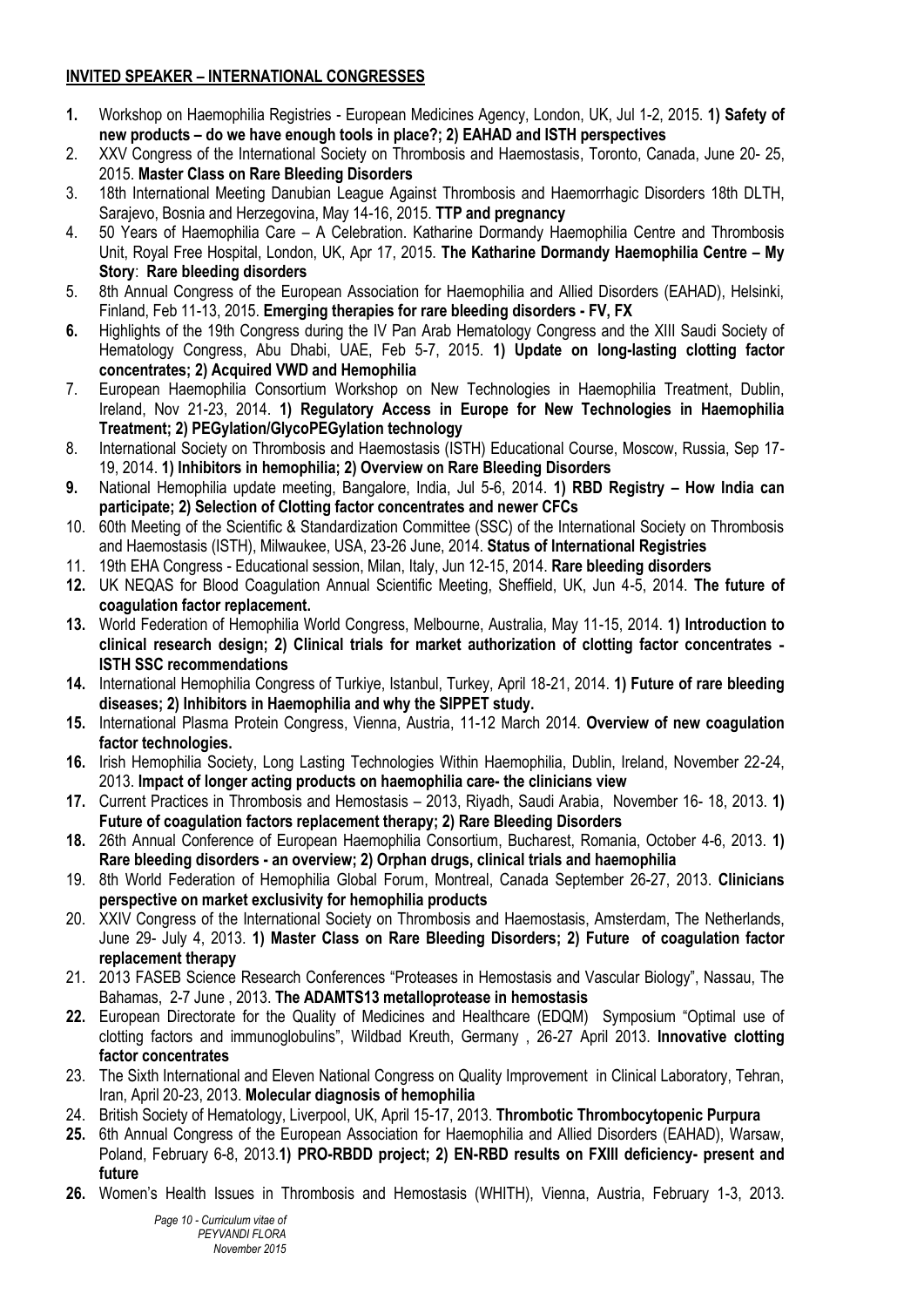**Thrombotic microangiopathy (in women)**

- **27.** Sixth International Conference of the Royal Medical Services, Amman, Jordan, November 19-22, 2012. **1) TTP treatment; 2) Rare bleeding disorders**
- **28.** Advanced Course in Haemostasis & Thrombosis organized by the International Society on Thrombosis and Haemostasis in collaboration with the World Federation of Hemophilia and the Serbian Society of Haemostasis and Thrombosis, Belgrade, Serbia, November 7-9, 2012. **1) Challenges in the diagnosis and therapy of haemophilia; 2) A case of FX deficiency**
- **29.** European Hemophilia Consortium (EHC) 2012 Annual Conference, Prague, Czech Republic, October 26-28, 2012. **1) Current approaches to prophylaxis in haemophilia A vs haemophilia B: similarities and differences; 2) Prenatal Diagnosis and Pre Implantation Genetic Diagnosis**
- **30.** X Argentine Congress on Thrombosis and Hemostasis, Buenos Aires, Argentine, October 24-27. **1) Approach to the patient with muco-cutaneous bleeding; 2) Role of ADAMTS13 in microangiopathies**
- **31.** UK NEQAS for Blood Coagulation Annual Scientific Meeting, September 4-5, 2012. **Inherited Bleeding Disorders in Women**
- **32.** WFH 2012 World Congress in Paris, France, July 8-12, 2012. **1) New drugs, new problems; 2) How studies lead to ideas lead to studies: a scientific case; 3) Antenatal complications**
- 33. 58<sup>th</sup> Meeting of the Scientific & Standardization Committee (SSC) of the International Society on Thrombosis and Haemostasis (ISTH), Liverpool, UK, 27-30 June, 2012. **Translational approaches to TTP**
- **34.** International Society of Laboratory Hematology meeting, Nice, France, May 21-24, 2012 . **Update on Testing for Rare Bleeeding Disorders**
- **35.** 1st Annual Meeting of the Taiwan Society of T&H, Taiwan, May 19-20, 2012. **1) RBDs Epidemiology. Diagnosis and treatment; 2) Diagnosis and treatment of VWD**
- **36.** American Society of Pediatric Hematology Oncology Meeting, New Orleans, USA, May 9-12, 2012. **Optimizing Care for Rare Bleeding Disorders Through Harmonization of National and International Databases**
- **37.** United Arab Emirates (UAE) Hematology Group, Abu Dhabi, United Arab Emirates, March 8-10, 2012. **Rare bleeding disorders**
- **38.** Saudi Society of Transfusion Medicine First International Conference, Jeddah, Saudi Arabia, March 5-8, 2012. **Rare bleeding disorders**
- **39.** 5th Annual Congress of the European Association for Haemophilia and Allied Disorders (EAHAD), Rome, Italy, February 22-24, 2012. **1) EAHAD working parties; 2) Factor VIII inhibitor: the most cogent unresolved issue in haemophilia**
- **40.** Gesellschaft fur Thrombose und Hamostaseforschung (GTH) "Unmeet needs in rare bleeding disorders". St. Galle, Switzerland, February 2-4, 2012**. Characterising the epidemiology and management of rare bleeding disorders**
- **41.** EHC Round Table, Brussels, Belgium, December 7<sup>th</sup>, 2011. **Research in bleeding disorders: the importance of access to a choice of treatment for patients with Haemophilia**
- **42.** Bleeding disorders workshop. Birmingham, December 1 2, 2011. **Menhorragia and bleeding.**
- **43.** WFH / GAP Masac Education Symposium, Johannesburg, South Africa, November 25-26, 2011. **1) Registries of rare bleeding disorders: why do we need them?; 2) Rare bleeding disorders diagnosis and treatment**
- **44.** Advanced Course in Thrombosis & Hemostasis, Cascais, Portugal, November 7-10, 2011. **Rare bleeding disorders**
- **45.** XXIII Congress of the International Society on Thrombosis and Haemostasis, Kyoto, Japan, July 23-28, 2011. **1) Women and rare bleeding disorders; 2) EN-RBD next step: prospective data collection; 3) Why, how and what we expect from the WG on evaluation of clinical outcome; 4) First results of the Phase II TITAN trial**
- **46.** Rare Disease Working Group: Can Global Assays Address Current and Future Challenges in Therapeutic Monitoring of Hemophilia A?, Bethesda, USA, June 22-23, 2011. **Applicability of Global Assays to Clinical Scoring**
- **47.** 16th Congress of EHA, Londra, UK, 9-12 June 2010. **TTP theraphy**
- 48. 7<sup>th</sup> BIC Bari International Conference, Pugnochiuso, May 21-24, 2011. **Clinical implication of ADAMTS13-VWF interaction**
- **49.** Fostering international collaboration on rare diseases research: launch of the International Rare Disease Research Consortium (IRDiRC), National Institutes of Health, Bethesda, Maryland, April 5-8, 2011. **European Network of centres dealing with rare bleeding disorders**
- **50.** World Federation of Hemophilia's Global Research Forum, Montreal, Canada, March 22-23, 2011. **Are clinical trials in rare bleeding disorders different from those in hemophilia?**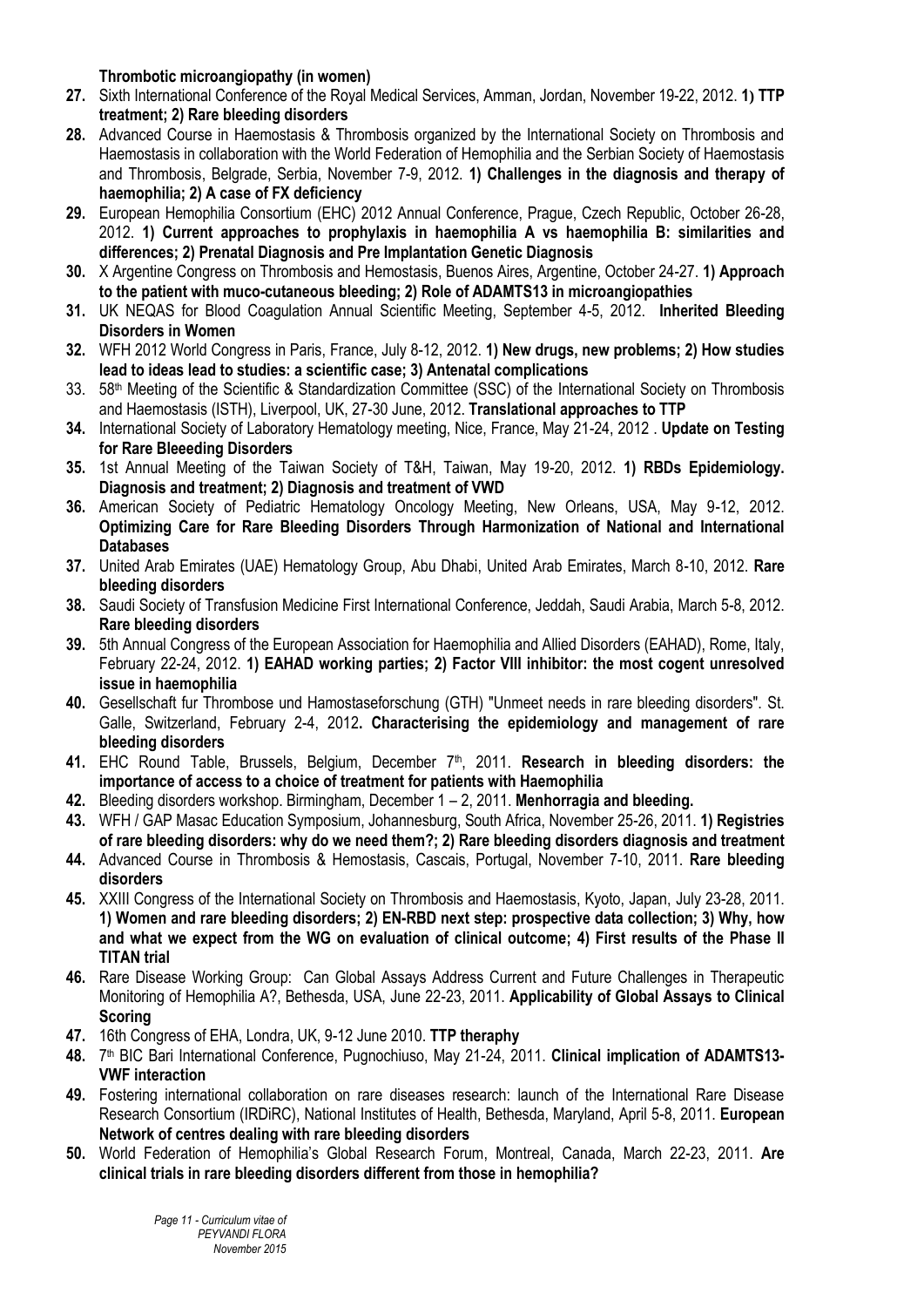- 51. 4th International Symposium on Women's Health Issues in Thrombosis and Haemostasis, Berlin, Germany, February 4-6, 2011. **Post-Partum Hemorrhage in Women with Bleeding Disorders**
- **52.** 4th Annual Congress of the European Association for Haemophilia and Allied Disorders (EAHAD), Geneva, Switzerland, February, 2-4, 2011. **1) Studies in collaboration with EAHAD. European network of rare bleeding disorders (EN-RBD); 2) Menorrhagia in women with rare bleeding disorders**
- **53.** Belgian Society on Thrombosis and Hemostasis annual meeting, Gent, Belgium, November 25-26, 2010. **Inherited bleeding disorders in women**
- 54. 4° Joint Advanced Educational Course on Thrombosis, Beirut, Lebanon, November 12<sup>th</sup>, 2010. 1) Diagnosis **and treatment of Von Willebrand disease; 2) Thrombotic microangiopathies**
- **55.** 23rd Annual EHC (European Hemophilia Consortium) Conference 2010, Lisbon, Portugal, October 22-24, 2010. **European network of rare bleeding disorders**
- **56.** XXIX International Congress of the World Federation of Hemophilia 2010, Buenos Aires, Argentina, July 10- 13, 2010. **1) Prenatal diagnosis and PGD - Novel technologies and state of the art of PGD in different region of the world; 2) Clinical bleeding episodes in women with rare bleeding disorders: results from the European Network of Rare Bleeding Disorders (EN-RBD) project; 3) The European Network of Rare Bleeding Disorders (EN-RBD) project: results of 3-years analysis**
- 57. 21st International congress on thrombosis, Milan, Italy, July 6-9, 2010. **The genetic basis of congenital thrombotic thrombocytopenic purpura (TTP)**
- **58.** 15th Congress of EHA, Barcellona, Spain, June 10-13, 2010. **Rare bleeding disorders - European registry**
- 59. 56th Annual SSC Meeting, Cairo, Egypt, May 22-25, 2010**. 1) Rare bleeding disorders; 2) The risk of recurrence of Thrombotic Thrombocytopenica Purpura in congenital and acquired ADAMTS13 deficient women; 3) Bleeding scores: rare bleeding disorders; 4) European network of RBDs (EN-RBD): Results of the collaboration at 3 years; 5) Bleeding scores in RBDs; 6) Definitions in rare bleeding disorders – Report of the working group; 7)The risk of miscarriage in women with rare bleeding disorders, 8) A growing RBD registry expanding into Middle East**
- **60.** WFH bi-annual congress of the Royal Medical Services, Amman, Jordania, May1-5, 2010. **1) VWD; 2) Rare bleeding disorders**
- **61.** ISTH educational course on thrombosis and haemostasis, Shiraz, Iran, April 14-15, 2010. **1) Inhibitor in haemophilia; 2) Rare bleeding disorder: Dx, Rx**
- **62.** 3rd Annual Congress of the European Association for Haemophilia and Allied Disorders (EAHAD), Edinburgh, Scotland, February 3-5, 2010. **1) Rare bleeding disorders registry**; **2) Rare bleeding disorders in search of a specific treatment**
- **63.** XX Congress of International Society of Hematology, (ISH –EAD), Cairo, Egypt, October 10-13, 2009. **1) Women's health and haemostasis**; **2) Updates in diagnosis and management of TTP**
- **64.** ATHN Data Summit, Chicago, USA, July 30-31, 2009. **European Network of Rare Bleeding Disorders (EN-RBD)**
- 65. XXII Congress of the International Society on Thrombosis and Haemostasis, Boston, USA, July 11-16, 2009. **Congenital and acquired TTP**
- 66. UK NEQAS Annual meeting 2009, Sheffield, UK, June 17-18, 2009. **Rare bleeding disorders**
- **67.** Danubian League of Thrombosis and Hemostasis, Belgrade, Serbia, May 14-16, 2009. **Obstetric and gynaecological problems in women with inherited bleeding disorders**
- **68.** European Directorate for the Quality of Medicines and Healthcare (EDQM) Symposium on "Optimal Clinical Use of Blood Components" ,Wildbad Kreuth, Germany, April 24-25, 2009. **Rare Bleeding disorders**
- **69.** The 8th Novo Nordisk Annual Doctors and Nurses Symposium, Dublin Ireland, March 2-3, 2009. **1) Thrombotic thrombocytopenic purpura; 2) Rare bleeding disorders, diagnostic and treatment guidelines**
- **70.** 2nd Annual Congress of the European Association for Haemophilia and Allied Disorders (EAHAD), Munich, February 26-27, 2009. **1) Rare Diseases Registry; 2) Obstetric and gynaecological problems in women with inherited bleeding disorders**
- **71.** XX Sabatina de Hematologia, Coimbra, Portugal, January 30th, 2009. **TTP and other thrombotic microangiopathies: congenital versus acquired**
- 72. EHC/EAHAD Launch of the European Principles of Care, Brussels, Belgium, January 27<sup>th</sup>, 2009. **Rare Bleeding Disorders Database (RBDD)**
- **73.** Thrombosis and Hemostasis Update Conference, Riyadh, Saudi Arabia, November 11-12, 2008. **Common Genetic Abnormalities in Hemophilia**
- **74.** XX Biotest Hemophilia Forum 2008, Athens, Greece, 31 October 2 November, 2008. **Inhibitor development associated to FVIII gene defects**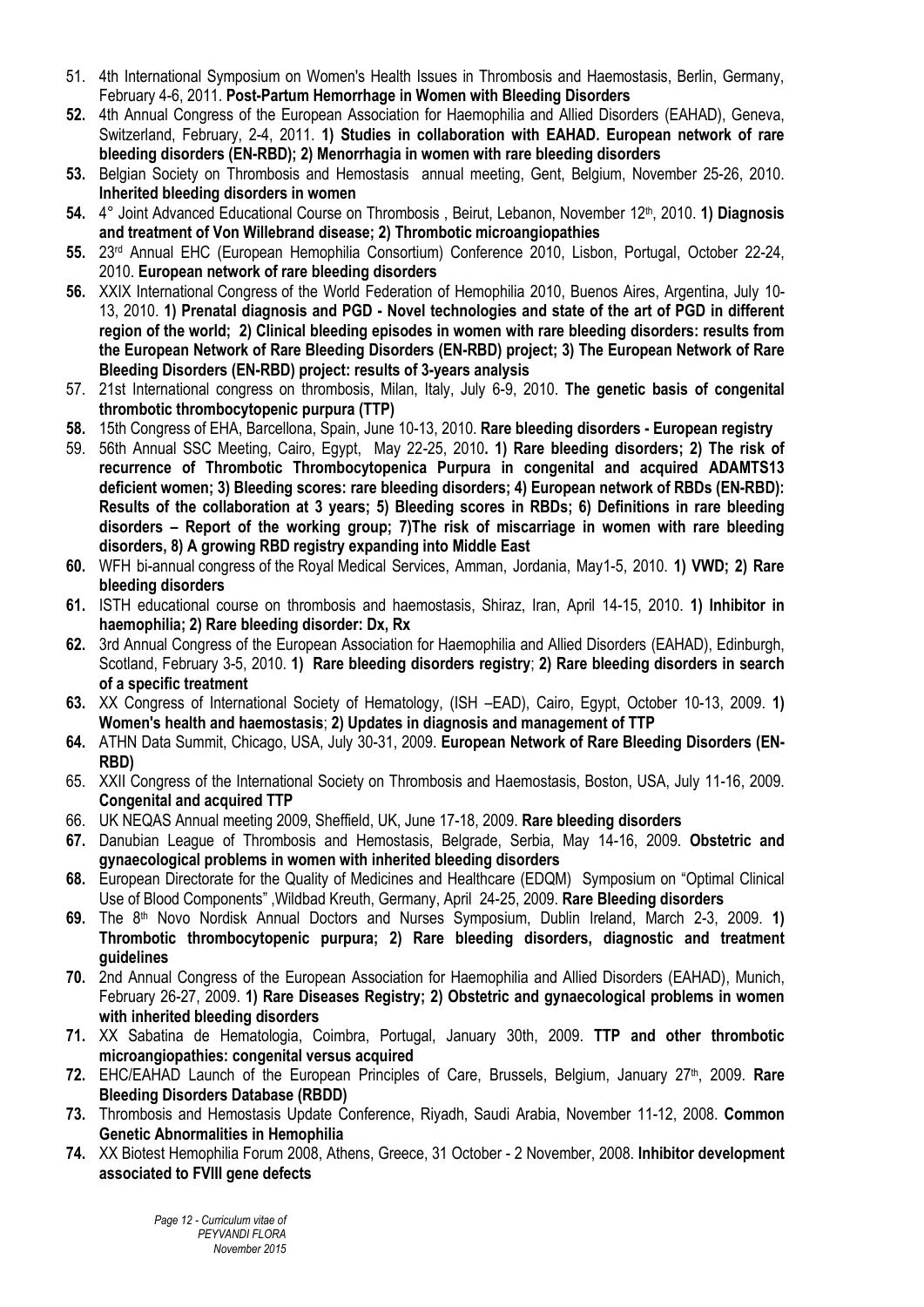- **75.** Second Regional Meeting of Hematology, Beirut, Lebanon, October 23-25, 2008.**1) The state-of-the-art management of rare bleeding disorders; 2) Differential diagnosis: microangiopathic anemia; 3) Hemophilia: the role of genetics in inhibitor development**
- **76.** 21st Annual EHC (European Hemophilia Consortium) Conference 2008, Dublin, Ireland, September 12-14, 2008. **Reproduction and Hemophilia. An update on the science**
- **77.** 54th Annual SSC meeting of ISTH, Wien, Austria, July 2-5, 2008. **1) Menorrhagia in women affected by bleeding disorders; 2) Defining clinical severity of Rare Bleeding Disorders**
- **78.** British Society for Haematology Annual Scientific meeting, incorporating the 6th Bi-Annual I-BFM Leukemia Symposium, Glasgow, UK, April 7-9, 2008. **Obstetric Hematology – Auto-immune disease in pregnancy.**
- **79.** World Federation of Haemophilia World Congress, Istanbul, Turkey, June 1-6, 2008. **Genetics of Rare Bleeding Disorders**
- **80.** XXII Biotest Haemophilia Forum, Seefeld, Austria, March 13-16, 2008. **Common FVIII gene defects in Hemophilia and risk of inhibitor development**
- 81. Symposium of Hematology (Hemostasis and Thrombosis), Shiraz, Iran, February 18<sup>th</sup>, 2008. Thrombotic **microangiopathies**
- **82.** 1st International and 6th National Congress of Quality Improvement in Clinical Laboratories, Tehran, Iran, February 13-16, 2008. **New techniques in prenatal diagnosis and Preimplantation in coagulation disorders**
- **83.** ASH Annual Meeting, Atlanta, GA, USA, December 8-11, 2007. CLS Symposium. **A review of European and International RBD patient registries and current efforts to create a unified global system**
- **84.** Irish Thrombosis and Vascular Biology Meeting, Trinity College, St.James Hospital, Dublin, Ireland, November 22nd , 2007**. ADAMTS-13 and TTP**
- **85.** VIIth International Hemophilia Forum, Hammamet, Tunisia, October 25-28, 2007. **Common Genetics in Bleeding Disorders**
- *86.* XXI Congress Of the International Society on Thrombosis and Haemostasis, Geneva, Switzerland, July6-12, 2007**. Rare Bleeding Disorders. What do we expect from the international Registry?**
- **87.** Treatment of Hemophilia in Developing Countries, Tehran, Iran, February 5-6, 2007**. Treatment of rare hereditary coagulation disorders in developing countries**
- **88.** 2nd International Symposium on Women's Health Issues in Thrombosis and Haemostasis, Wien, Austria, February 2-4, 2007. **Inherited Bleeding Disorders**
- **89.** Golden Jubilee International Conference "Emerging Trends in Haematology and Immunohaematology", Mumbai, India, 31 January - 3 February, 2007. **Rare coagulation factor deficiencies - International registry, Thrombotic thrombocytopenic purpura**
- 90. 12th Congress of European Hematology Association (EHA), Wien, Austria, June7-10, 2007. **Epidemiology of Coagulation Disorders**
- *91.* 48th Annual Meeting and of the American Society of Hematology, Orlando, FL, USA, December 9-12, 2006. **Risk Factors for Recurrence of Thrombotic Thrombocytopenic Purpura**
- **92.** International Saudi Symposium on Hemostasis and Thrombosis, King Abdul Aziz University in Jeddah, Saudi Arabia, November 25-27, 2006. **Management of Women with Hereditary Bleeding Disorders,Thrombotic Thrombocytopenic Purpura**
- **93.** Gordon Research Conferences: Hemostasis, Waterville, ME, USA, July 9-14, 2006. **Risk Factors for Recurrence of Thrombotic Thrombocytopenic Purpura**
- 94. 52nd Annual Scientific and Standarization Committee Meeting, Oslo, Norway, 28 Jun-1 Jul, 2006. **RBDD project: state of the art, Menorrhagia in women affected by RBDs. Proposal of an International study**
- **95.** 19th International Congress on Thrombosis, Tel Aviv, Israel, May 14-18, 2006. **From clinical and molecular characterisation to a treatment of rare bleeding disorders**
- **96.** The First Regional Meeting of the Lebanese Society of Hematology and Blood Transfusion, Beirut, Lebanon, April 26-28, 2006. **1) Rare Bleeding disorders, menstrual abnormalities in women with hemostatic disorders; 2) Women with hereditary bleeding disorders; 3) TTP: VWF cleaving enzymes**
- **97.** The 2nd International Conference of The Egyptian Society of Haematology & Research, Il Cairo, Egypt, February 7-9, 2006**. 1) Genetic aspect of haemophilia; 2) Rare Hereditary Bleeding Disorders**
- **98.** XIX Hemostasis and Thrombosis International Congress from the Latinoamerican Hemostasis and Thrombosis Cooperative Group, Viña del Mar, Chile, November 3-6, 2005. **1) Bleeding in Women; 2) The role of Adamts13 in the new pathogenesis of TTP**
- **100.** XXXth World Congress of the International Society of Haematology, Istanbul, Turkey, 28 September 2 October, 2005. **1) The role of Adamts-13 in the new physiopathogenesis of thrombotic thrombocytopenic purpura; 2) Treatment of congenital coagulation disorders in the third millenium**. **International Registry on Rare Bleeding Disorders (RBDs)**

*Page 13 - Curriculum vitae of PEYVANDI FLORA November 2015*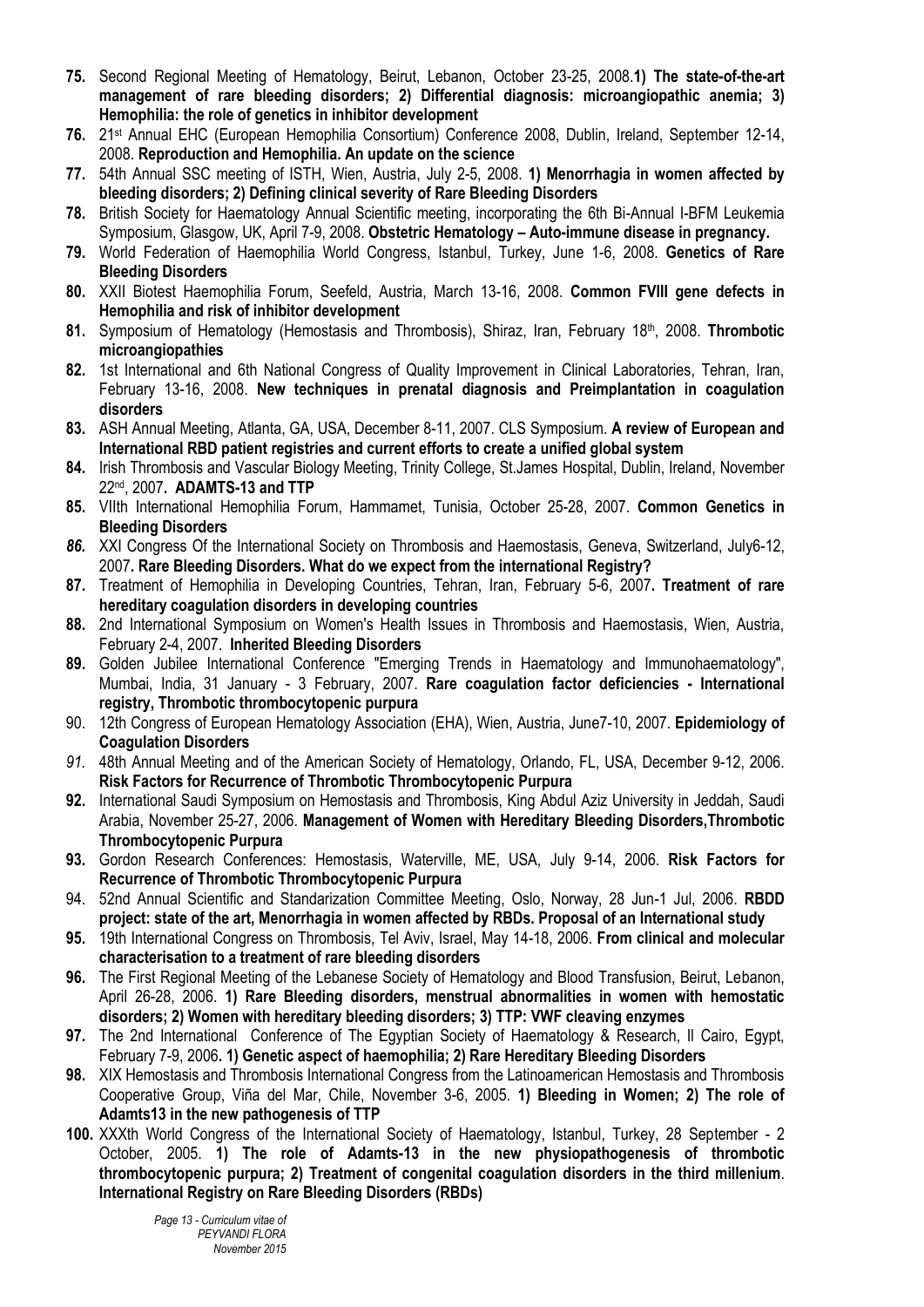- **101.** Molecular Biology in Hemophilia and Thrombosis, University of Tehran, Imam Komeini Hospital, Tehran, Iran November 28-29, 2004. **International Registry on Rare Bleeding Disorders (RBDs), Rare Bleeding Disorders: two case reports**
- **102.** Indian Society Thrombosis and Transfusion Medicine 45th Annual Conference, Vellore, India, November 18- 20. 2004. **1) ADAMTS-13: a new assay in TTP patients; 2) New methods of assessment of Hemostasis Thrombin Generation Test**
- **103.** 1st meeting in Thrombosis and Haemostasis, University Hospital, Khartoum, Sudan, 27 July 3 August, 2004**. 1) Hemophilia past, present and future e Inhibitor in Hemophilia; 2) Rare Coagulation Disorders; 3) When and how treat or prevent bleeding in Von Willebrand Disease**
- **104.** 1st Saudi International Symposium on Bleeding Disorders, Saudi Arabia, February 21-22, 2004. **International registry of rare bleeding disorders**
- **105.** The first International Symposium of Haemostasis & Thrombosis, Shiraz, Iran, 30 November 1 December, 2003. **1) Molecular and clinical aspects of rare coagulation disorders in Iran and Diagnosis; 2) Management of thrombotic thrombocytopenic purpura**
- 106. V International Haemophilia Forum. Beirut, Lebanon, September 25-28, 2003. **Rare coagulation disorders**
- 107. World Federation of Hemophilia, Seville, Spain, May 24<sup>th</sup>, 2002. Rare coagulation disorders factor VII **and factor X deficiencies**
- **108.** World Federation Of Hemophilia, Montreal, Canada, May 16-21, 2000. **Congenital plasma coagulation defects**
- 109. XVI Congreso Internacional De Hemostasia Y Trombosis del Grupo CLATH, Lima, Peru, August 7-9, 1999. **Clinical manifestations and management of rare coagulation disorders**
- **110.** National Hemophilia Workshop, Varanasi, India, January 22-24, 1999. **Rare inherited coagulation disorders, clinical features and management**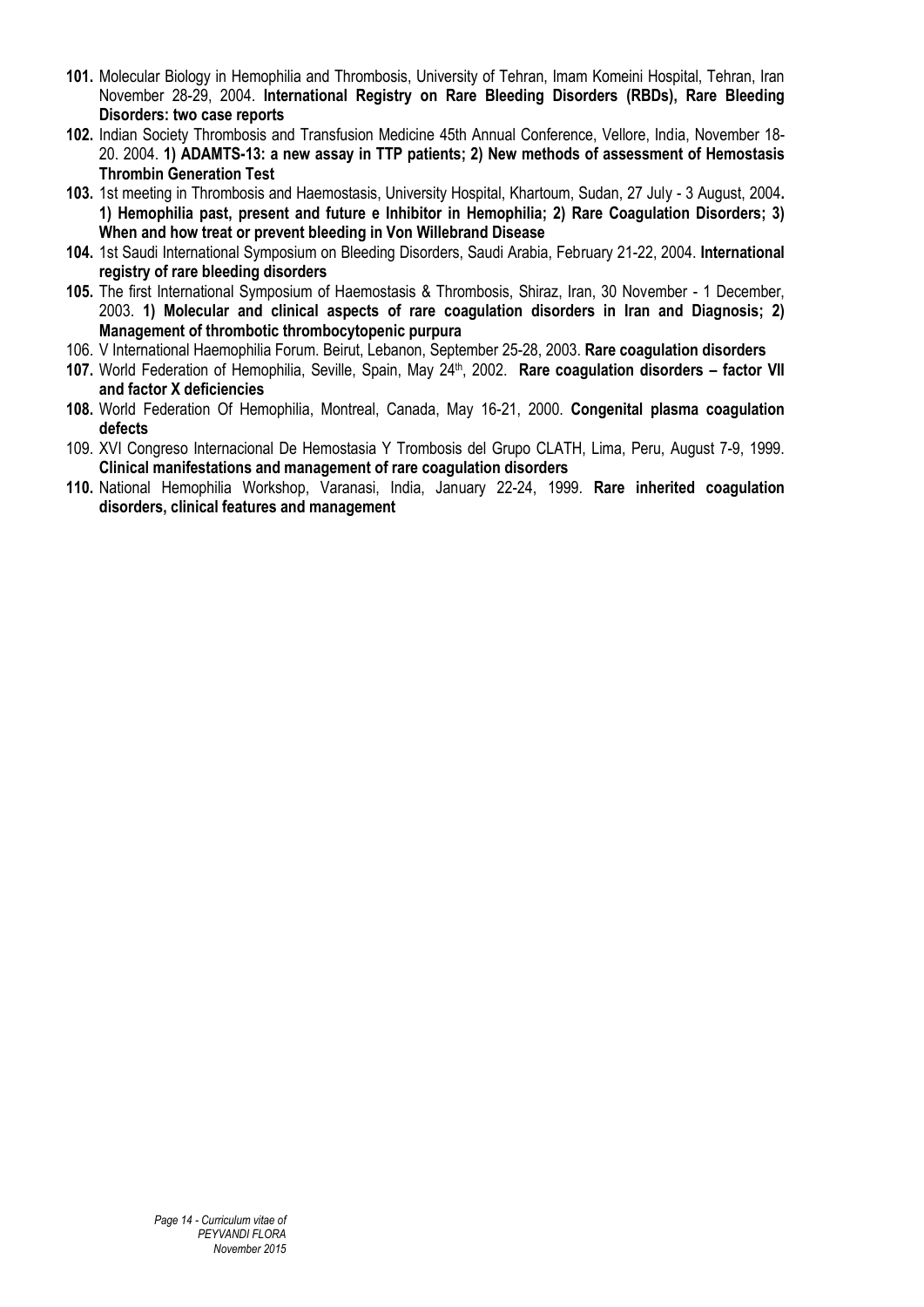## **PUBLICATIONS**

### **WITH NO IF: 17**

**TOTAL IF: 1388,587**

## **Google Scholar H-index: 47**

## **Scopus H-index: 42**

## **Articles in peer-reviewed journals**

- 1. van den Berg HM, **Peyvandi F**. Assessment of Clotting Factor Concentrates-Pivotal Studies and Long-Term Requirements. Semin Thromb Hemost. 2015;41:855-9 (IF 3.876)
- 2. Rurali E, Banterla F, Donadelli R, Bresin E, Galbusera M, Gastoldi S, **Peyvandi F**, Underwood M, Remuzzi G, Noris M. ADAMTS13 Secretion and Residual Activity among Patients with Congenital Thrombotic Thrombocytopenic Purpura with and without Renal Impairment. Clin J Am Soc Nephrol. 2015 Sep 4. pii: CJN.01700215. [Epub ahead of print] (IF 4.613)
- 3. Fischer K, Iorio A, Lassila R, **Peyvandi F**, Calizzani G, Gatt A, Lambert T, Windyga J, Gilman EA, Makris M; EUHASS participants. Inhibitor development in non-severe haemophilia across Europe. Thromb Haemost. 2015;114:670-5. (IF 4.984)
- 4. Lancellotti S, **Peyvandi F**, Pagliari M, Cairo A, Abdel-Azeim S, Edrisse Chermak E, Lazzareschi I, Mastrangelo S, Cavallo L, Oliva R, De Cristofaro R. The D173G mutation in ADAMTS-13 causes a severe form of congenital thrombotic thrombocytopenic purpura. A clinical, biochemical andin silico study. Thromb Haemost. 2015;115. [Epub ahead of print] (IF 4.984)
- 5. Maino A, Rosendaal FR, Algra A, **Peyvandi F**, Siegerink B. Hypercoagulability Is a Stronger Risk Factor for Ischaemic Stroke than for Myocardial Infarction: A Systematic Review. PLoS One. 2015;10:e0133523. doi: 10.1371/journal.pone.0133523. eCollection 2015 (IF 3.234)
- 6. Epcacan S, Menegatti M, Akbayram S, Cairo A, **Peyvandi F**, Oner AF. Frequency of the p.Gly262Asp mutation in congenital Factor X deficiency. Eur J Clin Invest. 2015;45:1087-91. (IF 2.734)
- 7. Fischer K, Iorio A, Makris M; all **EUHASS collaborators**. FVIII inhibitor development according to concentrate: data from the EUHASS registry excluding overlap with other studies. Haemophilia. 2015 Jul 24. doi: 10.1111/hae.12764. [Epub ahead of print]. (IF 2.603)
- 8. Stufano F, Baronciani L, Pagliari MT, Franchi F, Cozzi G, Garcia-Oya I, Bucciarelli P, Boscarino M, **Peyvandi F**. Evaluation of an heterogeneous group of patients with von Willebrand disease using an assay alternative to ristocetin induced platelet agglutination. J Thromb Haemost. 2015;13:1806-14. (IF 5.72)
- 9. Abbasi SH, Kassaian SE, Sadeghian S, Karimi A, Saadat S, **Peyvandi F**, Jalali A, Davarpasand T, Shahmansouri N, Lotfi-Tokaldany M, Abchouyeh MA, Isfahani FA, Rosendaal F. Introducing the Tehran Heart Center's Premature Coronary Atherosclerosis Cohort: THC-PAC Study. J Tehran Heart Cent. 2015;10:34-42. (IF -)
- 10. Maino A, Siegerink B, Lotta LA, Crawley JT, le Cessie S, Leebeek FW, Lane DA, Lowe GD, **Peyvandi F**, Rosendaal FR. Plasma ADAMTS-13 levels and the risk of myocardial infarction: an individual patient data meta-analysis. J Thromb Haemost. 2015;13:1396-404. (IF 5.72)
- 11. Mannucci PM, **Peyvandi F**. Introduction and overview. Blood Rev. 2015 Jun;29 Suppl 1:S1-3. (IF 5.565)
- 12. Asselta R, Robusto M, Braidotti P, **Peyvandi F**, Nastasio S, D'Antiga L, PerisicVN, Maggiore G, Caccia S, Duga S. Hepatic fibrinogen storage disease: identification of two novel mutations (p.Asp316Asn, fibrinogen Pisa and p.Gly366Ser, fibrinogen Beograd) impacting on the fibrinogen γ-module. J Thromb Haemost. 2015;13:1459-67. (IF 5.72)
- 13. Asselta R, Robusto M, Platé M, Santoro C, **Peyvandi F**, Duga S. Molecular characterization of 7 patients affected by dys- or hypo-dysfibrinogenemia: Identification of a novel mutation in the fibrinogen Bbeta chain causing a gain of glycosylation. Thromb Res. 2015;136:168-74. (IF 2.447)
- 14. Siboni SM, Biguzzi E, Mistretta C, Garagiola I, **Peyvandi F**. Long-term prophylaxis in severe factor VII deficiency. Haemophilia. 2015 May 8. doi: 10.1111/hae.12702. [Epub ahead of print]. (IF 2.603)
- 15. Rossio R, Franchi C, Ardoino I, Djade CD, Tettamanti M, Pasina L, Salerno F, Marengoni A, Corrao S, Marcucci M, **Peyvandi F**, Biganzoli EM, Nobili A, Mannucci PM; REPOSI Investigators. Adherence to antibiotic treatment guidelines and outcomes in the hospitalized elderly with different types of pneumonia. Eur J Intern Med. 2015;26:330-7. (IF 2.891)
- 16. Tripodi A, Padovan L, Veena C, Scalambrino E, Testa S, **Peyvandi F**. How the direct oral anticoagulant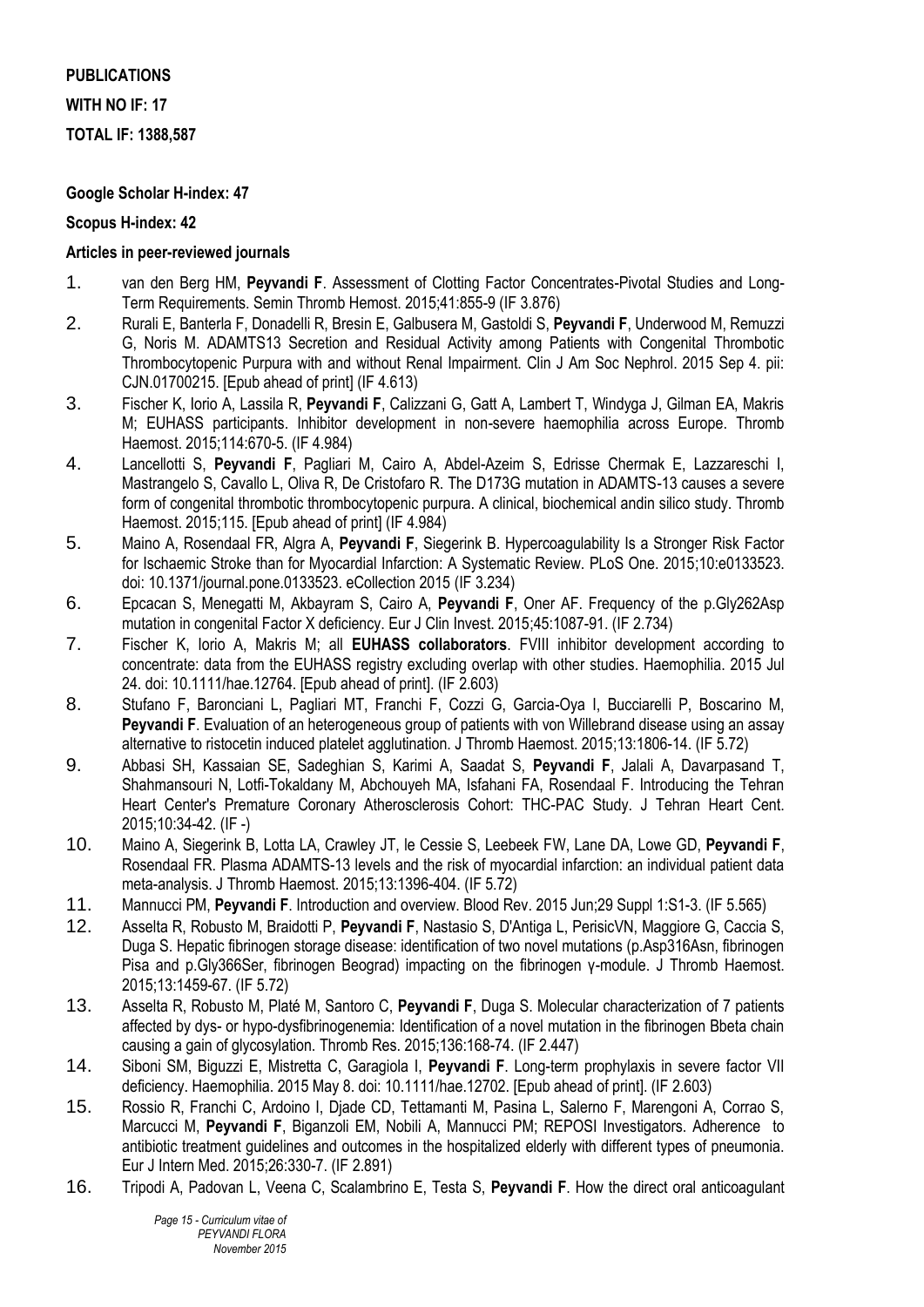apixaban affects thrombin generation parameters. Thromb Res. 2015;135:1186-90. (IF 2.447)

- 17. Rossio R, Conalbi V, Castagna V, Recalcati S, Torri A, Coen M, Cassulini LR, **Peyvandi F**. Mediterranean spotted fever and hearing impairment: a rare complication. Int J Infect Dis. 2015;35:34-6. (IF 1.859)
- 18. Pastorelli L, Dozio E, Pisani LF, Boscolo-Anzoletti M, Vianello E, Munizio N, Spina L, Tontini GE, **Peyvandi F**, Corsi Romanelli MM, Vecchi M. Procoagulatory state in inflammatory bowel diseases is promoted by impaired intestinal barrier function. Gastroenterol Res Pract. 2015; ID: 189341. (IF 1.502)
- 19. Corrao S, Argano C, Nobili A, Marcucci M, Djade CD, Tettamanti M, Pasina L, Franchi C, Marengoni A, Salerno F, Violi F, Mannucci PM, Perticone F; REPOSI Investigators. Brain and kidney, victims of atrial microembolism in elderly hospitalized patients? Data from the REPOSI study **and collaborators**. Eur J Intern Med. 2015;26:243-9. (IF 2.891)
- 20. Dimichele DM, Lacroix-Desmazes S, **Peyvandi F**, Srivastava A, Rosendaal FR; The Subcommittee on Factor VIII, Factor IX and Rare Coagulation Disorders. Design of Clinical Trials for New Products in Hemophilia: Communication from the SSC of the ISTH. J Thromb Haemost. 2015;13:876-9. (IF 5.55)
- 21. Hubbard AR, Heath AB, Kremer Hovinga JA; Subcommittee on von Willebrand Factor. Establishment of the WHO 1st International Standard ADAMTS13, plasma (12/252): communication from the **SSC of the ISTH**. J Thromb Haemost. 2015;13:1151-3. (IF 5.72)
- 22. Palla R, **Peyvandi F**, Shapiro AD. Rare bleeding disorders: diagnosis and treatment. Blood. 2015;125:2052-61. (review IF 10.452)
- 23. **Peyvandi F**, Garagiola I. Treatment of Hemophilia in the Near Future. Semin Thromb Hemost. 2015 Feb 19. [Epub ahead of print]. (review IF 3.876)
- 24. Ferrari B, Rossio R, **Peyvandi F**. Back pain: An old cause in a young adult. Eur J Intern Med. 2015 Feb 17. pii: S0953-6205(15)00037-0. doi: 10.1016/j.ejim.2015.02.002. [Epub ahead of print] (letter: IF 2.891:5=0.578)
- 25. Locke AE, Kahali B, Berndt SI, Justice AE, Pers TH, Day FR, Powell C, Vedantam S, Buchkovich ML, Yang J, Croteau-Chonka DC, Esko T, Fall T, Ferreira T, Gustafsson S, Kutalik Z, Luan J, Mägi R, Randall JC, Winkler TW, Wood AR, Workalemahu T, Faul JD, Smith JA, Hua Zhao J, Zhao W, Chen J, Fehrmann R, Hedman ÅK, Karjalainen J, Schmidt EM, Absher D, Amin N, Anderson D, Beekman M, Bolton JL, Bragg-Gresham JL, Buyske S, Demirkan A, Deng G, Ehret GB, Feenstra B, Feitosa MF, Fischer K, Goel A, Gong J, Jackson AU, Kanoni S, Kleber ME, Kristiansson K, Lim U, Lotay V, Mangino M, Mateo Leach I, Medina-Gomez C, Medland SE, Nalls MA, Palmer CD, Pasko D, Pechlivanis S, Peters MJ, Prokopenko I, Shungin D, Stančáková A, Strawbridge RJ, Ju Sung Y, Tanaka T, Teumer A, Trompet S, van der Laan SW, van Setten J, Van Vliet-Ostaptchouk JV, Wang Z, Yengo L, Zhang W, Isaacs A, Albrecht E, Ärnlöv J, Arscott GM, Attwood AP, Bandinelli S, Barrett A, Bas IN, Bellis C, Bennett AJ, Berne C, Blagieva R, Blüher M, Böhringer S, Bonnycastle LL, Böttcher Y, Boyd HA, Bruinenberg M, Caspersen IH, Ida Chen YD, Clarke R, Daw EW, de Craen AJ, Delgado G, Dimitriou M, Doney AS, Eklund N, Estrada K, Eury E, Folkersen L, Fraser RM, Garcia ME, Geller F, Giedraitis V, Gigante B, Go AS, Golay A, Goodall AH, Gordon SD, Gorski M, Grabe HJ, Grallert H, Grammer TB, Gräßler J, Grönberg H, Groves CJ, Gusto G, Haessler J, Hall P, Haller T, Hallmans G, Hartman CA, Hassinen M, Hayward C, Heard-Costa NL, Helmer Q, Hengstenberg C, Holmen O, Hottenga JJ, James AL, Jeff JM, Johansson Å, Jolley J, Juliusdottir T, Kinnunen L, Koenig W, Koskenvuo M, Kratzer W, Laitinen J, Lamina C, Leander K, Lee NR, Lichtner P, Lind L, Lindström J, Sin Lo K, Lobbens S, Lorbeer R, Lu Y, Mach F, Magnusson PK, Mahajan A, McArdle WL, McLachlan S, Menni C, Merger S, Mihailov E, Milani L, Moayyeri A, Monda KL, Morken MA, Mulas A, Müller G, Müller-Nurasyid M, Musk AW, Nagaraja R, Nöthen MM, Nolte IM, Pilz S, Rayner NW, Renstrom F, Rettig R, Ried JS, Ripke S, Robertson NR, Rose LM, Sanna S, Scharnagl H, Scholtens S, Schumacher FR, Scott WR, Seufferlein T, Shi J, Vernon Smith A, Smolonska J, Stanton AV, Steinthorsdottir V, Stirrups K, Stringham HM, Sundström J, Swertz MA, Swift AJ, Syvänen AC, Tan ST, Tayo BO, Thorand B, Thorleifsson G, Tyrer JP, Uh HW, Vandenput L, Verhulst FC, Vermeulen SH, Verweij N, Vonk JM, Waite LL, Warren HR, Waterworth D, Weedon MN, Wilkens LR, Willenborg C, Wilsgaard T, Wojczynski MK, Wong A, Wright AF, Zhang Q; LifeLines Cohort Study, Brennan EP, Choi M, Dastani Z, Drong AW, Eriksson P, Franco-Cereceda A, Gådin JR, Gharavi AG, Goddard ME, Handsaker RE, Huang J, Karpe F, Kathiresan S, Keildson S, Kiryluk K, Kubo M, Lee JY, Liang L, Lifton RP, Ma B, McCarroll SA, McKnight AJ, Min JL, Moffatt MF, Montgomery GW, Murabito JM, Nicholson G, Nyholt DR, Okada Y, Perry JR, Dorajoo R, Reinmaa E, Salem RM, Sandholm N, Scott RA, Stolk L, Takahashi A, Tanaka T, Van't Hooft FM, Vinkhuyzen AA, Westra HJ, Zheng W, Zondervan KT; ADIPOGen Consortium; AGEN-BMI Working Group; CARDIOGRAMplusC4D Consortium; CKDGen Consortium; GLGC; ICBP; MAGIC Investigators; MuTHER Consortium; MIGen Consortium; PAGE Consortium; ReproGen Consortium; GENIE Consortium; International Endogene Consortium, Heath AC, Arveiler D, Bakker SJ, Beilby J, Bergman RN, Blangero J,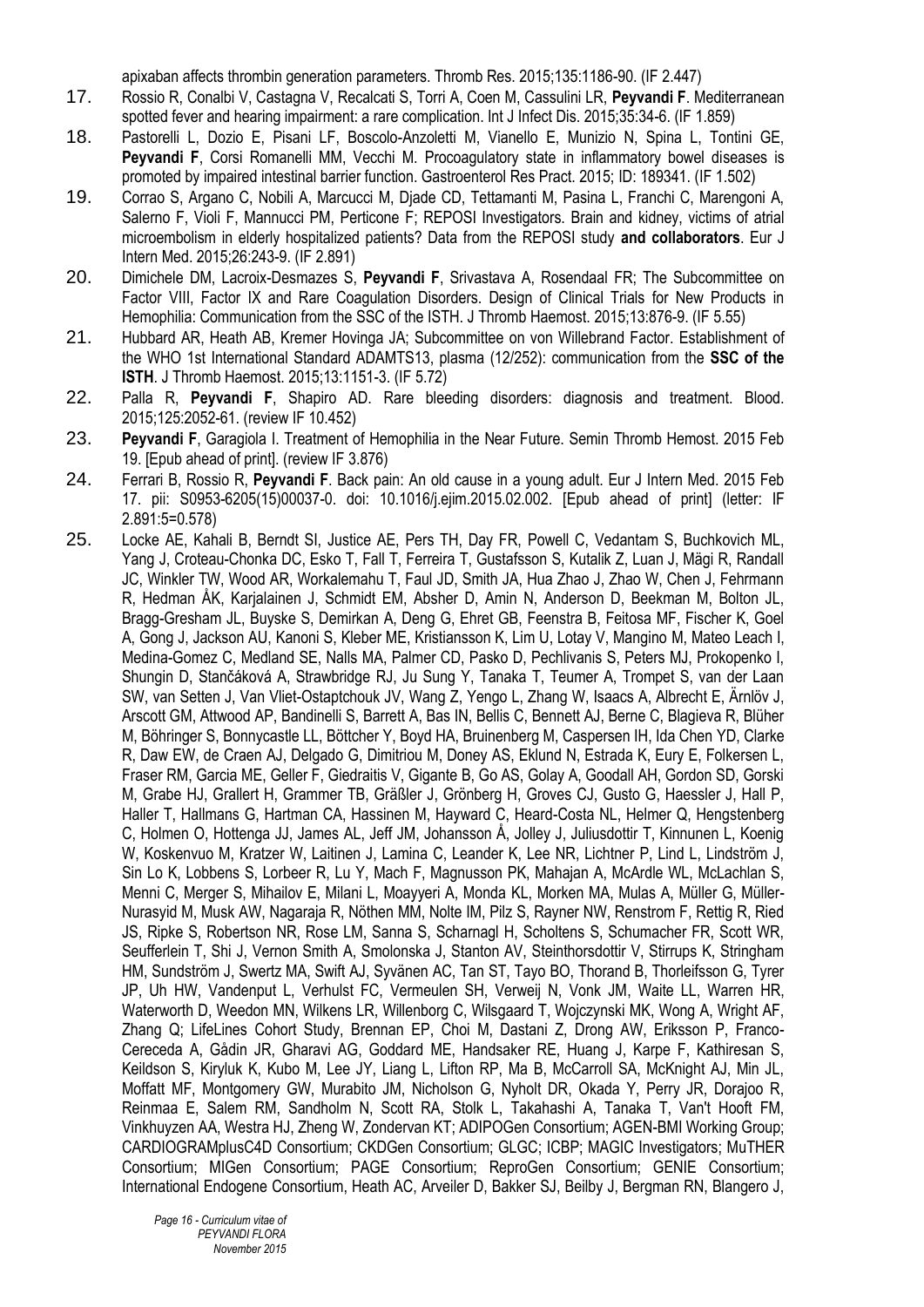Bovet P, Campbell H, Caulfield MJ, Cesana G, Chakravarti A, Chasman DI, Chines PS, Collins FS, Crawford DC, Cupples LA, Cusi D, Danesh J, de Faire U, den Ruijter HM, Dominiczak AF, Erbel R, Erdmann J, Eriksson JG, Farrall M, Felix SB, Ferrannini E, Ferrières J, Ford I, Forouhi NG, Forrester T, Franco OH, Gansevoort RT, Gejman PV, Gieger C, Gottesman O, Gudnason V, Gyllensten U, Hall AS, Harris TB, Hattersley AT, Hicks AA, Hindorff LA, Hingorani AD, Hofman A, Homuth G, Hovingh GK, Humphries SE, Hunt SC, Hyppönen E, Illig T, Jacobs KB, Jarvelin MR, Jöckel KH, Johansen B, Jousilahti P, Jukema JW, Jula AM, Kaprio J, Kastelein JJ, Keinanen-Kiukaanniemi SM, Kiemeney LA, Knekt P, Kooner JS, Kooperberg C, Kovacs P, Kraja AT, Kumari M, Kuusisto J, Lakka TA, Langenberg C, Le Marchand L, Lehtimäki T, Lyssenko V, Männistö S, Marette A, Matise TC, McKenzie CA, McKnight B, Moll FL, Morris AD, Morris AP, Murray JC, Nelis M, Ohlsson C, Oldehinkel AJ, Ong KK, Madden PA, Pasterkamp G, Peden JF, Peters A, Postma DS, Pramstaller PP, Price JF, Qi L, Raitakari OT, Rankinen T, Rao DC, Rice TK, Ridker PM, Rioux JD, Ritchie MD, Rudan I, Salomaa V, Samani NJ, Saramies J, Sarzynski MA, Schunkert H, Schwarz PE, Sever P, Shuldiner AR, Sinisalo J, Stolk RP, Strauch K, Tönjes A, Trégouët DA, Tremblay A, Tremoli E, Virtamo J, Vohl MC, Völker U, Waeber G, Willemsen G, Witteman JC, Zillikens MC, Adair LS, Amouyel P, Asselbergs FW, Assimes TL, Bochud M, Boehm BO, Boerwinkle E, Bornstein SR, Bottinger EP, Bouchard C, Cauchi S, Chambers JC, Chanock SJ, Cooper RS, de Bakker PI, Dedoussis G, Ferrucci L, Franks PW, Froguel P, Groop LC, Haiman CA, Hamsten A, Hui J, Hunter DJ, Hveem K, Kaplan RC, Kivimaki M, Kuh D, Laakso M, Liu Y, Martin NG, März W, Melbye M, Metspalu A, Moebus S, Munroe PB, Njølstad I, Oostra BA, Palmer CN, Pedersen NL, Perola M, Pérusse L, Peters U, Power C, Quertermous T, Rauramaa R, Rivadeneira F, Saaristo TE, Saleheen D, Sattar N, Schadt EE, Schlessinger D, Slagboom PE, Snieder H, Spector TD, Thorsteinsdottir U, Stumvoll M, Tuomilehto J, Uitterlinden AG, Uusitupa M, van der Harst P, Walker M, Wallaschofski H, Wareham NJ, Watkins H, Weir DR, Wichmann HE, Wilson JF, Zanen P, Borecki IB, Deloukas P, Fox CS, Heid IM, O'Connell JR, Strachan DP, Stefansson K, van Duijn CM, Abecasis GR, Franke L, Frayling TM, McCarthy MI, Visscher PM, Scherag A, Willer CJ, Boehnke M, Mohlke KL, Lindgren CM, Beckmann JS, Barroso I, North KE, Ingelsson E, Hirschhorn JN, Loos RJ, Speliotes EK. Genetic studies of body mass index yield new insights for obesity biology **and collaborators**. Nature. 2015;518:197-206. (IF 41.456)

- 26. Fischer K, Lassila R, **Peyvandi F**, Calizzani G, Gatt A, Lambert T, Windyga J, Iorio A, Gilman E, Makris M; on behalf of the EUHASS participants. Inhibitor development in haemophilia according to concentrate. Four-year results from the European HAemophilia Safety Surveillance (EUHASS) project. Thromb Haemost 2015;113:968-75. (IF 4.984)
- 27. Berger K, Schopohl D, Hilger A, Behr Gross ME, Giangrande P, **Peyvandi F**, Seitz R, Schramm W. Research in haemophilia B - approaching the request for high evidence levels in a rare disease. Haemophilia. 2015;21:4-20. (IF 2.603)
- 28. Franchi C, Salerno F, Conca A, Djade CD, Tettamanti M, Pasina L, Corrao S, Marengoni A, Marcucci M, Mannucci PM, Nobili A; **REPOSI Investigators.** Gout, allopurinol intake and clinical outcomes in the hospitalized multimorbid elderly. Eur J Intern Med. 2014;25:847-52. (IF 2.891)
- 29. Ferrari B, Maino A, Lotta LA, Artoni A, Pontiggia S, Trisolini SM, Malato A, Rosendaal FR, **Peyvandi F**.Pregnancy complications in acquired thrombotic thrombocytopenic purpura: a case-control study. Orphanet J Rare Dis. 2014;9:193. (IF 3.358)
- 30. Biguzzi E, Siboni SM, Ossola MW, Zaina B, Migliorini AC, **Peyvandi F**.Management of pregnancy in type 2B von Willebrand disease: case report and literature review. Haemophilia. 2015;21:e98-103. (IF2.603)
- 31. Asselta R, Platé M, Robusto M, Borhany M, Guella I, Soldà G, Afrasiabi A, Menegatti M, Shamsi T, **Peyvandi F**, Duga S.Clinical and molecular characterisation of 21 patients affected by quantitative fibrinogen deficiency. Thromb Haemost. 2015;113:567-76. (IF 4.984)
- 32. Bucciarelli P, Siboni SM, Stufano F, Biguzzi E, Canciani MT, Baronciani L, Pagliari MT, La Marca S, Mistretta C, Rosendaal FR, **Peyvandi F**.Predictors of von Willebrand disease diagnosis in individuals with borderline von Willebrand factor plasma levels. J Thromb Haemost. 2015;13:228-36. (IF 5.550)
- 33. Rossio R, Lotta LA, Pontiggia S, Borsa Ghiringhelli N, Garagiola I, Ardissino G, Mikovic D, Cugno M, **Peyvandi F**.A novel CD46 mutation in a patient with microangiopathy clinically resembling thrombotic thrombocytopenic purpura and normal ADAMTS13 activity. Haematologica. 2015;100:e87-9. (letter: IF 5.814:5=1.163)
- 34. Ferrari B, Cairo A, Pontiggia S, Mancini I, Masini L, **Peyvandi F**.Congenital and acquired ADAMTS13 deficiency: Two mechanisms, one patient. J Clin Apher. 2015;30:252-6. (IF 1.791)
- 35. Rocino A, Coppola A, Franchini M, Castaman G, Santoro C, Zanon E, Santagostino E, Morfini M; **Italian Association of Haemophilia Centres (AICE) Working Party**. Principles of treatment and update of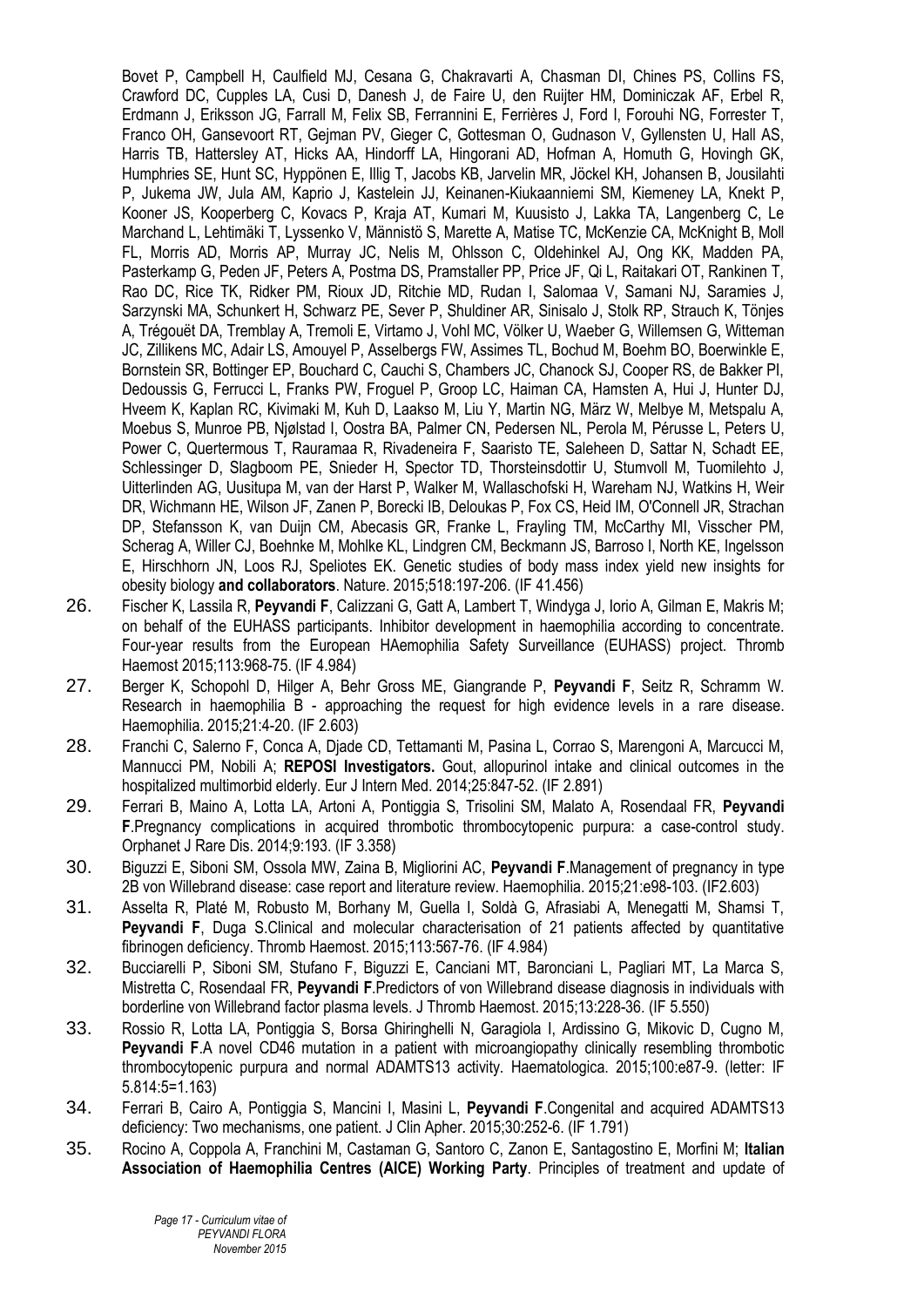recommendations for the management of haemophilia and congenital bleeding disorders in Italy. Blood Transfus. 2014;12:575-98. (IF 2.372)

- 36. Biguzzi E, Franchi F, Acaia B, Ossola W, Nava U, Paraboschi EM, Asselta R, **Peyvandi F**. Genetic background and risk of postpartum haemorrhage: results from an Italian cohort of 3219 women. Haemophilia. 2014;20:e377-83. (IF 2.603)
- 37. Franchi F, Biguzzi E, Stufano F, Siboni SM, Baronciani L, **Peyvandi F**.A two-step approach (Enzymelinked immunosorbent assay and confirmation assay) to detect antibodies against von Willebrand factor in patients with Acquired von Willebrand Syndrome.Thromb Res. 2014;134:1316-22. (IF 2.447)
- 38. Mannucci PM, Nobili A; **REPOSI Investigators** . Multimorbidity and polypharmacy in the elderly: lessons from REPOSI. Intern Emerg Med. 2014;9:723-34. (IF 2.624)
- 39. Tripodi A, Padovan L, Testa S, Legnani C, Chantarangkul V, Scalambrino E, Ludovici S, Bassi L, **Peyvandi F**.How the direct oral anticoagulant apixaban affects hemostatic parameters. Results of a multicenter multiplatform study. Clin Chem Lab Med. 2015:1;53:265-73. (IF 2.707)
- 40. Corrao S, Santalucia P, Argano C, Djade CD, Barone E, Tettamanti M, Pasina L, Franchi C, Kamal Eldin T, Marengoni A, Salerno F, Marcucci M, Mannucci PM, Nobili A; **REPOSI Investigators**. Genderdifferences in disease distribution and outcome in hospitalized elderly: data from the REPOSI study. Eur J Intern Med. 2014;25:617-23. (IF 2.891)
- 41. Cugno M, Tedeschi A, Siboni SM, Stufano F, Depetri F, Franchi F, Griffini S, **Peyvandi F**. Salvage therapy with high dose Intravenous Immunoglobulins in acquired Von Willebrand Syndrome and unresponsive severe intestinal bleeding. Exp Hematol Oncol. 2014;4:3:15. (IF 4.93)
- 42. Makris M, Calizzani G, Fischer K, Gatt A, Gilman E, Hollingsworth R, Lambert T, Lassila R, Mannucci PM, **Peyvandi F**, Windyga J. The European Haemophilia Network (EUHANET). Blood Transfus. 2014;12 Suppl 3:s515-8. (review IF 2.372)
- 43. Abbonizio F, Giampaolo A, Coppola A; **Italian Association of Haemophilia Centres**, Arcieri R, Hassan HJ. Therapeutic management and costs of severe haemophilia A patients with inhibitors in Italy. Haemophilia. 2014;20:e243-50. (IF 2.603)
- 44. O'Mahony B, **Peyvandi F**, Bok A. Does the orphan medicinal product regulation assist or hinder access to innovative haemophilia treatment in Europe ? Haemophilia. 2014;20:455-8 (editorial: IF 2.603:5=0.520)
- 45. **Peyvandi F**, Rosendaal FR, O'Mahony B, Mannucci PM. Reply to: The importance and challenge of pediatric trials of hemophilia drugs. Nat Med. 2014 7;20:466 (IF -)
- 46. Federici AB, Bucciarelli P, Castaman G, Mazzucconi MG, Morfini M, Rocino A, Schiavoni M, **Peyvandi F**, Rodeghiero F, Mannucci PM. The bleeding score predicts clinical outcomes and replacement therapy in adults with von Willebrand disease: a prospective cohort study of 796 cases. Blood. 2014;123:4037-44. (IF 10.452)
- 47. **Peyvandi F**, Farrugia A, Iorio A, Key NS, Srivastava A. Joint WFH-ISTH session: issues in clinical trial design. Haemophilia. 2014;20 Suppl 4:137-44. (review IF 2.603)
- 48. James P, Salomon O, Mikovic D, **Peyvandi F**. Rare bleeding disorders bleeding assessment tools, laboratory aspects and phenotype and therapy of FXI deficiency. Haemophilia. 2014;20 (Suppl 4):71-5. (review IF 2.603)
- 49. Mancini I, Valsecchi C, Lotta LA, Deforche L, Pontiggia S, Bajetta M, Palla R, Vanhoorelbeke K, **Peyvandi F**. FRETS-VWF73 rather than CBA assay reflects ADAMTS13 proteolytic activity in acquired thrombotic thrombocytopenic purpura patients. Thromb Haemost. 2014;17:112. (IF 4.984)
- 50. Makris M, **Peyvandi F**. Assaying FVIII activity: one method is not enough, and never was. Haemophilia. 2014;20:301-3. (editorial: IF 2.603:5=0.520)
- 51. Tripodi A, Capaccio P, Pignataro L, Chantarangkul V, Menegatti M, Bamonti F, Clerici M, De Giuseppe R, **Peyvandi F**. Thrombin generation in patients with idiopathic sudden sensorineural hearing loss. Thromb Res. 2014;133:1130-4. (IF 2.447)
- 52. Tripodi A, Fracanzani AL, Primignani M, Chantarangkul V, Clerici M, Mannucci PM, **Peyvandi F**, Bertelli C, Valenti L, Fargion S. Procoagulant imbalance in patients with non-alcoholic fatty liver disease. J Hepatol. 2014;61:148-54. (IF 11.336)
- 53. Abdul-Kadir R, McLintock C, Ducloy AS, El-Refaey H, England A, Federici AB, Grotegut CA, Halimeh S, Herman JH, Hofer S, James AH, Kouides PA, Paidas MJ, **Peyvandi F**, Winikoff R. Evaluation and management of postpartum hemorrhage: consensus from an international expert panel. Transfusion. 2014;54:1756-68. (IF 3.526)
- 54. Siboni SM, Biguzzi E, Pasta G, Mannucci PM, Mistretta C, Fantini NN, Solimeno LP, **Peyvandi F**. Management of orthopaedic surgery in rare bleeding disorders. Haemophilia. 2014;20:693-701. (IF 2.603)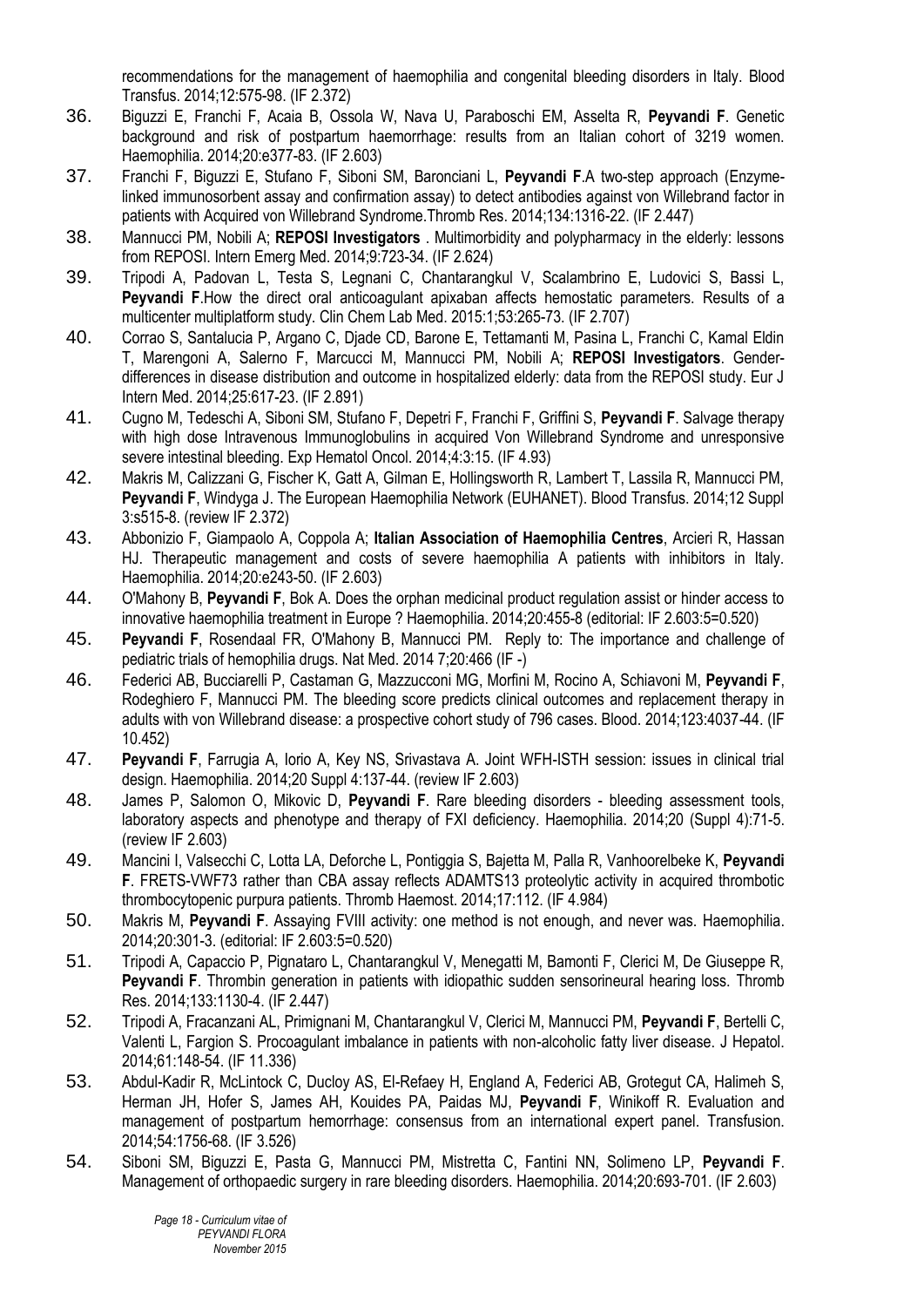- 55. Franchini M, Coppola A, Rocino A, Zanon E, Morfini M; Italian Association of Haemophilia Centers AICE Working Group, Accorsi A, Aru AB, Biasoli C, Cantori I, Castaman G, Cesaro S, Ciabatta C, De Cristofaro R, Delios G, Di Minno G, D'Incà M, Dragani A, Ettorre CP, Gagliano F, Gamba G, Gandini G, Giordano P, Giuffrida G, Gresele P, Latella C, Luciani M, Margaglione M, Marietta M, Mazzucconi MG, Messina M, Molinari AC, Notarangelo LD, Oliovecchio E, **Peyvandi F**, Piseddu G, Rossetti G, Rossi V, Santagostino E, Schiavoni M, Schinco P, Serino ML, Tagliaferri A, Testa S. Perceived challenges and attitudes to regimen and product selection from Italian haemophilia treaters: the 2013 AICE survey. Haemophilia. 2014;20:e128-35. (IF 2.603)
- 56. Boccalandro E, Pasta G, Mannucci PM, Santagostino E, **Peyvandi F**, Seuser A, Mancuso ME, Solimeno LP. Integrated postural analysis in children with haemophilia. Haemophilia. 2014;20:263-7. (IF 2.603)
- 57. **Peyvandi F**, Rosendaal FR, O'Mahony B, Mannuccio Mannucci P. Pediatric requirements in Europe stymie help for hemophilia. Nat Med. 2014;20:117. (opinion: IF 27.363)
- 58. Menegatti M, Vangone A, Palla R, Milano G, Cavallo L, Oliva R, De Cristofaro R, **Peyvandi F**. A recurrent Gly43Asp substitution in coagulation Factor X rigidifies its catalytic pocket and impairs catalytic activity and intracellular trafficking. Thromb Res. 2014;133:481-7. (IF 2.447)
- 59. Lotta LA, Valsecchi C, Pontiggia S, Mancini I, Cannavò A, Artoni A, Mikovic D, Meloni G, Peyvandi F. Measurement and prevalence of circulating ADAMTS13-specific immune complexes in autoimmune thrombotic thrombocytopenic purpura. J Thromb Haemost. 2014;12:329-36. (IF 6.081)
- 60. Sharief LT, Lawrie AS, Mackie IJ, Smith C, **Peyvandi F**, Kadir RA. Changes in factor XIII level during pregnancy. Haemophilia. 2014;20:144-148. (IF 2.603)
- 61. Borhany M, Handrkova H, Cairo A, Schroeder V, Fatima N, Naz A, Amanat S, Shamsi T, **Peyvandi F**, Kohler HP. Congenital factor XIII deficiency in Pakistan: characterization of seven families and identification of four novel mutations. Haemophilia. 2014;20:568-74. (IF 2.603)
- 62. Martinelli I, Bucciarelli P, Artoni A, Fossali EF, Passamonti SM, Tripodi A, **Peyvandi F**. Anticoagulant treatment with rivaroxaban in severe protein s deficiency. Pediatrics 2013;132:e1435-9. (IF 5.297)
- 63. Kadir RA, Davies J, Winikoff R, Pollard D, **Peyvandi F**, Garagiola I, Pabinger I, Federici AB. Pregnancy complications and obstetric care in women with inherited bleeding disorders. Haemophilia 2013;19 (Suppl 4):1-10. (review IF 2.468)
- 64. **Peyvandi F**, Kunicki T, Lillicrap D. Genetic sequence analysis of inherited bleeding diseases. Blood 2013;122:3423-31. (review IF 9.775)
- 65. Vucelić D, Miković D, Rajić Z, Savić N, Budisin Z, Antonijević NM, Obradović S, Jevtić D, Palla R, Valsecchio C, **Peyvandi F**. Diagnostic relevance of ADAMTS13 activity: evaluation of 28 patients with thrombotic thrombocytopenic purpura - hemolytic uremic syndrome clinical diagnosis.Srp Arh Celok Lek. 2013 ;141:466-74. (IF 0.169)
- 66. Marcucci M, Nobili A, Tettamanti M, Iorio A, Pasina L, Djade CD, Franchi C, Marengoni A, Salerno F, Corrao S, Violi F, Mannucci PM; **REPOSI Investigators**. Joint use of cardio-embolic and bleeding risk scores in elderly patients with atrial fibrillation. Eur J Intern Med. 2013;24:800-6. (IF 2.300)
- 67. Stufano F, Lawrie AS, La Marca S, Berbenni C, Baronciani L, **Peyvandi F**. A two-centre comparative evaluation of new automated assays for von Willebrand factor ristocetin cofactor activity and antigen. Haemophilia. 2014;20:147-53. (IF 2.603)
- 68. Siboni SM, Biguzzi E, Solimeno LP, Pasta G, Mistretta C, Mannucci PM, **Peyvandi F**. Orthopaedic surgery in patients with von Willebrand disease. Haemophilia. 2014;20:133-40. (IF 2.603)
- 69. Franchi F, Biguzzi E, Martinelli I, Bucciarelli P, Palmucci C, D'Agostino S, **Peyvandi F**. Normal reference ranges of antithrombin, protein C and protein S: Effect of sex, age and hormonal status.Thromb Res. 2013;132:e152-7. (IF 2.427)
- 70. **Peyvandi F**, Menegatti M, Palla R. Rare bleeding disorders: worldwide efforts for classification, diagnosis, and management.Semin Thromb Hemost. 2013;39:579-84. (review IF 4.216)
- 71. **Peyvandi F**, Garagiola I, Seregni S. Future of coagulation factor replacement therapy. J Thromb Haemost. 2013;11 Suppl 1:84-98. (review IF 6.081)
- 72. Mathijssen NC, Masereeuw R, Holme PA, van Kraaij MG, Laros-van Gorkom BA, **Peyvandi F**, van Heerde WL. Increased volume of distribution for recombinant activated factor VII and longer plasma-derived factor VII half-life may explain their long lasting prophylactic effect. Thromb Res. 2013;132:256-62. (IF 2.427)
- 73. Tripodi A, Chantarangkul V, Gianniello F, Clerici M, Lemma L, Padovan L, Gatti L, Mannucci PM, **Peyvandi F**. Global coagulation in myeloproliferative neoplasms. Ann Hematol. 2013;92:1633-9. (IF 2.396)
- 74. Scaglione GL, Lancellotti S, Pap M, De Spirito M, Maiorana A, Baronciani L, Pagliari MT, Arcovito A, Di Stasio E, **Peyvandi F**, De Cristofaro R. The Type 2b P.R1306w Natural Mutation Of Von Willebrand Factor Dramatically Enhances The Multimer Sensitivity To Shear Stress. J Thromb Haemost. 2013;11:1688-98.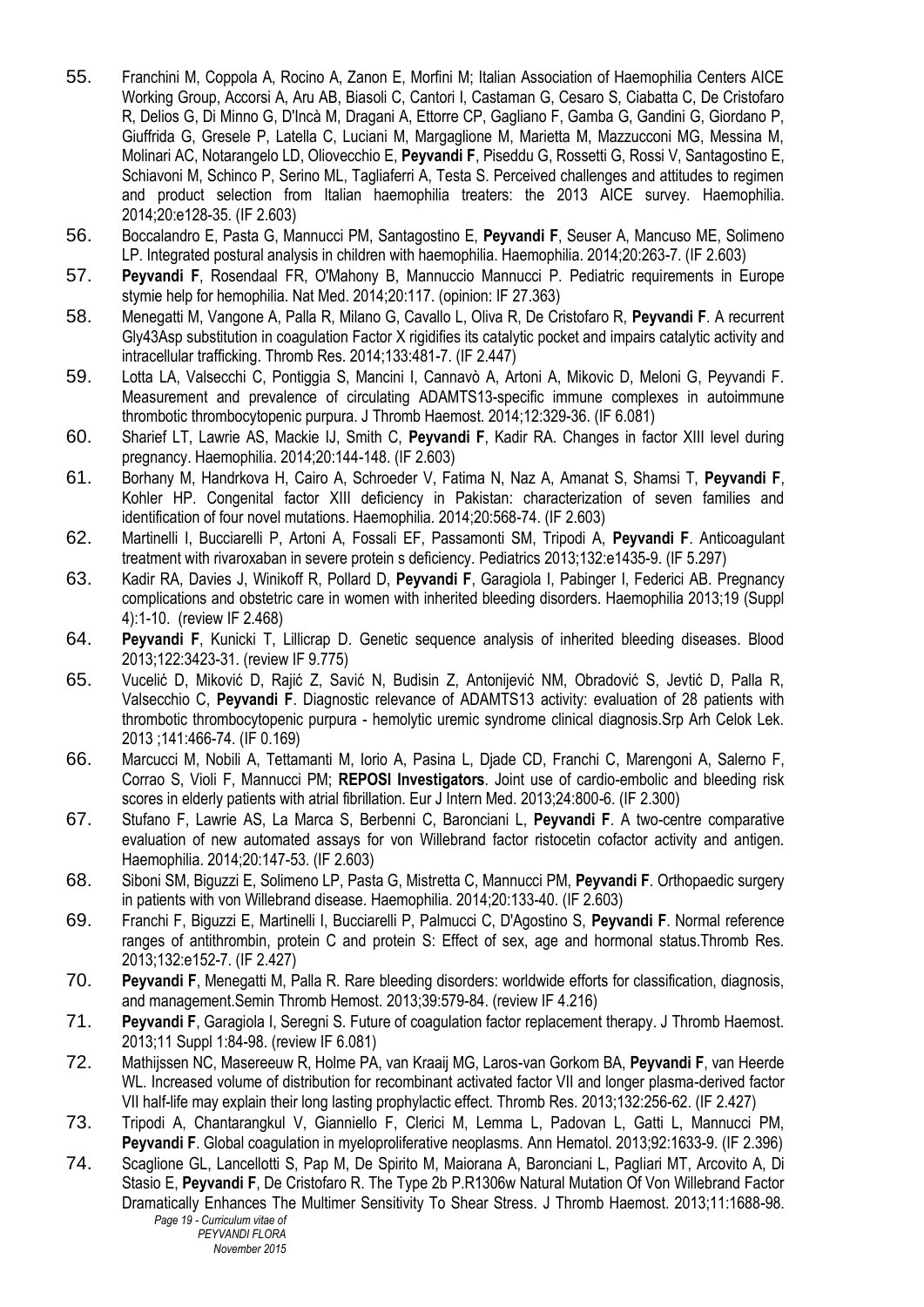(IF 5.731)

- 75. **Peyvandi F**, Mannucci PM, Valsecchi C, Pontiggia S, Farina C, Retzios AD. ADAMTS13 content in plasma-derived factor VIII/ von willebrand factor concentrates. Am J Hematol. 2013;88:895-8. (IF 3.477)
- 76. Musallam KM, Rosendaal FR, Zaatari G, Soweid A, Hoballah JJ, Sfeir PM, Zeineldine S, Tamim HM, Richards T, Spahn DR, Lotta LA, **Peyvandi F**, Jamali FR. Smoking and the Risk of Mortality and Vascular and Respiratory Events in Patients Undergoing Major Surgery. JAMA Surg. 2013;148:755-62. (IF 4.420)
- 77. Musallam KM, Porter JB, Sfeir PM, Tamim HM, Richards T, Lotta LA, **Peyvandi F**, Jamali FR. Raised haematocrit concentration and the risk of death and vascular complications after major surgery. Br J Surg. 2013;100:1030-6. (IF 5.210)
- 78. Musallam KM, Jamali FR, Rosendaal FR, Richards T, Spahn DR, Khavandi K, Barakat I, Demoss B, Lotta LA, **Peyvandi F**, Sfeir PM. Preoperative hematocrit concentration and the risk of stroke in patients undergoing isolated coronary-artery bypass grafting. Anemia. 2013; ID 206829. doi: 10.1155/2013/206829.  $(IF - )$
- 79. van Geffen M, Mathijssen NC, Holme PA, Laros-van Gorkom BA, van Kraaij MG, Masereeuw R, **Peyvandi F**, van Heerde WL. Pharmacodynamics of recombinant activated factor VII and plasma-derived factor VII in a cohort of severe FVII deficient patients. Thromb Res. 2013;132:116-22. (IF 2.427)
- 80. Marcucci M, Iorio A, Nobili A, Tettamanti M, Pasina L, Djade CD, Marengoni A, Salerno F, Corrao S, Mannucci PM; **REPOSI Investigators**. Prophylaxis of venous thromboembolism in elderly patients with multimorbidity. Intern Emerg Med. 2013;8:509-20. (IF 2.410)
- 81. Lotta LA,Tuana G, Yu J, Martinelli I, Wang M, Yu F, Passamonti SM, Pappalardo E, Valsecchi C, Scherer SE, Hale Iv W, Muzny DM, Randi G, Rosendaal FR, Gibbs RA, **Peyvandi F**. Next-generation sequencing study finds an excess of rare, coding single nucleotide variants of ADAMTS13 in patients with deep vein thrombosis. J Thromb Haemost. 2013;11:1228-39. (IF 5.731)
- 82. Castaman G, Goodeve A, Eikenboom J; **European Group on von Willebrand Disease**. Principles of care for the diagnosis and treatment of von Willebrand disease. Haematologica. 2013;98:667-74. (IF 5.868)
- 83. Pagliari MT, Baronciani L, Garcia Oya I, Solimando M, La Marca S, Cozzi G, Stufano F, Canciani MT, **Peyvandi F**. A synonymous (c.3390C>T) or a splice-site (c.3380-2A>G) mutation cause exon 26 skipping in four patients with von Willebrand disease (2A/IIE). J Thromb Haemost. 2013;11:1251-9. (IF 5.731)
- 84. Lotta LA, Maino A, Tuana G, Rossio R, Lecchi A, Artoni A, **Peyvandi F**. Prevalence of disease and relationships between laboratory phenotype and bleeding severity in platelet primary secretion defects. PloS One. 2013;8:e60396. (IF 3.534)
- 85. **Peyvandi F**. Epidemiology and treatment of congenital fibrinogen deficiency. Thromb Res. 2012;130 Suppl 2:S7-11. (IF3.133)
- 86. Lotta LA, Wu HM, Musallam KM, **Peyvandi F**. The emerging concept of residual ADAMTS13 activity in ADAMTS-13-deficient thrombotic thrombocytopenic purpura. Blood Rev. 2013: 27:71-6. (IF 5.355)
- 87. Zekavat OR, Haghpanah S, Dehghani J, Afrasiabi A, **Peyvandi F**, Karimi M. Comparison of Thrombin Generation Assay with Conventional Coagulation Tests in Evaluation of Bleeding Risk in Patients With rare Bleeding Disorders. Clin Appl Thromb Hemost. 2013;20:637-644. (IF 1.575)
- 88. Marengoni A, Nobili A, Pirali C, Tettamanti M, Pasina L, Salerno F, Corrao S, Iorio A, Marcucci M, Franchi C, Mannucci PM; **REPOSI Investigators**. Comparison of disease clusters in two elderly populations hospitalized in 2008 and 2010. Gerontology. 2013;59:307-15. (IF 2.681)
- 89. Mackie I, Langley K, Chitolie A, Liesner R, Scully M, Machin S, **Peyvandi F**. Discrepancies between ADAMTS13 activity assays in patients with thrombotic microangiopathies.Thromb Haemost. 2013; 109:488-96. (IF 5.760)
- 90. Vucelić D, Rajić Z, Savić N, Miković D, Budisin Z, Antonijević NM, Obradović S, Jevtić D, Bettoni G, Casoli G, **Peyvandi F**. Clinical experience in treatment of thrombotic thrombocytopenic purpura--hemolytic uremic syndrome with 28 patients. Acta Chir Iugosl. 2013;60:29-38. (IF -)
- 91. Rosendaal FR, **Peyvandi F**. Pediatric stroke and ADAMTS genes. Blood. 2012;120:5097-8. (commentary: IF 9.060:5=1.812)
- 92. Musallam KM, Khalife M, Sfeir PM, Faraj W, Safadi B, Abi Saad GS, Abiad F, Hallal A, Alwan MB, **Peyvandi F**, Jamali FR. Postoperative Outcomes After Laparoscopic Compared With Open Splenectomy. Ann Surg. 2013;257:1116-23. (IF 7.188)
- 93. Lawrie AS, Stufano F, Canciani MT, Mackie IJ, Machin SJ, **Peyvandi F**. A comparative evaluation of a new automated assay for von Willebrand factor activity. Haemophilia. 2013;19: 338-42. (IF 3.170)
- 94. Franchi C, Nobili A, Mari D, Tettamanti M, Djade CD, Pasina L, Salerno F, Corrao S, Marengoni A, Iorio A, Marcucci M, Mannucci PM, **REPOSI Investigators**. Risk factors for hospital readmission of elderly patients. Eur J Intern Med. 2013;24:45-51. (IF 2.300)

*Page 20 - Curriculum vitae of PEYVANDI FLORA November 2015*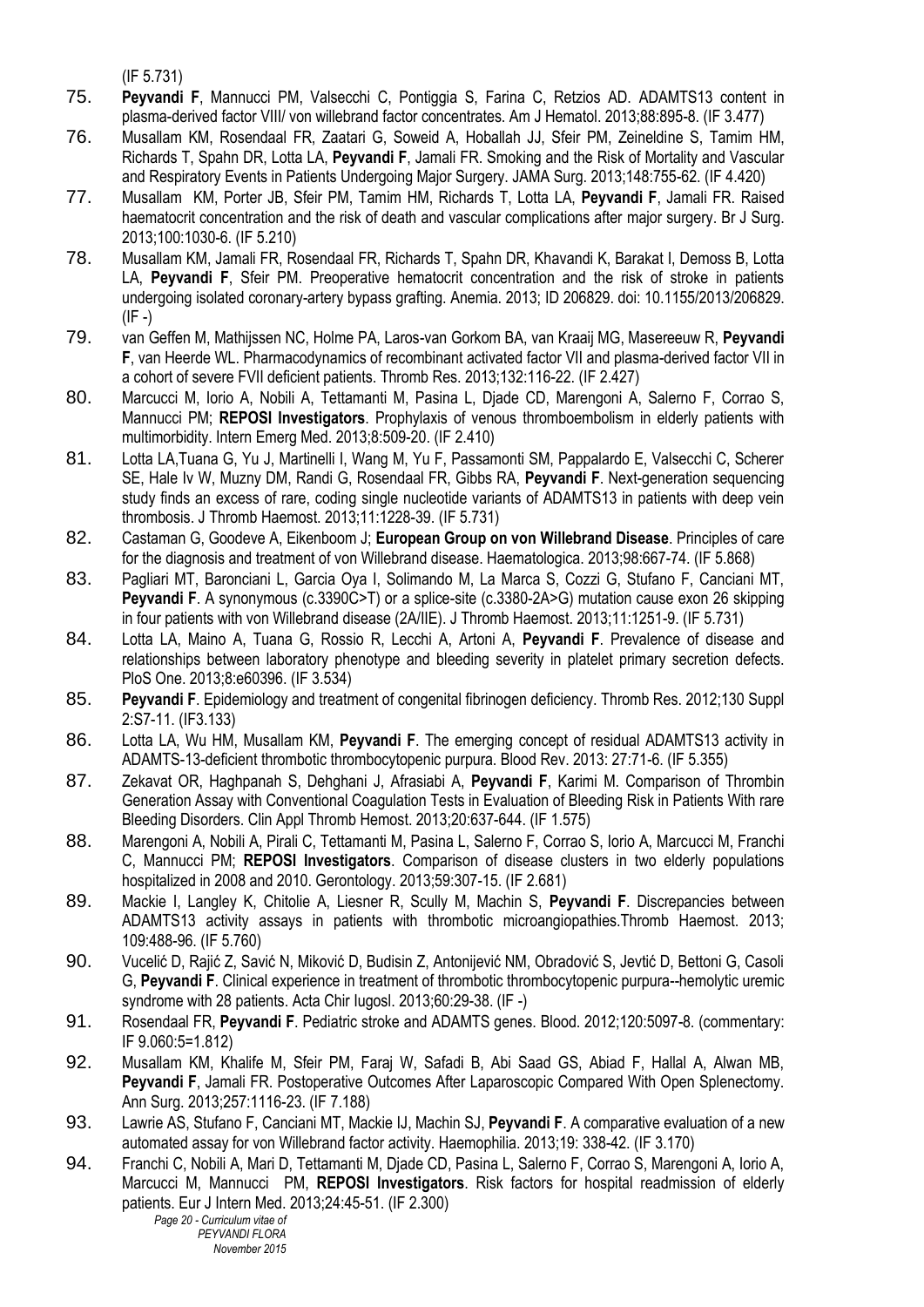- 95. Lotta LA, Degasperi E, Aghemo A, Ferrari B, **Peyvandi F**, Colombo M. Treatment of chronic epatitis C with pegylated interferon-α in a patient with recurrent autoimmune thrombotic thrombocytopenic purpura. Transfus Med. 2013;23:66-8. (letter: IF 1.140:5 = 0.228)
- 96. Garagiola I, Mortarino M, Semprini AE, **Peyvandi F**. Reproductive care in human immunodeficiency virus serodiscordant couples with haemophilia. Blood Transfus. 2013;11:469-70. (letter: IF 1.901: 5 = 0.380)
- 97. Rossio R, Ferrari B, Cairo A, Mancini I, Pisapia G, Palazzo G, **Peyvandi F**. Two novel heterozygote missense mutations of the ADAMTS13 gene in a child with recurrent thrombotic thrombocytopenic purpura. Blood Transfus. 2013; 11:241-4. (IF 1.901)
- 98. Rubattu S, Giusti B, Lotta LA, **Peyvandi F**, Cotugno M, Stanzione R, Marchitti S, Palombella AM, Di Castro S, Rasura M, Mannucci PM, Volpe M. Association of a single nucleotide polymorphism of the NPR3 gene promoter with early onset ischemic stroke in an Italian cohort. Eur J Intern Med. 2013;24:80-2. (IF 2.300)
- 99. Lotta LA, Wu HM, Cairo A, Bentivoglio G, **Peyvandi F**. Drop of residual plasmatic activity of ADAMTS13 to undetectable levels during acute disease in a patient with adult-onset congenital thrombotic thrombocytopenic purpura. Blood Cells Mol Dis. 2013;50:59-60. (letter: IF 2.331:5 = 0.466)
- 100. Lotta LA, Martinelli I, **Peyvandi F**. Prothrombin mutation conveying antithrombin resistance. N Engl J Med. 2012;367:1069. (letter: IF 53.298:5 = 10.660)
- 101. **Peyvandi F**, Di Michele D, Bolton-Maggs PH, Lee CA, Tripodi A, Srivastava A; for the Project on Consensus Definitions in Rare Bleeding Disorders of the Factor VIII/Factor IX Scientific and Standardisation Committee of the International Society on Thrombosis and Haemostasis. Classification of rare bleeding disorders (RBDs) based on the association between coagulant factor activity and clinical bleeding severity. J Thromb Haemost. 2012;10:1938-43. (IF 5.731)
- 102. **Peyvandi F**, Bolton-Maggs PH, Batorova A, De Moerloose P. Rare bleeding disorders. Haemophilia. 2012;18 Suppl 4:148-53. (IF 3.170)
- 103. Lucas G, Lluís-Ganella C, Subirana I, Musameh MD, Gonzalez JR, Nelson CP, Sentí M; Myocardial Infarction Genetics Consortium; Wellcome Trust Case Control Consortium, Schwartz SM, Siscovick D, O'Donnell CJ, Melander O, Salomaa V, Purcell S, Altshuler D, Samani NJ, Kathiresan S, Elosua R. Hypothesis-based analysis of gene-gene interactions and risk of myocardial infarction. PLoS One. 2012;7:e41730. (IF: 3.730)
- 104. Stahl EA, Wegmann D, Trynka G, Gutierrez-Achury J, Do R, Voight BF, Kraft P, Chen R, Kallberg HJ, Kurreeman FA; Diabetes Genetics Replication and Meta-analysis Consortium; Myocardial Infarction Genetics Consortium, Kathiresan S, Wijmenga C, Gregersen PK, Alfredsson L, Siminovitch KA, Worthington J, de Bakker PI, Raychaudhuri S, Plenge RM. Bayesian inference analyses of the polygenic architecture of rheumatoid arthritis. Nat Genet. 2012;44:483-9. (IF 35.532)
- 105. Solimando M, Baronciani L, La Marca S, Cozzi G, Asselta R, Canciani MT, Federici AB, **Peyvandi F**. Molecular characterization, recombinant protein expression, and mRNA analysis of type 3 von Willebrand disease: Studies of an Italian cohort of 10 patients. Am J Hematol. 2012;87:870-4. (IF 4.138)
- 106. Bettoni G, Palla R, Valsecchi C, Consonni D, Lotta LA, Trisolini SM, Mancini I, Musallam KM, Rosendaal FR, **Peyvandi F**. ADAMTS13 activity and autoantibodies classes and subclasses as prognostic predictors in acquired thrombotic thrombocytopenic purpura. J Thromb Haemost. 2012;10:1556-65. (IF 5.731)
- 107. Bafunno V, Santacroce R, Chetta M, **Peyvandi F**, Sessa F, Chinni E, Longo V, Margaglione M. Polymorphic miRNA-mediated gene contribution to inhibitor development in haemophilia A. Haemophilia. 2012;18:1003-7. (IF 3.170)
- 108. **Peyvandi F**, Klamroth R, Carcao M, Federici AB, DI Minno G, Jiménez-Yuste V, Rodriguez Merchán EC. Management of bleeding disorders in adults. Haemophilia. 2012;18 (Suppl 2):24-36. (review: IF 3.170)
- 109. Scully M, Hunt BJ, Benjamin S, Liesner R, Rose P, **Peyvandi F**, Cheung B, Machin SJ; on behalf of British Committee for Standards in Haematology. Guidelines on the diagnosis and management of thrombotic thrombocytopenic purpura and other thrombotic microangiopathies. Br J Haematol. 2012;158:323-35. (IF 4.941)
- 110. Crovetto F, Borsa N, Acaia B, Nishimura C, Frees K, Smith RJ, **Peyvandi F**, Palla R, Cugno M, Tedeschi S, Castorina P, Somigliana E, Ardissino G, Fedele L. The genetics of the alternative pathway of complement in the pathogenesis of HELLP syndrome. J Matern Fetal Neonatal Med. 2012;25:2322-5. (IF 1.518)
- 111. **Peyvandi F**. Willebrand disease. Haemophilia. 2012;18 (Suppl 2):1. (editorial: IF 3.170:5=0.634)
- 112. Lotta LA, Wu HM, Mackie IJ, Noris M, Veyradier A, Scully MA, Remuzzi G, Coppo P, Liesner R, Donadelli R, Loirat C, Gibbs RA, Horne A, Yang S, Garagiola I, Musallam KM, **Peyvandi F**. Residual plasmatic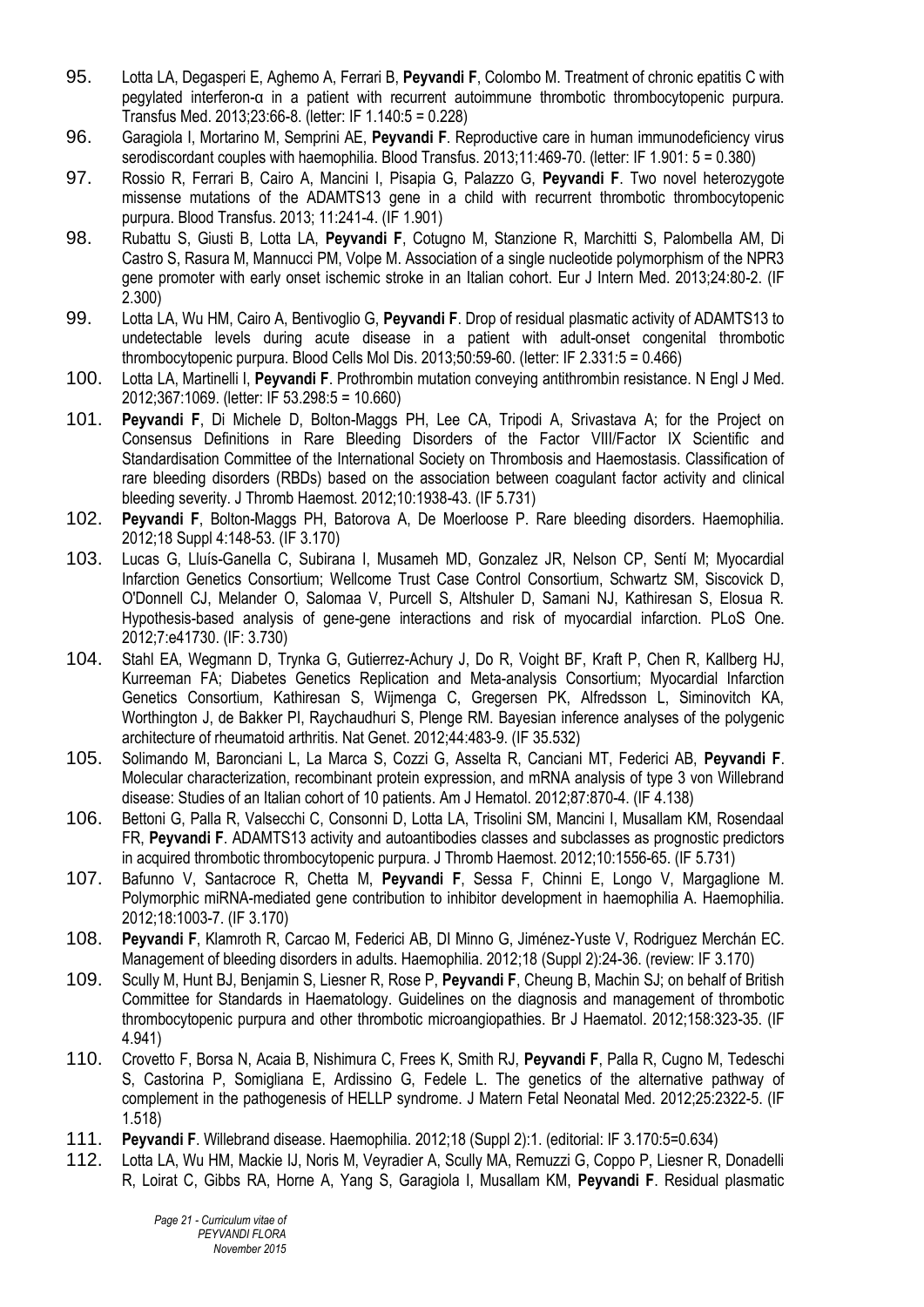activity of ADAMTS13 correlates with phenotype severity in congenital thrombotic thrombocytopenic purpura. Blood. 2012;120:440-8. (IF 9.060)

- 113. **Peyvandi F**, Biguzzi E, Franchi F, Bucciarelli P, Acaia B, Zaina B, Musallam KM. Elevated prepartum fibrinogen levels are not associated with a reduced risk of postpartum hemorrhage. J Thromb Haemost. 2012;10:1451-3. (letter: IF 5.731: 5 = 1.146)
- 114. Mancini I, Valsecchi C, Palla R, Lotta LA, **Peyvandi F**. Measurement of anti-ADAMTS13 neutralising autoantibodies: a comparison between CBA and FRET assays. J Thromb Haemost. 2012;10:1439-42. (letter IF 5.731:5 = 1.146)
- 115. Cataland SR, **Peyvandi F**, Mannucci PM, Lämmle B, Kremer Hovinga JA, Machin SJ, Scully M, Rock G, Gilbert JC, Yang S, Wu H, Jilma B, Knoebl P. Initial experience from a double-blind, placebo-controlled, clinical outcome study of ARC1779 in patients with thrombotic thrombocytopenic purpura. Am J Hematol. 2012;87:430-2. (letter IF 4.138:5 = 0.828)
- 116. **Peyvandi F**, Palla R, Menegatti M, Siboni SM, Halimeh S, Faeser B, Pergantou H, Platokouki H, Giangrande P, Peerlinck K, Celkan T, Ozdemir N, Bidlingmaier C, Ingerslev J, Giansily-Blaizot M, Schved JF, Gilmore R, Gadisseur A, Benedik-Dolničar M, Kitanovski L, Mikovic D, Musallam KM, Rosendaal FR; ON BEHALF OF THE EUROPEAN NETWORK OF RARE BLEEDING DISORDERS (EN-RBD) GROUP. Coagulation factor activity and clinical bleeding severity in rare bleeding disorders: results from the European Network of Rare Bleeding Disorders. J Thromb Haemost. 2012;10:615-621. (IF 5.731)
- 117. Stufano F, La Marca S, Pontiggia S, Musallam KM, **Peyvandi F**. Von Willebrand factor propeptide to antigen ratio in acquired thrombotic thrombocytopenic purpura. J Thromb Haemost. 2012;10:728-30. (letter IF 5.731:5 = 1.146)
- 118. Lotta LA, Mancini I, Tuana G, Musallam KM, **Peyvandi F**. Case report: use of thienopyridines in a patient with acquired idiopathic thrombotic thrombocytopenic purpura. J Thromb Thrombolysis. 2012;34:416-8. (IF 1.985)
- 119. Karimi M, Vafafar A, Haghpanah S, Payandeh M, Eshghi P, Hoofar H, Afrasiabi A, Gerdabi J, Ardeshiri R, Menegatti M, **Peyvandi F**. Efficacy of prophylaxis and genotype-phenotype correlation in patients with severe Factor X deficiency in Iran. Haemophilia. 2012;18:211-5. (IF 3.170)
- 120. Lotta LA, Wang M, Yu J, Martinelli I, Yu F, Passamonti SM, Consonni D, Pappalardo E, Menegatti M, Scherer SE, Lewis LL, Akbar H, Wu Y, Bainbridge MN, Muzny DM, Mannucci PM, Gibbs RA, **Peyvandi F**. Identification of genetic risk variants for deep vein thrombosis by multiplexed next-generation sequencing of 186 hemostatic/pro-inflammatory genes. BMC Med Genomics. 2012;5:7. (IF 3.466)
- 121. Mannucci PM, Gringeri A, Santagostino E, **Peyvandi F**. Factor VIII inhibitor and source of replacement therapy. Blood Transfus. 2012;10:112-3. (letter IF 1.858:5 = 0.371)
- 122. Siboni SM, Zanon E, Sottilotta G, Consonni D, Castaman G, Mikovic D, Biondo F, Tagliaferri A, Iorio A, Mannucci PM, **Peyvandi F**. Central nervous system bleeding in patients with rare bleeding disorders. Haemophilia. 2012;18:34-8. (IF 3.170)
- 123. Eshghi P, Cohan N, Lak M, Naderi M, **Peyvandi F**, Menegatti M, Karimi M. Arg77His and Trp187Arg are the Most Common Mutations Causing FXIII Deficiency in Iran. Clin Appl Thromb Hemost. 2012;18:100-3. (IF 1.016)
- 124. Paraboschi EM, Kayiran SM, Ozbek N, Gürakan B, **Peyvandi F**, Guella I, Duga S, Asselta R. Functional characterization of a novel missense mutation identified in a Turkish patient affected by severe coagulation factor V deficiency. Haemophilia. 2012;18:205-10. (IF 3.170)
- 125. Shapiro AD, Soucie JM, **Peyvandi F**, Aschman DJ, Dimichele DM; UDC Rare Bleeding and Clotting Disorders Working Group and the European Network Rare Bleeding Disorders Database. Knowledge and therapeutic gaps a public health problem in the rare coagulation disorders population. Am J Prev Med. 2011;41(Suppl 4):S324-31. (IF 4.044)
- 126. **Peyvandi F**, Bidlingmaier C, Garagiola I. Management of pregnancy and delivery in women with inherited bleeding disorders. Semin Fetal Neonatal Med. 2011;16:311-7. (review: IF 3.915)
- 127. Mariani M, Cairo A, Palla R, Lotta LA, Consonni D, Rovati A, Trisolini S, **Peyvandi F**. B and T lymphocytes in acquired Thrombotic Thrombocytopenic Purpura during disease remission. Thromb Res. 2011;128:590- 2. (letter IF 2.440:5 = 0.488)
- 128. Mortarino M, Garagiola I, Lotta LA, Siboni SM, Semprini AE, **Peyvandi F**. Non-invasive tool for foetal sex determination in early gestational age. Haemophilia. 2011;17:952-6. (IF 2.597)
- 129. Strawbridge RJ, Dupuis J, Prokopenko I, Barker A, Ahlqvist E, Rybin D, Petrie JR, Travers ME, Bouatia-Naji N, Dimas AS, Nica A, Wheeler E, Chen H, Voight BF, Taneera J, Kanoni S, Peden JF, Turrini F, Gustafsson S, Zabena C, Almgren P, Barker DJ, Barnes D, Dennison EM, Eriksson JG, Eriksson P, Eury E, Folkersen L, Fox CS, Frayling TM, Goel A, Gu HF, Horikoshi M, Isomaa B, Jackson AU, Jameson KA,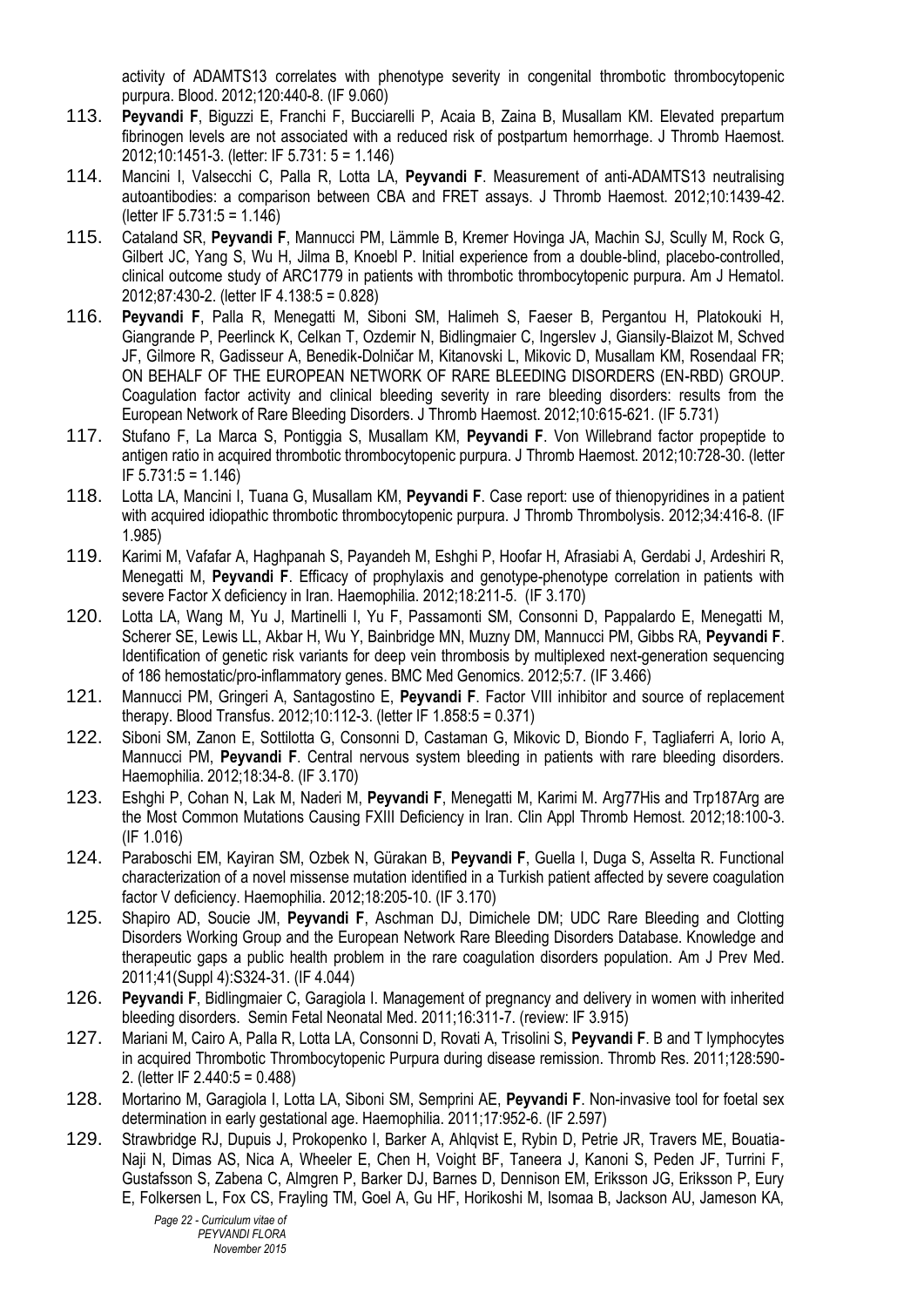Kajantie E, Kerr-Conte J, Kuulasmaa T, Kuusisto J, Loos RJ, Luan J, Makrilakis K, Manning AK, Martínez-Larrad MT, Narisu N, Nastase Mannila M, Ohrvik J, Osmond C, Pascoe L, Payne F, Sayer AA, Sennblad B, Silveira A, Stancáková A, Stirrups K, Swift AJ, Syvänen AC, Tuomi T, van 't Hooft FM, Walker M, Weedon MN, Xie W, Zethelius B; DIAGRAM Consortium; GIANT Consortium; MuTHER Consortium; CARDIoGRAM Consortium; C4D Consortium, Ongen H, Mälarstig A, Hopewell JC, Saleheen D, Chambers J, Parish S, Danesh J, Kooner J, Ostenson CG, Lind L, Cooper CC, Serrano-Ríos M, Ferrannini E, Forsen TJ, Clarke R, Franzosi MG, Seedorf U, Watkins H, Froguel P, Johnson P, Deloukas P, Collins FS, Laakso M, Dermitzakis ET, Boehnke M, McCarthy MI, Wareham NJ, Groop L, Pattou F, Gloyn AL, Dedoussis GV, Lyssenko V, Meigs JB, Barroso I, Watanabe RM, Ingelsson E, Langenberg C, Hamsten A, Florez JC. Genome-wide association identifies nine common variants associated with fasting proinsulin levels and provides new insights into the pathophysiology of type 2 diabetes. Diabetes. 2011;60:2624-34. (IF 8.286)

- 130. James AH, Kouides PA, Abdul-Kadir R, Dietrich JE, Edlund M, Federici AB, Halimeh S, Kamphuisen PW, Lee CA, Martínez-Perez O, McLintock C, **Peyvandi F**, Philipp C, Wilkinson J, Winikoff R. Evaluation and management of acute menorrhagia in women with and without underlying bleeding disorders: consensus from an international expert panel. Eur J Obstet Gynecol Reprod Biol. 2011;158:124-34. (review: IF 1.974)
- 131. Guella I, Duga S, Ardissino D, Merlini PA, **Peyvandi F**, Mannucci PM, Asselta R. Common variants in the haemostatic gene pathway contribute to risk of early-onset myocardial infarction in the Italian population. Thromb Haemost. 2011;106:655-64. (IF 5.044)
- 132. Muszbek L, Bagoly Z, Cairo A, **Peyvandi F**. Novel aspects of factor XIII deficiency. Curr Opin Hematol. 2011;18:366-72. (review: IF 4.520)
- 133. Haghpanah S, Sahraiian M, Afrasiabi A, Enayati S, **Peyvandi F**, Karimi M. The correlation between gene mutations and inhibitor development in patients with haemophilia A in southern Iran. Haemophilia. 2011;17:820-1. (letter IF 2.597:5 = 0.519)
- 134. Lotta LA, Lombardi R, Mariani M, Lancellotti S, De Cristofaro R, Hollestelle MJ, Canciani MT, Mannucci PM, **Peyvandi F**. Platelet reactive conformation and multimeric pattern of von Willebrand factor in acquired thrombotic thrombocytopenic purpura during acute disease and remission. J Thromb Haemost. 2011;9:1744-51. (IF 5.731)
- 135. Bornikova L, **Peyvandi F**, Allen G, Bernstein J, Manco-Johnson MJ. Fibrinogen replacement therapy for congenital fibrinogen deficiency. J Thromb Haemost. 2011;9:1687-704. (review: IF 5.731)
- 136. IBC 50K CAD Consortium. Large-scale gene-centric analysis identifies novel variants for coronary artery disease. PLoS Genet. 2011;7:e1002260. (IF 8.694)
- 137. Hubbard AR, Hamill M, Beeharry M, Bevan SA, Heath AB; **SSC sub-committee on von Willebrand factor of ISTH**. Value assignment of the WHO 2nd International Standard von Willebrand factor, concentrate (09/182). J Thromb Haemost. 2011;9:1638-40. (IF 5.731)
- 138. Lancellotti S, De Filippis V, Pozzi N, Oggianu L, Rutella S, Scaglione GL, Maset F, **Peyvandi F**, Mannucci PM, De Cristofaro R. Oxidized von Willebrand factor is efficiently cleaved by serine proteases from primary granules of leukocytes: divergence from ADAMTS-13. J Thromb Haemost. 2011;9:1620-7. (IF 5.731)
- 139. Ardissino D, Berzuini C, Merlini PA, Mannucci PM, Surti A, Burtt N, Voight B, Tubaro M, **Peyvandi F**, Spreafico M, Celli P, Lina D, Notarangelo MF, Ferrario M, Fetiveau R, Casari G, Galli M, Ribichini F, Rossi ML, Bernardi F, Marziliano N, Zonzin P, Mauri F, Piazza A, Foco L, Bernardinelli L, Altshuler D, Kathiresan S; Italian Atherosclerosis, Thrombosis and Vascular Biology Investigators. Influence of 9p21.3 genetic variants on clinical and angiographic outcomes in early-onset myocardial infarction. J Am Coll Cardiol. 2011;58:426-34. (IF 14.156)
- 140. Mahmoodi M, **Peyvandi F**, Afrasiabi A, Ghaffarpasand F, Karimi M. Bleeding symptoms in heterozygous carriers of inherited coagulation disorders in southern Iran. Blood Coagul Fibrinolysis. 2011;22:396-401. (IF 1.238)
- 141. **Peyvandi F**, Garagiola I, Mortarino M. Prenatal diagnosis and preimplantation genetic diagnosis: novel technologies and state of the art of PGD in different regions of the world. Haemophilia. 2011;17 (Suppl 1):14-7. (IF 2.597)
- 142. **Peyvandi F**, Garagiola I, Menegatti M. Gynecological and obstetrical manifestations of inherited bleeding disorders in women. J Thromb Haemost. 2011;9 (Suppl 1):236-45. (review: IF 5.731)
- 143. **Peyvandi F**, Garagiola I, Baronciani L. Role of von Willebrand factor in the haemostasis. Blood Transfus. 2011;9 (Suppl 2):s3-8. (review: IF 2.099)
- 144. Schunkert H, König IR, Kathiresan S, Reilly MP, Assimes TL, Holm H, Preuss M, Stewart AF, Barbalic M, Gieger C, Absher D, Aherrahrou Z, Allayee H, Altshuler D, Anand SS, Andersen K, Anderson JL, Ardissino D, Ball SG, Balmforth AJ, Barnes TA, Becker DM, Becker LC, Berger K, Bis JC, Boekholdt SM, Boerwinkle E, Braund PS, Brown MJ, Burnett MS, Buysschaert I; Cardiogenics, Carlquist JF, Chen L, Cichon S, Codd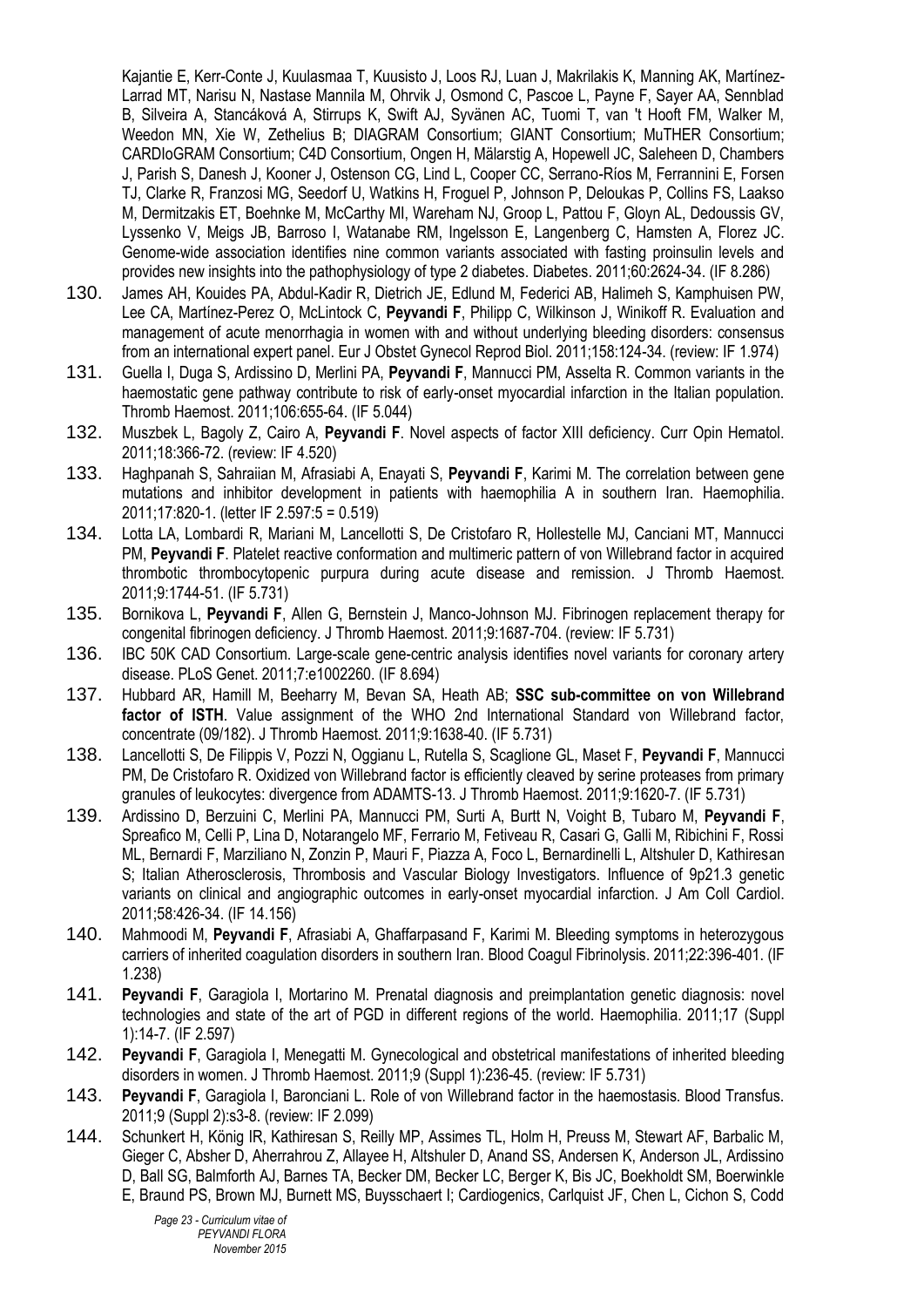V, Davies RW, Dedoussis G, Dehghan A, Demissie S, Devaney JM, Diemert P, Do R, Doering A, Eifert S, Mokhtari NE, Ellis SG, Elosua R, Engert JC, Epstein SE, de Faire U, Fischer M, Folsom AR, Freyer J, Gigante B, Girelli D, Gretarsdottir S, Gudnason V, Gulcher JR, Halperin E, Hammond N, Hazen SL, Hofman A, Horne BD, Illig T, Iribarren C, Jones GT, Jukema JW, Kaiser MA, Kaplan LM, Kastelein JJ, Khaw KT, Knowles JW, Kolovou G, Kong A, Laaksonen R, Lambrechts D, Leander K, Lettre G, Li M, Lieb W, Loley C, Lotery AJ, Mannucci PM, Maouche S, Martinelli N, McKeown PP, Meisinger C, Meitinger T, Melander O, Merlini PA, Mooser V, Morgan T, Mühleisen TW, Muhlestein JB, Münzel T, Musunuru K, Nahrstaedt J, Nelson CP, Nöthen MM, Olivieri O, Patel RS, Patterson CC, Peters A, **Peyvandi F**, Qu L, Quyyumi AA, Rader DJ, Rallidis LS, Rice C, Rosendaal FR, Rubin D, Salomaa V, Sampietro ML, Sandhu MS, Schadt E, Schäfer A, Schillert A, Schreiber S, Schrezenmeir J, Schwartz SM, Siscovick DS, Sivananthan M, Sivapalaratnam S, Smith A, Smith TB, Snoep JD, Soranzo N, Spertus JA, Stark K, Stirrups K, Stoll M, Tang WH, Tennstedt S, Thorgeirsson G, Thorleifsson G, Tomaszewski M, Uitterlinden AG, van Rij AM, Voight BF, Wareham NJ, Wells GA, Wichmann HE, Wild PS, Willenborg C, Witteman JC, Wright BJ, Ye S, Zeller T, Ziegler A, Cambien F, Goodall AH, Cupples LA, Quertermous T, März W, Hengstenberg C, Blankenberg S, Ouwehand WH, Hall AS, Deloukas P, Thompson JR, Stefansson K, Roberts R, Thorsteinsdottir U, O'Donnell CJ, McPherson R, Erdmann J; CARDIoGRAM Consortium, Samani NJ. Large-scale association analysis identifies 13 new susceptibility loci for coronary artery disease. Nat Genet. 2011;43:333-8. (IF 35.532)

- 145. Lawrie AS, Mackie IJ, Machin SJ, **Peyvandi F**. Evaluation of an automated platelet-based assay of ristocetin cofactor activity. Haemophilia. 2011;17:252-6. (IF 2.597)
- 146. De Caterina R, Talmud PJ, Merlini PA, Foco L, Pastorino R, Altshuler D, Mauri F, **Peyvandi F**, Lina D, Kathiresan S, Bernardinelli L, Ardissino D; Gruppo Italiano Aterosclerosi. Strong association of the APOA5- 1131T>C gene variant and early-onset acute myocardial infarction. Atherosclerosis. 2011;214:397-403. (IF 3.794)
- 147. Palla R, Valsecchi C, Bajetta M, Spreafico M, De Cristofaro R, **Peyvandi F**. Evaluation of assay methods to measure plasma ADAMTS13 activity in thrombotic microangiopathies.Thromb Haemost. 2011;105:381- 5. (letter IF 5.044:5 = 1.009)
- 148. **Peyvandi F**, Menegatti M, Siboni SM. Post-partum hemorrhage in women with rare bleeding disorders. Thromb Res. 2011;127 (Suppl 3):S116-9. (IF 2.440)
- 149. Lotta LA, **Peyvandi F**. Addressing the complexity of cardiovascular disease by design. Lancet. 2011;377:356-8. (commentary IF 38.278:5 = 7.656)
- 150. Reilly MP, Li M, He J, Ferguson JF, Stylianou IM, Mehta NN, Burnett MS, Devaney JM, Knouff CW, Thompson JR, Horne BD, Stewart AF, Assimes TL, Wild PS, Allayee H, Nitschke PL, Patel RS; Myocardial Infarction Genetics Consortium; Wellcome Trust Case Control Consortium, Martinelli N, Girelli D, Quyyumi AA, Anderson JL, Erdmann J, Hall AS, Schunkert H, Quertermous T, Blankenberg S, Hazen SL, Roberts R, Kathiresan S, Samani NJ, Epstein SE, Rader DJ. Identification of ADAMTS7 as a novel locus for coronary atherosclerosis and association of ABO with myocardial infarction in the presence of coronary atherosclerosis: two genome-wide association studies. Lancet. 2011;377:383-92. (IF 38.278)
- 151. Lotta LA, Mariani M, Consonni D, Mancini I, Palla R, Maino A, Vucelic D, Pizzuti M, Mannucci PM, **Peyvandi F.** Different clinical severity of first episodes and recurrences of thrombotic thrombocytopenic purpura. Br J Haematol. 2010;151:488-94. (IF 4.942)
- 152. **Peyvandi F**, Palla R, Lotta LA. Pathogenesis and treatment of acquired idiopathic thrombotic thrombocytopenic purpura. Haematologica. 2010;95:1444-7 (commentary IF 6.532:5 = 1.306)
- 153. Lawrie AS, Green L, Mackie IJ, Liesner R, Machin SJ, **Peyvandi F**. Factor XIII an under diagnosed deficiency - are we using the right assays? J Thromb Haemost. 2010;8:2478-82. (IF 5.439)
- 154. Guella I, Asselta R, Ardissino D, Merlini PA, **Peyvandi F**, Kathiresan S, Mannucci PM, Tubaro M, Duga S. Effects of PCSK9 genetic variants on plasma LDL cholesterol levels and risk of premature myocardial infarction in the Italian population. J Lipid Res. 2010;51:3342-9. (IF 6.115)
- 155. Mannucci PM, Asselta R, Duga S, Guella I, Spreafico M, Lotta L, Merlini PA, **Peyvandi F**, Kathiresan S, Ardissino D. The association of factor V Leiden with myocardial infarction is replicated in 1,880 patients with premature disease. J Thromb Haemost. 2010;8: 2116-21. (IF 5.439)
- 156. Feys HB, Vandeputte N, Palla R, **Peyvandi F**, Peerlinck K, Deckmyn H, Lijnen HR, Vanhoorelbeke K. Inactivation of ADAMTS13 by plasmin as a potential cause of thrombotic thrombocytopenic purpura. J Thromb Haemost. 2010;8:2053-62. (IF 5.439)
- 157. Lawrie AS, Green L, Canciani MT, Mackie IJ, **Peyvandi F**, Scully MA, Machin SJ. The effect of prion reduction in solvent/detergent-treated plasma on haemostatic variables. Vox Sang. 2010;99:232-8. (IF 3.292)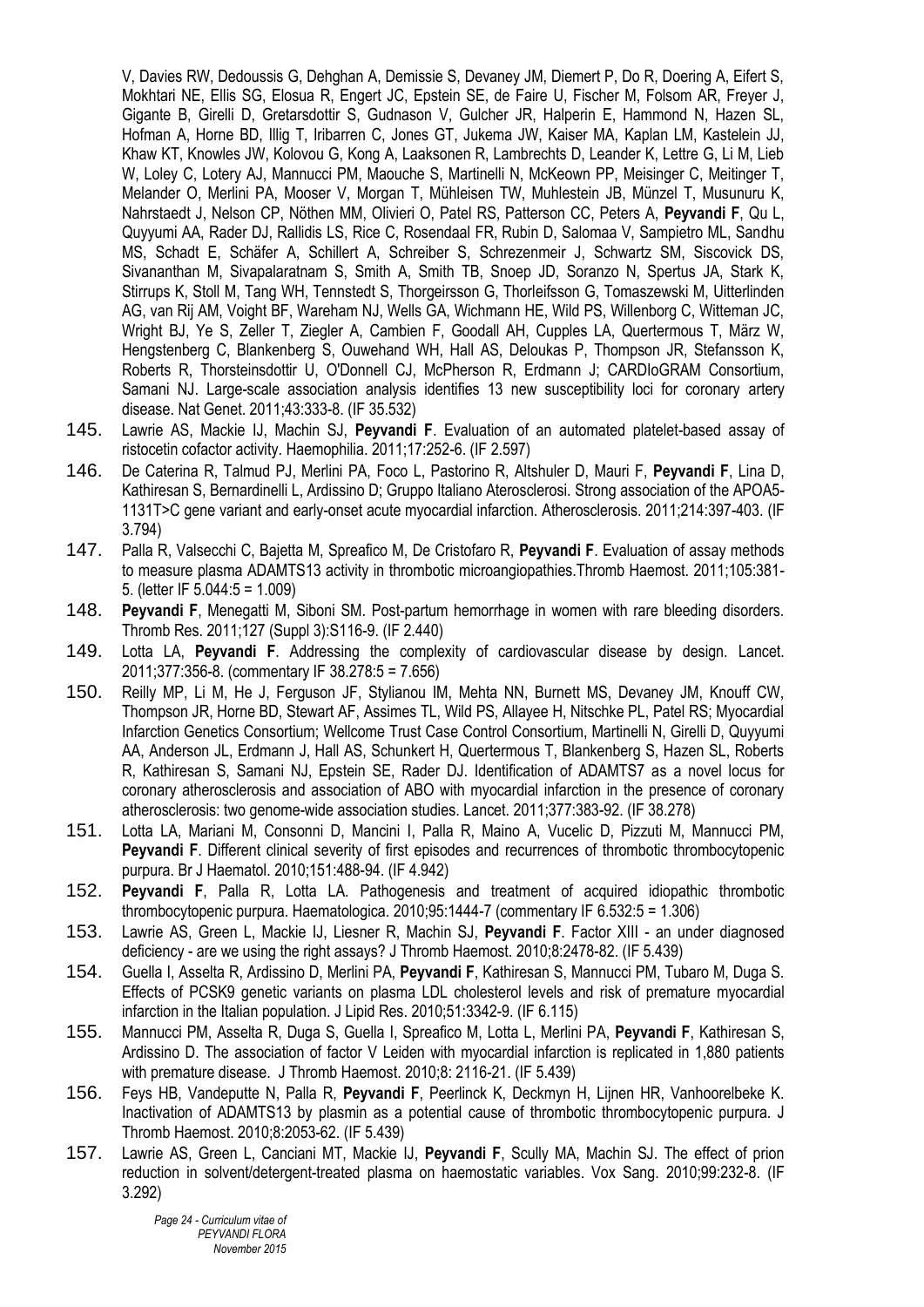- 158. Lotta LA, Giusti B, Saracini C, Vestrini A, Volpe M, Rubattu S, **Peyvandi F**. No association between chromosome 12p13 single nucleotide polymorphisms and early-onset ischemic stroke. J Thromb Haemost. 2010;8:1858-60. (letter IF 5.439:5 = 1.088)
- 159. Mannucci PM, Lotta LA, **Peyvandi F**. Genome-wide association studies in myocardial infarction and coronary artery disease. J Teh Univ Heart Ctr 2010;5:116-21. (IF -)
- 160. Giusti B, Saracini C, Bolli P, Magi A, Martinelli I, **Peyvandi F**, Rasura M, Volpe M, Lotta LA, Rubattu S, Mannucci PM, Abbate R. Early-onset ischaemic stroke: analysis of 58 polymorphisms in 17 genes involved in methionine metabolism. Thromb Haemost. 2010;104:231-42. (IF 4.701)
- 161. **Peyvandi F**, Hollestelle MJ, Palla R, Merlini PA, Feys HB, Vanhoorelbeke K, Lenting PJ, Mannucci PM. Active platelet-binding conformation of plasma von Willebrand factor in young women with acute myocardial infarction. J Thromb Haemost. 2010;8:1653-6. (letter IF 5.439:5 = 1.088)
- 162. **Peyvandi F**, Palla R, Lotta LA, Mackie I, Scully MA, Machin SJ. ADAMTS-13 assays in thrombotic thrombocytopenic purpura. J Thromb Haemost. 2010;8:631-40. (review: IF 5.439)
- 163. Asselta R, Rimoldi V, Guella I, Soldà G, De Cristofaro R, **Peyvandi F**, Duga S. Molecular characterization of in-frame and out-of-frame alternative splicings in coagulation factor XI pre-mRNA. Blood. 2010;115:2065-72. (IF 10.588)
- 164. Bafunno V, Santacroce R, Chetta M, D'Andrea G, Pisanelli D, Sessa F, Trotta T, Tagariello G, **Peyvandi F**, Margaglione M. Polymorphisms in genes involved in autoimmune disease and the risk of FVIII inhibitor development in Italian patients with haemophilia A. Haemophilia. 2010;16:469-73. (IF 2.364)
- 165. Lancellotti S, De Filippis V, Pozzi N, **Peyvandi F**, Palla R, Rocca B, Rutella S, Pitocco D, Mannucci PM, De Cristofaro R. Formation of methionine sulfoxide by peroxynitrite at position 1606 of von Willebrand factor inhibits its cleavage by ADAMTS-13: A new prothrombotic mechanism in diseases associated with oxidative stress. Free Radic Biol Med. 2010;48:446-56. (IF 5.707)
- 166. Baronciani L, **Peyvandi F**, Punzo M, Lancellotti S, Canciani MT, Federici AB, De Cristofaro R. Relevance of chloride binding to von Willebrand factor in type 2B von Willebrand disease patients. J Thromb Haemost. 2010;8:416-8. (letter IF 5.439:5 = 1.088)
- 167. Lotta LA, Garagiola I, Palla R, Cairo A, **Peyvandi F**. ADAMTS13 mutations and polymorphisms in congenital thrombotic thrombocytopenic purpura. Hum Mutat. 2010;31:11-9. (review: IF 5.956)
- 168. **Peyvandi F**, Palla R. Fibrinogen concentrates. Clin Adv Hematol Oncol. 2009;7:788-90. (commentary: IF -)
- 169. **Peyvandi F**. Results of an international, multicentre pharmacokinetic trial in congenital fibrinogen deficiency. Thromb Res. 2009;124 (Suppl 2):S9-11. (IF 2.406)
- 170. Guella I, Rimoldi V, Asselta R, Ardissino D, Francolini M, Martinelli N, Girelli D, **Peyvandi** F, Tubaro M, Merlini PA, Mannucci PM, Duga S. Association and functional analyses of MEF2A as a susceptibility gene for premature myocardial infarction and coronary artery disease. Circ Cardiovasc Genet. 2009;2:165-72. (IF 4.043)
- 171. Girelli D, Martinelli N, **Peyvandi F**, Olivieri O. Genetic architecture of coronary artery disease in the genome-wide era: implications for the emerging "golden dozen" loci. Semin Thromb Hemost. 2009;35:671- 82. (review: IF 3.214)
- 172. Manco-Johnson MJ, Dimichele D, Castaman G, Fremann S, Knaub S, Kalina U, **Peyvandi F**, Piseddu G, Mannucci P; FIBRINOGEN CONCENTRATE STUDY GROUP. Pharmacokinetics and safety of fibrinogen concentrate. J Thromb Haemost. 2009;7:2064-9. (IF 6.069)
- 173. Spena S, Asselta R, Caccia S, Rimoldi V, Giacomelli SH, Tagliaferri A, **Peyvandi F**, Castaman G, Duga S. Analysis of the structural effects of four novel and a previously known mutations causing factor XI deficiency. Thromb Haemost. 2009;102:603-6. (letter IF 4.451:5 = 0.890)
- 174. Siboni SM, Spreafico M, Calò L, Maino A, Santagostino E, Federici AB, **Peyvandi F**. Gynaecological and obstetrical problems in women with different bleeding disorders. Haemophilia. 2009;15:1291-9. (IF 2.505)
- 175. Menegatti M, **Peyvandi F**. Factor X deficiency. Semin Thromb Hemost. 2009;35:407-15. (review: IF 3.214)
- 176. Spreafico M, **Peyvandi F**. Combined Factor V and Factor VIII Deficiency. Semin Thromb Hemost. 2009;35:390-9. (review: IF 3.214)
- 177. Asselta R, **Peyvandi F**. Factor V deficiency. Semin Thromb Hemost. 2009;35:382-9. (review: IF 3.214)
- 178. **Peyvandi F**, Palla R, Menegatti M, Mannucci PM. Introduction. Rare bleeding disorders: general aspects of clinical features, diagnosis, and management. Semin Thromb Hemost. 2009;35:349-55. (review: IF 3.214)
- 179. **Peyvandi F**, Favaloro EJ. Rare bleeding disorders. Semin Thromb Hemost. 2009;35:345-7. (editorial: IF  $3.214:5 = 0.643$
- 180. James AH, Kouides PA, Abdul-Kadir R, Edlund M, Federici AB, Halimeh S, Kamphuisen PW, Konkle BA,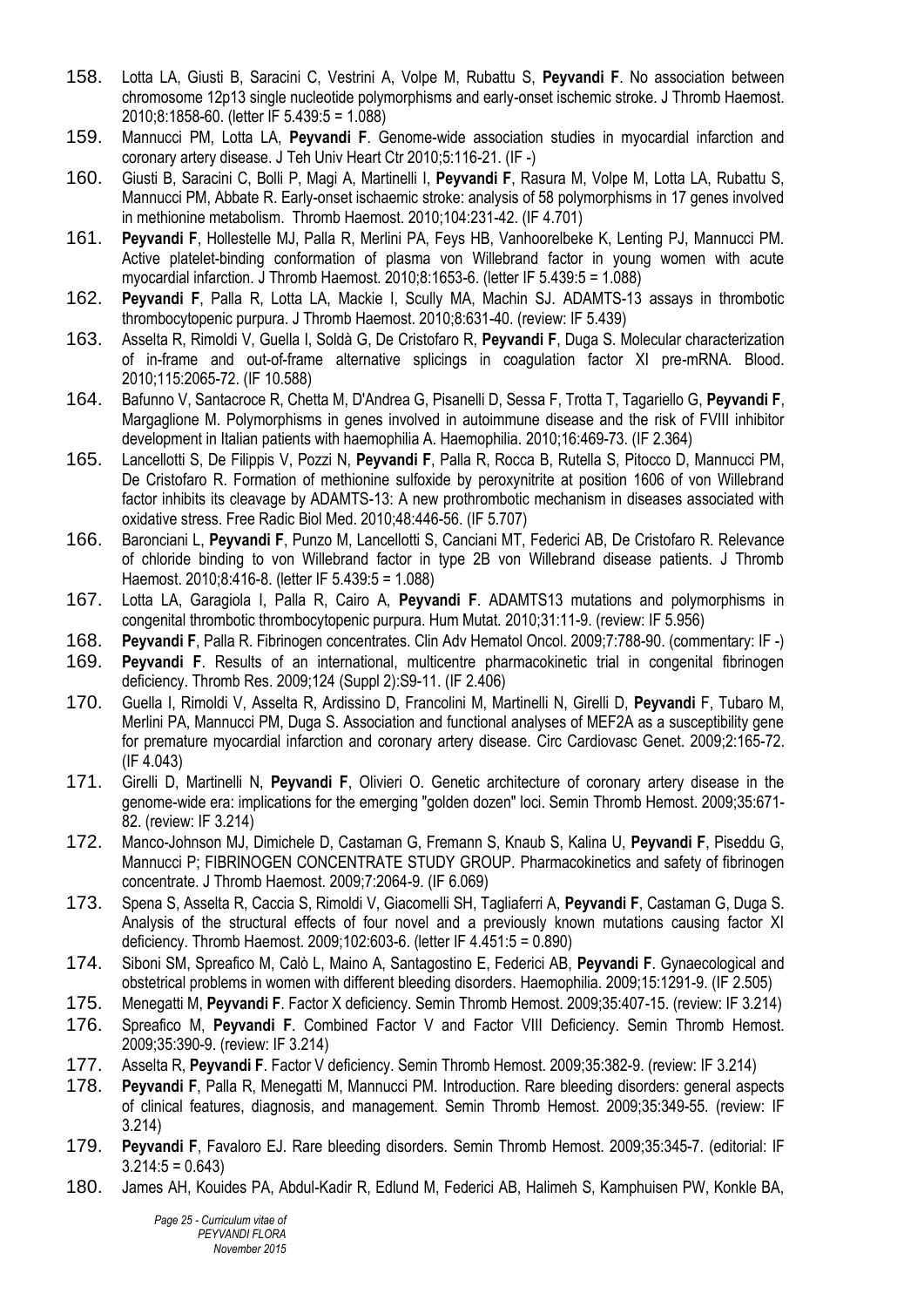Martínez-Perez O, McLintock C, **Peyvandi F**, Winikoff R. Von Willebrand disease and other bleeding disorders in women: consensus on diagnosis and management from an international expert panel. Am J Obstet Gynecol. 2009;201:12.e1-8. (IF 3.278)

- 181. Mannucci PM, **Peyvandi F**. Autoimmune hemophilia at rescue. Haematologica. 2009;94:459-61. (editorial: IF 6.416:5 = 1.283)
- 182. Bernardi F, Dolce A, Pinotti M, Shapiro AD, Santagostino E, **Peyvandi F**, Batorova A, Lapecorella M, Schved JF, Ingerslev J, Mariani G; International Factor VII Deficiency Study Group. Major differences in bleeding symptoms between factor VII deficiency and hemophilia B. J Thromb Haemost. 2009;7:774-9 (IF 6.069)
- 183. Erdmann J, Grosshennig A, Braund PS, König IR, Hengstenberg C, Hall AS, Linsel-Nitschke P, Kathiresan S, Wright B, Trégouët DA, Cambien F, Bruse P, Aherrahrou Z, Wagner AK, Stark K, Schwartz SM, Salomaa V, Elosua R, Melander O, Voight BF, O'Donnell CJ, Peltonen L, Siscovick DS, Altshuler D, Merlini PA, **Peyvandi F**, Bernardinelli L, Ardissino D, Schillert A, Blankenberg S, Zeller T, Wild P, Schwarz DF, Tiret L, Perret C, Schreiber S, El Mokhtari NE, Schäfer A, März W, Renner W, Bugert P, Klüter H, Schrezenmeir J, Rubin D, Ball SG, Balmforth AJ, Wichmann HE, Meitinger T, Fischer M, Meisinger C, Baumert J, Peters A, Ouwehand WH; Italian Atherosclerosis, Thrombosis, and Vascular Biology Working Group; Myocardial Infarction Genetics Consortium; Wellcome Trust Case Control Consortium; Cardiogenics Consortium, Deloukas P, Thompson JR, Ziegler A, Samani NJ, Schunkert H. New susceptibility locus for coronary artery disease on chromosome 3q22.3. Nat Genet. 2009;41:280-2. (IF 34.284)
- 184. Myocardial Infarction Genetics Consortium, Kathiresan S, Voight BF, Purcell S, Musunuru K, Ardissino D, Mannucci PM, Anand S, Engert JC, Samani NJ, Schunkert H, Erdmann J, Reilly MP, Rader DJ, Morgan T, Spertus JA, Stoll M, Girelli D, McKeown PP, Patterson CC, Siscovick DS, O'Donnell CJ, Elosua R, Peltonen L, Salomaa V, Schwartz SM, Melander O, Altshuler D, Ardissino D, Merlini PA, Berzuini C, Bernardinelli L, **Peyvandi F**, Tubaro M, Celli P, Ferrario M, Fetiveau R, Marziliano N, Casari G, Galli M, Ribichini F, Rossi M, Bernardi F, Zonzin P, Piazza A, Mannucci PM, Schwartz SM, Siscovick DS, Yee J, Friedlander Y, Elosua R, Marrugat J, Lucas G, Subirana I, Sala J, Ramos R, Kathiresan S, Meigs JB, Williams G, Nathan DM, MacRae CA, O'Donnell CJ, Salomaa V, Havulinna AS, Peltonen L, Melander O, Berglund G, Voight BF, Kathiresan S, Hirschhorn JN, Asselta R, Duga S, Spreafico M, Musunuru K, Daly MJ, Purcell S, Voight BF, Purcell S, Nemesh J, Korn JM, McCarroll SA, Schwartz SM, Yee J, Kathiresan S, Lucas G, Subirana I, Elosua R, Surti A, Guiducci C, Gianniny L, Mirel D, Parkin M, Burtt N, Gabriel SB, Samani NJ, Thompson JR, Braund PS, Wright BJ, Balmforth AJ, Ball SG, Hall AS; Wellcome Trust Case Control Consortium, Schunkert H, Erdmann J, Linsel-Nitschke P, Lieb W, Ziegler A, König I, Hengstenberg C, Fischer M, Stark K, Grosshennig A, Preuss M, Wichmann HE, Schreiber S, Schunkert H, Samani NJ, Erdmann J, Ouwehand W, Hengstenberg C, Deloukas P, Scholz M, Cambien F, Reilly MP, Li M, Chen Z, Wilensky R, Matthai W, Qasim A, Hakonarson HH, Devaney J, Burnett MS, Pichard AD, Kent KM, Satler L, Lindsay JM, Waksman R, Epstein SE, Rader DJ, Scheffold T, Berger K, Stoll M, Huge A, Girelli D, Martinelli N, Olivieri O, Corrocher R, Morgan T, Spertus JA, McKeown P, Patterson CC, Schunkert H, Erdmann E, Linsel-Nitschke P, Lieb W, Ziegler A, König IR, Hengstenberg C, Fischer M, Stark K, Grosshennig A, Preuss M, Wichmann HE, Schreiber S, Hólm H, Thorleifsson G, Thorsteinsdottir U, Stefansson K, Engert JC, Do R, Xie C, Anand S, Kathiresan S, Ardissino D, Mannucci PM, Siscovick D, O'Donnell CJ, Samani NJ, Melander O, Elosua R, Peltonen L, Salomaa V, Schwartz SM, Altshuler D. Genome-wide association of early-onset myocardial infarction with single nucleotide polymorphisms and copy number variants. Nat Genet. 2009;41:334-41. (IF 34.284)
- 185. Karimi M, Jafari H, Lahsaeizadeh S, Afrasiabi A, Akbari A, Dehbozorgian J, Ardeshiri R, Guella I, Asselta R, **Peyvandi F**. Factor XI deficiency in Southern Iran:identification of a novel missense mutation. Ann Hematol. 2009;88:359-63. (IF 2.919)
- 186. Palla R, Lavoretano S, Lombardi R, Garagiola I, Karimi M, Afrasiabi R, Ramzi M, De Cristofaro R, **Peyvandi F**. The first deletion mutation in the TSP1-6 repeat domain of ADAMTS-13 in a family with inherited thrombotic thrombocytopenic purpura. Hematologica. 2009;94:289-93. (IF 6.416)
- 187. **Peyvandi F**, Lotta LA, Mannucci PM. Inhibitors of factor VIII in hemophilia. N Engl J Med. 2009;361:309. (commentary IF 47.050:5 = 9.410)
- 188. **Peyvandi F**, Lavoretano S, Palla R, Feys HB, Vanhoorelbeke K, Battaglioli T, Valsecchi C, Canciani MT, Fabris F, Zver S, Réti M, Mikovic D, Karimi M, Giuffrida G, Laurenti L, Mannucci PM. ADAMTS13 and anti-ADAMTS13 antibodies as markers for recurrence of acquired thrombotic thrombocytopenic purpura during remission. Haematologica. 2008;93:232-9. (IF 5.978)
- 189. Mannucci PM, **Peyvandi F**. Thrombophilia screening: little role for the JAK2V617F mutation. Mayo Clin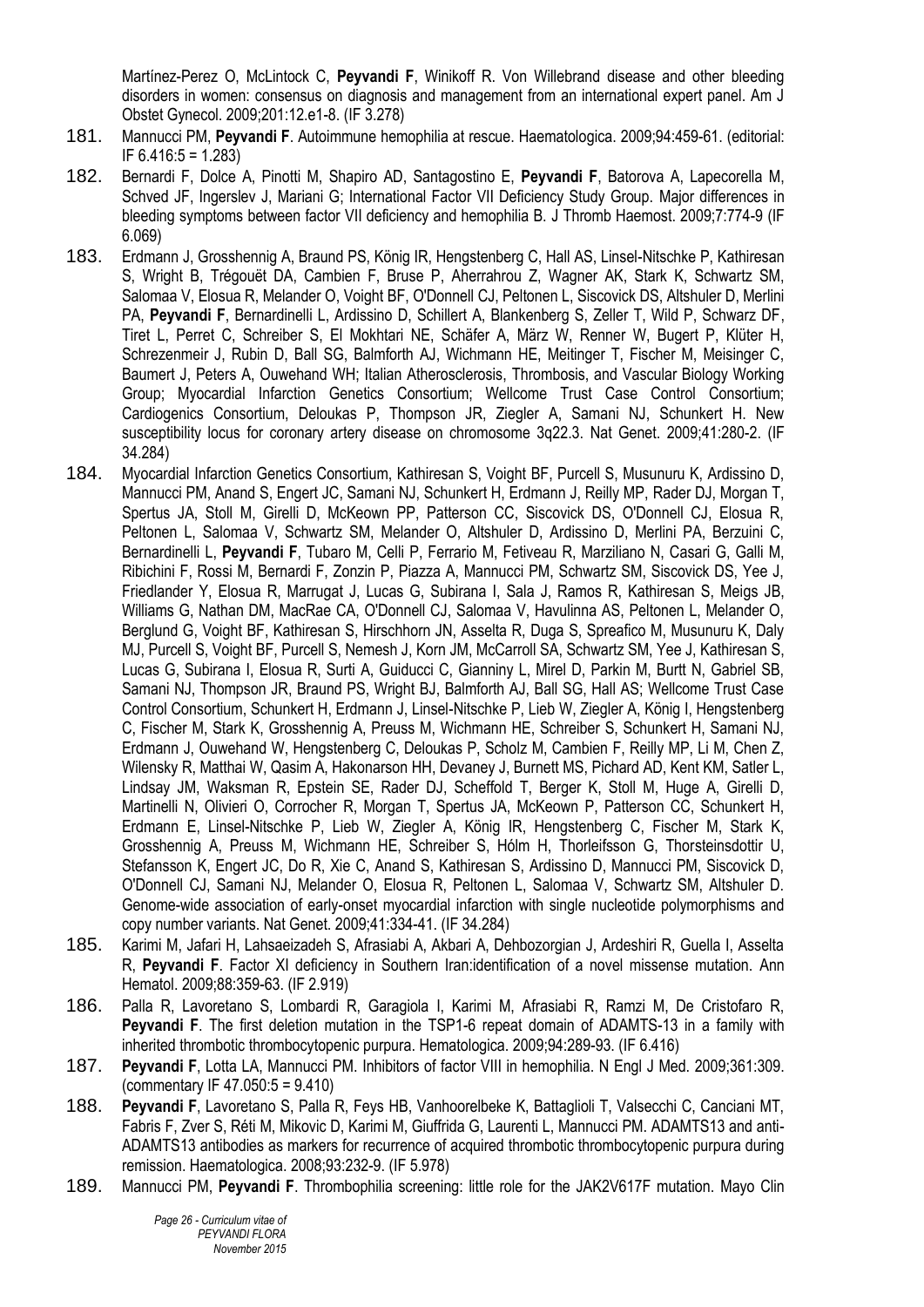Proc. 2008;83:398-9. (commentary IF 4.811:5 = 0.962)

- 190. Margaglione M, Castaman G; Morfini M, Rocino A, Santagostino E, Tagariello G, Tagliaferri AR, Zanon E, Bicocchi MP, Castaldo G, **Peyvandi F**, Santacroce R, Torricelli F, Grandone E, Mannucci PM; Aice-Genetics Study Group. The Italian AICE-Genetics hemophilia A database: results and correlation with clinical phenotype. Hematologica 2008;93:722-8. (IF 5.978)
- 191. Zhang B, Spreafico M, Zheng C, Yang A, Platzer P, Callaghan MU, Avci Z, Ozbek N, Mahlangu J, Haw T, Kaufman RJ, Marchant K, Tuddenham E, Selidsohn U, **Peyvandi F**, Ginsburg D. Genotype-phenotype correlation in combined deficiency of factor V and factor VIII. Blood 2008;111:5592-600. (IF 10.432)
- 192. Karimi M, Menegatti M, Afrasiabi A, Sarikhani S, **Peyvandi F**. Phenotype and genotype report on homozygous and heterozygous patients with congenital factor X deficiency. Hematologica 2008;93:934-8. (IF 5.978)
- 193. Di Stasio E, Lancellotti S, **Peyvandi F**, Palla R, Mannucci PM, de Cristofaro R. Mechanistic studies on ADAMTS-13 catalysis. Biophys J 2008;95:2450-61. (IF 4.683)
- 194. **Peyvandi F**, Cattaneo M, Inbal A, De Moerloose P, Spreafico M. Rare bleeding disorders. Haemophilia 2008;14:202-10. (review: IF 2.394)
- 195. Franchini M, **Peyvandi F**, Mannucci PM. The genetic basis of coronary artery disease: from candidate genes to whole genome analysis. Trends cardiovasc Med. 2008;18:157-62. (review: IF 4.121)
- 196. Tuddenham EG, Ingerslev J, Sorensen LN, Christiansen K, Mariani G, **Peyvandi F**, Waddington SN, Buckley SM, Kochanek S, Chuah MK, Vandendriessche T, Berntorp E. Genetic aspects and research development in haemostasis. Haemophilia 2008;14:113-8. (review: IF 2.394)
- 197. Spreafico M, Lodigiani C, van Leeuven Y, Pizzotti D, Rota LL, Rosendaal F, Mannucci PM, **Peyvandi F**. Effects of CYP2C9 and VKORC1 on INR variations and dose requirements during initial phase of anticoagulant therapy. Pharmacogenomics. 2008;9:1237-50. (IF 3.551)
- 198. Tripodi A, **Peyvandi F**, Chantarangkul V, Palla R, Afrasiabi A, Canciani MT, Chung DW, Ferrari S, Fujimura Y, Karimi M, kokame K, Kremer Hovinga JA, Lammle B, de Meyer SF, Plaimauer B, vanhoorelbeke K, Varadi K, Mannucci PM. Second collaborative study evaluating performancecharacteristics of methods measuring the von Willebrand factor cleaving protease (ADAMTS-13). J Thromb Haemost. 2008;6:1534-41. (IF 6.291)
- 199. **Peyvandi F**, Spreafico M. National and International registries of rare bleeding disorders. Blood Transfus. 2008;6:s45-8. (conference paper: IF -)
- 200. Dall'Osso C, Guella I, Duga S, Locatelli N, Paraboschi EM, Spreafico M, Afrasiabi A, Pechlaner C, **Peyvandi F**, Tenchini ML, Asselta R. Molecular characterization of three novel splicing mutations causing factor V deficiency and analysis of the F5 gene splicing pattern. Haematologica. 2008;93:1505-13. (IF 5.978)
- 201. Garagiola I, Valsecchi C, Lavoretano S, Oren H, Bohm M, **Peyvandi F**. Nonsense-mediated mRNA decay in the ADAMTS13 gene caused by a 29-nucleotide deletion. Haematologica. 2008;93:1678-85. (IF 5.978)
- 202. Platè M, Asselta R, Spena S, Spreafico M, Fagoonee S, **Peyvandi F**, Tenchini ML, Duga S. Congenital hypofibrinogenemia: characterization of two missense mutations affecting fibrinogen assembly and secretion. Blood Cells Mol Dis. 2008;41:292-7. (IF 2.749)
- 203. Maino A, Garagiola I, Artoni A, Al-Humood S, Peyvandi F. A novel mutation of alpha2-plasmin inhibitor gene causes an inherited deficiency and a bleeding tendency. Haemophilia. 2008;14:66. (letter IF 2.394:5  $= 0.480$
- 204. Kalina U, Stohr HA, Bickhard H, Knaub S, Siboni SM, Mannucci PM, **Peyvandi F**. Rotational thromboelastography for monitorino of fibrinogen concentrate therapy in fibrinogen deficiency. Blood Coagul. Fibrinolysis. 2008;19:777-83. (IF 1.398)
- 205. Spreafico M**, Peyvandi F**. Combined FV and FVIII deficiency. Hemophilia. 2008;14:1201-8. (IF 2.394)
- 206. Mannucci PM, Spreafico M, **Peyvandi F**. Genetics of warfarin response. N Engl J Med 2008;358:2743; author reply 2743-4. (commentary IF 50.017: 5 = 10.003)
- 207. Mannucci PM, Spreafico M, **Peyvandi F**. Dosing anticoagulant therapy with coumarin drugs: is genotyping clinically useful? No. J Thromb Haemost. 2008;6:1450-2. (commentary IF 6.291: 5 = 1.258)
- 208. Siboni SM, Spreafico M, Menegatti M, Martinelli I, **Peyvandi F.** Molecular characterization of an Italian patient with plasminogen deficiency and ligneous conjunctivitis.Blood Coagul Fibrinolysis 2007;18:81-4. (IF 1.373)
- 209. Monaldini L, Asselta R, Duga S, **Peyvandi F**, Karimi M, Malcovati M, Tenchini ML. Mutational screening of six afibrinogenemic patients: Identification and characterization of four novel molecular defects. Thromb Haemost 2007;97:546-51. (IF 3.501)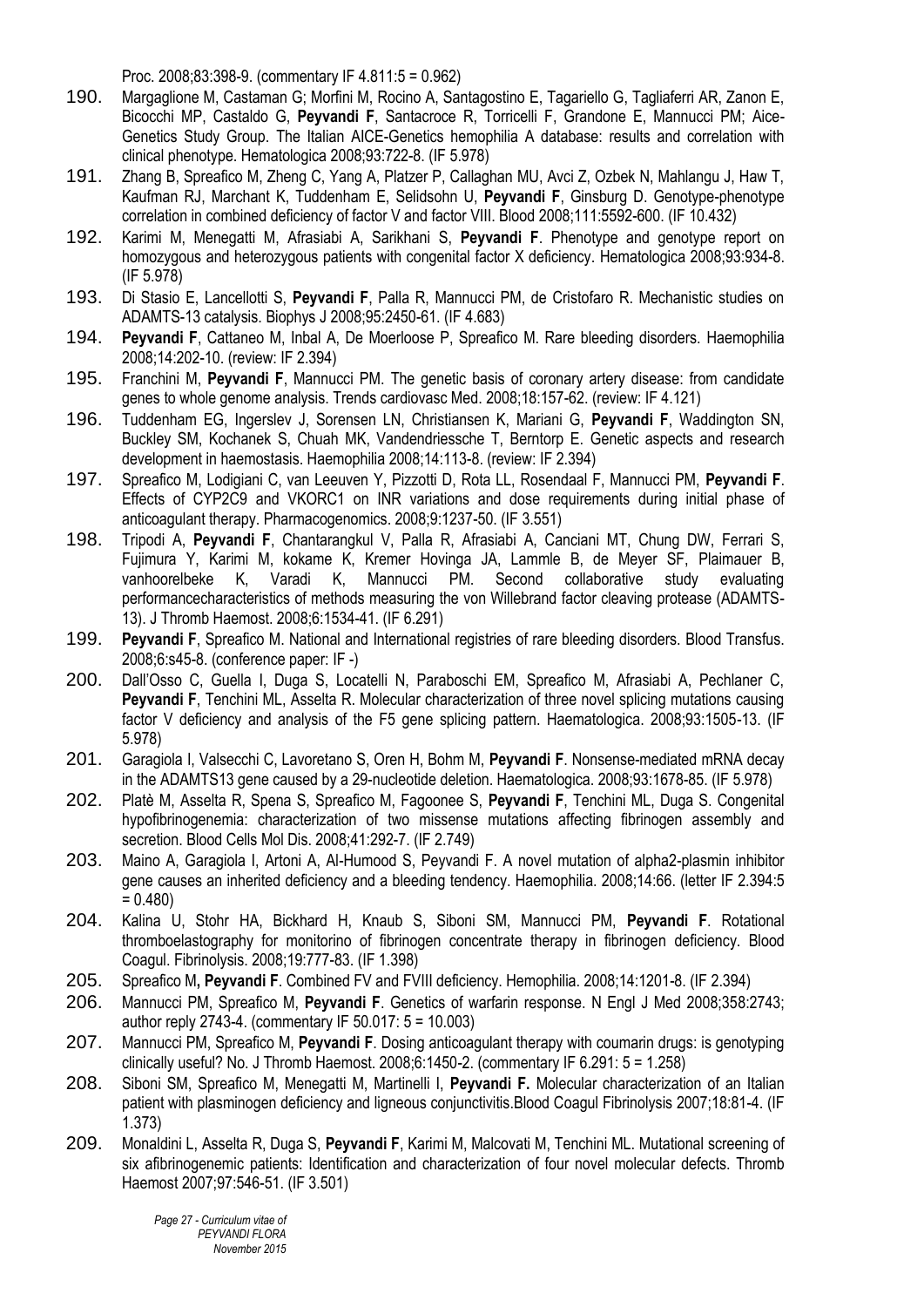- 210. **Peyvandi F**. Rare coagulation disorders: an emerging issue. Blood Transfus. 2007;5:185-6. (editorial: IF -)
- 211. Plate M, Asselta R, **Peyvandi F**, Tenchini ML, Duga S. Molecular characterization of the first missense mutation in the fibrinogen Aalpha-chain gene identified in a compound heterozygous afibrinogenemic patient. Biochim Biophys Acta 2007;1772:781-7. (IF 2.371)
- 212. Feys HB, Canciani MT, **Peyvandi F**, Deckmyn H, Vanhoorelbeke K, Mannucci PM. ADAMTS13 activity to antigen ratio in physiological and pathological conditions associated with an increased risk of thrombosis. Br J Haematol 2007;138:534-40. (IF 4.490)
- 213. Meroni PL, **Peyvandi F**, Foco L, Bernardinelli L, Fetiveau R, Mannucci PM, Tincani A. Anti-beta 2 glycoprotein I antibodies and the risk of myocardial infarction in young premenopausal women. Journal of Thrombosis Haemostasis 2007;5:2421-8. (IF 5.947)
- 214. Jayandharan G, Spreafico M, Viswabandya A, Chandy M, Srivastava A, **Peyvandi F**. Mutations in the MCFD2 gene are predominant among patients with hereditary combined FV and FVIII deficiency (F5F8D) in India. Haemophilia 2007;13:413-9. (IF 1.947)
- 215. Mannucci PM, Gringeri A, **Peyvandi F**, Santagostino E. Factor VIII products and inhibitor development: the SIPPET study (survey of inhibitors in plasma-product exposed toddlers). Haemophilia 2007;13 (Suppl. 5):65-8. (IF 1.947)
- 216. Afrasiabi A, Lecchi A, Artoni A, Karimi M, Ashouri E, **Peyvandi F**, Mannucci PM. Genetic characterization of patients with Bernard-Soulier syndrome and their relatives from Southern Iran. Platelets 2007;18:409- 13. (IF 1.915)
- 217. Mannucci PM, **Peyvandi F**. TTP and ADAMTS13: When Is Testing Appropriate? Hematology Am Soc Hematol Educ Program. 2007:121-6. (review: IF 1.915)
- 218. Zwicker JI, **Peyvandi F**, Palla R, Lombardi R, Canciani MT, Cairo A, Ardissino D, Bernardinelli L, Bauer KA, Lawler J, Mannucci P. The thrombospondin-1 N700S polymorphism is associated with early myocardial infarction without altering von Willebrand factor multimer size. Blood 2006;108:1280-3. (IF 10.370)
- 219. Zhang B, McGee B, Yamaoka JS, Guglielmone H, Downes KA, Minoldo S, Jarchum G, **Peyvandi F**, de Bosch NB, Ruiz-Saez A, Chatelain B, Olpinski M, Bockenstedt P, Sperl W, Kaufman RJ, Nichols WC, Tuddenham EG, Ginsburg D. Combined deficiency of factor V and factor VIII is due to mutations in either LMAN1 or MCFD2. Blood 2006;107:1903-7. (IF 10.370)
- 220. Zivelin A, Mor-Cohen R, Kovalsky V, Kornbrot N, Conard J, **Peyvandi F**, Kyrle PA, Bertina R, Peyvandi F, Emmerich J, Seligsohn U. Prothrombin G20210A is an ancestral prothrombotic mutation that occurred in caucasians approximately 24,000 years ago. Blood 2006;107:4666-8. (IF 10.370)
- 221. **Peyvandi F**, Lavoretano S, Palla R, Valsecchi C, Merati G, De Cristofaro R, Rossi E, Mannucci PM. Mechanisms of the interaction between two ADAMTS13 gene mutations leading to severe deficiency of enzymatic activity. Hum Mut 2006;27:330-6. (IF 6.473)
- 222. De Cristofaro R, **Peyvandi F**, Baronciani L, Palla R, Lavoretano S, Lombardi R, Di Stasio E, Federici AB, Mannucci PM. Molecular mapping of the chloride binding site in von willebrabd factor (VWF): Energetics and conformational effects on the VWF/ADAMTS-13 interaction. J Biol Chem 2006;281:30400-11. (IF 5.808)
- 223. De Cristofaro R, Carotti A, Akhavan S, Palla R, **Peyvandi F**, Altomare C, Mannucci PM. The natural mutation by deletion of Lys9 in the thrombin A-chain affects the pKa value of catalytic residues, the overall enzyme's stability and conformational transitions linked to Na+ binding. FEBS J 2006;273:159-69. (IF 3.033)
- 224. Palmieri O, Latiano A, Valvano R, D'Inca R, Vecchi M, Sturniolo GC, Saibeni S, **Peyvandi F**, Bossa F, Zagaria C, Andriulli A, Devoto M, Annese V. Variants of OCTN1-2 cation transporter genes are associated with both Crohn's disease and ulcerative colitis.Aliment Pharmacol Ther 2006;23:497-506. (IF 3.287)
- 225. Khalife H, Muwakkit S, Al-Moussawi H, Dabbous I, Khoury R, **Peyvandi F**, Abboud MR. Spontaneous splenic rupture in a patient with factor XIII deficiency and a novel mutation. Pediatr Blood Cancer 2006;50:113-4. (IF 1.882)
- 226. Monaldini L, Asselta R, Duga S, **Peyvandi** F, Ghosh K, Malcovati M, Tenchini ML. Fibrinogen Mumbai: intracellular retention due to a novel G434D mutation in the Bbeta-chain gene. Haematologica 2006; 91:628-33. (IF 5.032)
- 227. **Peyvandi F**, Jayandharan G, Chandy M, Srivastava A, Nakaya SM, Johnson MJ,Thompson AR, Goodeve A, Garagiola I, Lavoretano S, Menegatti M, Palla R, Spreafico M, Tagliabue L, Asselta R, Duga S, Mannucci PM. Genetic diagnosis of haemophilia and other inherited bleeding disorders. Haemophilia 2006;12 (Suppl 3):82-9. (review: IF 3.073)
- *Page 28 - Curriculum vitae of PEYVANDI FLORA* 228. **Peyvandi F**, Kaufman RJ, Seligsohn U, Salomon O, Bolton-Maggs PH, Spreafico M, Menegatti M, Palla R,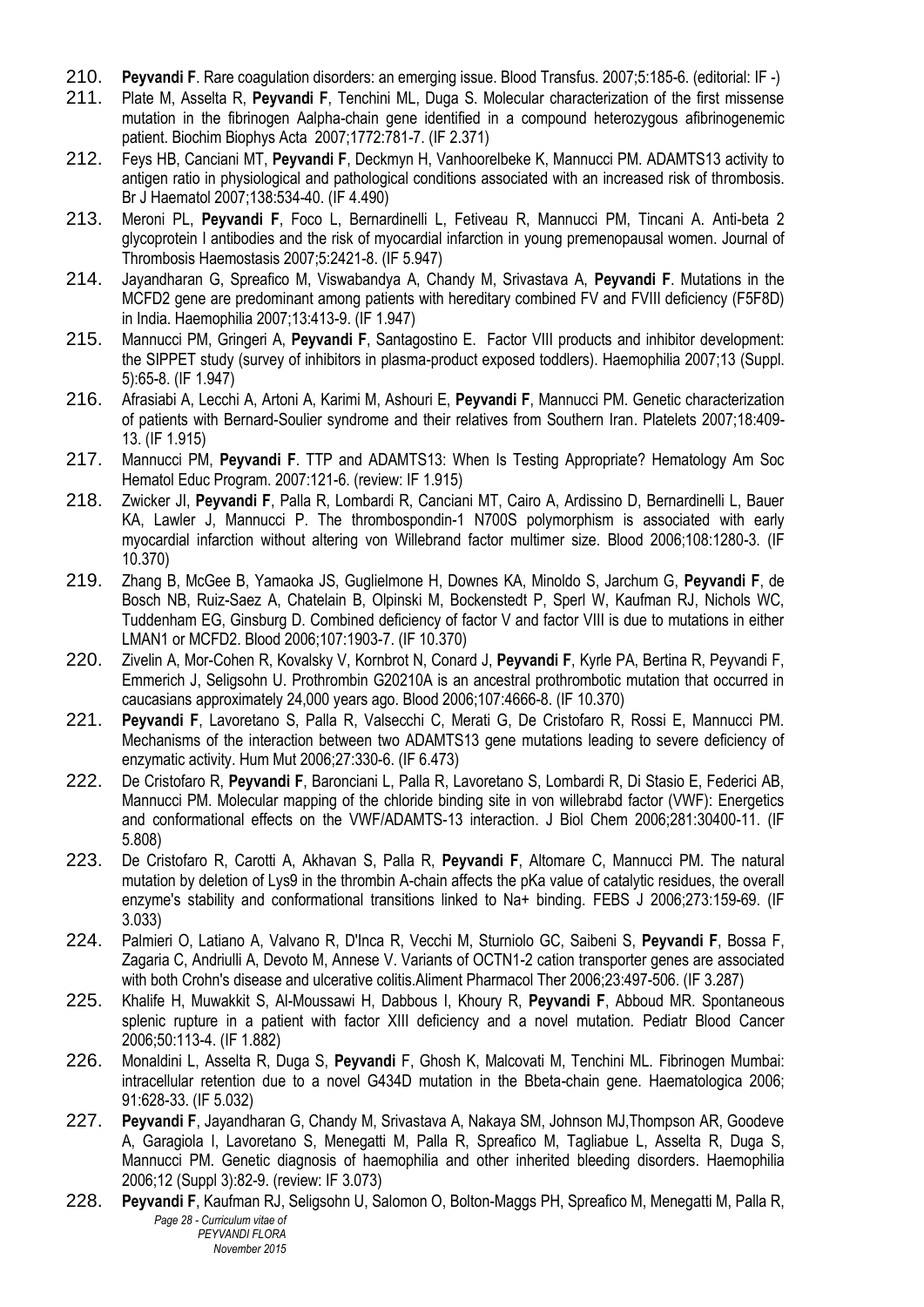Siboni S, Mannucci PM. Rare bleeding disorders. Haemophilia 2006;12 (Suppl. 3):137-42. (review: IF 3.073)

- 229. **Peyvandi F**, Siboni SM, Lambertenghi Deliliers D, Lavoretano S, De Fazio N, Moroni B, Lambertenghi Deliliers G, Mannucci PM. Prospective study on the behaviour of the metalloprotease ADAMTS13 and of von Willebrand factor after bone marrow transplantation. Br J Haematol 2006;134:187-95. (IF 4.498)
- 230. **Peyvandi F**, Haertel S, Knaub S, Mannucci PM. Incidence of bleeding symptoms in 100 patients with inherited afibrinogenemia or hypofibrinogenemia. J Thromb Haemost. 2006;4:1510-16. (letter IF 5.138: 5 = 1.030)
- 231. Karimi M, Sabzi A, **Peyvandi F**, Mannucci PM. Changing epidemiology of the hemolytic uremic syndrome and thrombotic thrombocytopenic purpura in southern Iran. J Thromb Haemost. 2006;4:701-2. (letter IF  $5.138: 5 = 1.030$
- 232. Karimi M, Sabzi A, **Peyvandi F**, Mannucci PM. Clinical and laboratory patterns of the haemolytic uraemic syndrome and thrombotic thrombocytopenic purpura in southern Iran. Intern Emerg Med. 2006;1:3539. (IF -)
- 233. Akhavan S, Miteva MA, Villoutreix BO, Venisse L, **Peyvandi F**, Mannucci PM, Guillin MC, Bezeaud A. critical role for Gly25 in the B chain of human thrombin. J Thromb Haemost 2005;3:139-45. (IF 5.262)
- 234. Mannucci PM, Lavoretano S, **Peyvandi F**. The thrombotic microangipathies. Blood Transfus. 2005;3:120- 35. (review: IF -)
- 235. Mannucci PM, Bernardinelli L, Foco L, Galli M, Ribichini F, Tubaro M, **Peyvandi F**. Tissue plasminogen activator antigen is strongly associated with myocardial inferction in young women. J Thromb Haemost. 2005;3:280-6. (IF 5.262)
- 236. Mariani G, Herrmann FH, Dolce A, Batorova A, Etro D, **Peyvandi F**, Wulff K, Schved JF, Auerswald G, Ingerslev J, Bernardi F; International factor VII Deficiency Study Group. Clinical phenotypes and factor VII genotype in congenital factor VII deficiency. Thromb Haemost. 2005;93:481-7. (IF 3.056)
- 237. Germanos-Haddad M, de Moerloose P, Boehlen F, **Peyvandi F**, Neerman-Arbez M. Homozygosity for a Thr575Met missense mutation in the catalytic domain associated with factor XI deficiency. Haematologica. 2005;90:418-9. (IF 4.575)
- 238. De Cristofaro R, **Peyvandi F**, Palla R, Lavoretano S, Lombardi R, Merati G, Romitelli F, Di Stasio E, Mannucci PM. Role of chloride ions in the modulation of the interaction between von Willebrand factor and ADAMTS-13. J Biol Chem. 2005;280:23295-302. (IF 5.854)
- 239. Rieger M, Mannucci PM, Hovinga JA, Herzog A, Gerstembauer G, Konetschny C, Zimmerman K, Scharrer I, **Peyvandi F**, Galbusera M, Remuzzi G, Bohm M, Plaimauer B, Lammle B, Scheiflinger F. ADAMTS13 autoantibodies in patients with thrombotic microangiopathies and other immunomediated diseases. Blood. 2005;106:1262-7. (IF 10.131)
- 240. Mohanty D, Ghosh K, Shetty S, Spreafico M, Garagiola I, **Peyvandi F.** Mutations in the MCFD2 gene and a novel mutation in the LMAN1 gene in Indian families with combined deficiency of factor V and VIII. Am J Hematol. 2005;79:262-6. (IF 1.612)
- 241. Spina L, Saibeni S, Battaglioli T, **Peyvandi F**, De Franchis R, Vecchi M. Thrombosis in inflammatory bowel diseases:role of inherited throbophilia. Am J Gastroenterol. 2005;100:2036-41. (IF 5.116)
- 242. **Peyvandi F**, Garagiola I, Palla R, Marziliano N, Mannucci PM. Role of the 2 adenine (g.11293\_11294insAA) insertion polymorphism in the 3' untranslated region of the factor VII (FVII) gene: Molecular characterisation of patient with severe FVII deficiency. Hum Mut. 2005;26:455-61. (IF 7.923)
- 243. Afrasiabi A, Artoni A, Karimi M, **Peyvandi F**, Ashouri E, Mannucci PM. Glanzmann thrombasthenia and Bernard-Soulier syndrome in south Iran. Clin Lab Haematol. 2005;27:324-7. (IF -)
- 244. **Peyvandi F**. The role of ADAMTS13 in the new pathogenesis of TTP. Hematology. 2005;10:47-8. (IF -)
- 245. Lukes AS, Kadir RA, **Peyvandi F**, Kouides PA. Disorders of hemostasis and excessive menstrual bleeding: prevalence and clinical impact. Fertil Steril. 2005;84:1338-44. (IF 3.114)
- 246. Kouides PA, Conard J, **Peyvandi F**, Lukes A, Kadir R. Hemostasis and menstruation: appropriate investigation for underlying disorders of hemostasis in women with excessive menstrual bleeding. Fertil Steril. 2005;84:1345-51. (IF 3.114)
- 247. Frasers IS, Bonnar J, **Peyvandi F**. Requirements for research investigations to clarify the relationships and management of menstrual abnormalities in women with hemostatic disorders.Fertil Steril. 2005;84:1360-5. (IF 3.114)
- 248. **Peyvandi F**. Carrier detection and prenatal diagnosis of hemophilia in developing countries. Semin Thromb Hemost. 2005;31:544-54. (IF 2.077)
- 249. **Peyvandi F**, Bernardinelli L, Martini CH, Celli P, Mannucci PM. Factor VII gene polymorphisms are not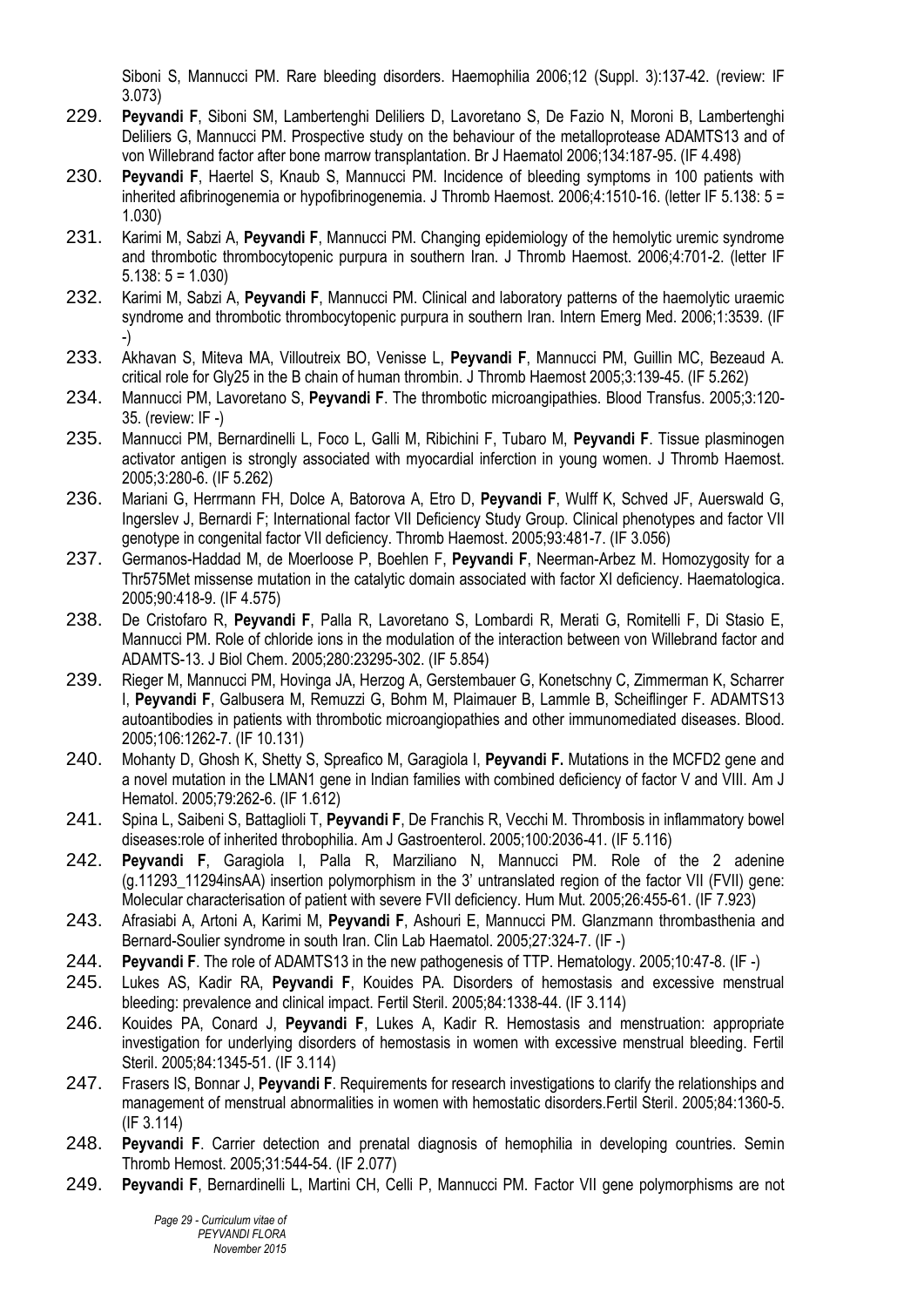associated with myocardial infarction in young women. J Thromb Haemost. 2005;4:803-4. (letter IF 5.262:5  $= 1.052$ 

- 250. Tripodi A, Chantarangkul V, Menegatti M, Tagliabue L, **Peyvandi F**. Performance of clinical laboratories for DNA analyses to detect thrombophilia mutations. Clin Chem. 2005;51:1310-1. (letter IF 7.717:5 = 1.543)
- 251. Asselta R, Duga S, Spena S, **Peyvandi F,** Castaman G, Malcovati M, Mannucci PM, Tenchini ML. Missense or splicing mutation? The case of a fibrinogen Bβ-chain mutation causing severe hypofibrinogenemia. Blood. 2004;103:3051-4. (IF 9.782)
- 252. Menegatti M, Karimi M, Garagiola I, Mannucci P, **Peyvandi F**. A rare inherited coagulation disorder: combined homozygous factor VII and factor X deficiency. Am J Hematol. 2004;77:90-1. (IF 1.701)
- 253. **Peyvandi F**, Tagliabue L, Menegatti M, Karimi M, Komaromi I, Katona E, Muszbek L, Mannucci PM. Phenotype-genotype characterization of 10 families with severe a subunit factor XIII deficiency. Hum Mutat. 2004;23:98-108. (IF 6.845)
- 254. De Cristofaro R, Akhavan S, Altomare C, Carotti A, **Peyvandi F,** Mannucci PM. A natural prothrombin mutant reveals an unexpected influence of the A-chain's structure on the activity of human α-thrombin. J Biol Chem. 2004;279:13035-43. (IF 6.355)
- 255. **Peyvandi F**, Spreafico M, Siboni SM, Moia M, Mannucci PM. CYP2C9 genotypes and dose requirements during the induction phase of oral anticoagulant therapy. Clin Pharmacol Ther. 2004;75:198-203. (IF 6.825)
- 256. Mannucci PM, Duga S, **Peyvandi F**. Recessively inherited coagulation disorders. Blood 2004;104:1243- 52. (IF 9.782)
- 257. Karimi M, **Peyvandi F**, Siboni S, Ardeshiri R, Gringeri A, Mannucci PM. Comparison of attitudes towards prenatal diagnosis and termination of pregnancy for haemophilia in Iran and Italy. Haemophilia. 2004;10:367-9. (IF 2.078)
- 258. D'Andrea G, Bossone A, Lupone MR, **Peyvandi F**, Maisto G, Perricone F, Grandone E, Margaglione M. Molecular characterization of a factor VII deficient patient supports the importance of the second epidermal growth factor-like domain. Haematologica. 2004;89:979-84. (IF 4.192)
- 259. Toogeh G, Sharifian R, Lak M, Safaee R, Artoni A, **Peyvandi F**. Presentation and pattern of symptoms in 382 patients with Glanzmann thrombasthenia in Iran. Am J Hematol. 2004;77:198-9. (IF 1.701)
- 260. Spena S, Duga S, Asselta R, **Peyvandi F**, Mahasandana C, Malcovati M, Tenchini ML. Congenital afibrinogenaemia caused by uniparental isodisomy of chromosome 4 containing a novel 15-kb deletion involving fibrinogen Aalpha-chain gene. Eur J Hum Genet. 2004;12:891-8. (IF 2.741)
- 261. **Peyvandi F**, Ferrari S, Lavoretano S, Canciani MT, Mannucci PM. von Willebrand factor cleaving protease (ADAMTS-13) and ADAMTS-13 neutralizing autoantibodies in 100 patients with thrombotic thrombocytopenic purpura. Br J Haematol. 2004;127:433-9. (IF 3.195)
- 262. Zadra G, Asselta R, Malcovati M, Santagostino E, **Peyvandi F**, Mannucci PM, Tenchini ML, Duga S. Molecular genetic analysis of severe coagulation factor XI deficiency in six Italian patients. Haematologica. 2004;89:1332-40. (IF 4.192)
- 263. **Peyvandi F**, De Cristofaro R, Garagiola I, Palla R, Akhavan S, Landolfi R, Mannucci PM. The P303T mutation in the human factor VII (FVII) gene alters the conformational state of the enzyme and causes a severe functional deficiency. Br J Haematol. 2004;127:576-84. (IF 3.195)
- 264. Atherosclerosis, Thrombosis and Vascular Biology Italian Study Group. No evidence of association between prothrombotic gene polymorphisms and development of acute myocardical infarction at a young age. Circulation. 2003;107:1117-22. (IF 11.164)
- 265. Duga S, Montefusco MC, Asselta R, Malcovati M, **Peyvandi F**, Santagostino E, Mannucci PM, Tenchini ML. Arg2074Cys missense mutation in the C2-domain of factor V causing moderately severe factor V deficiency: molecular characterization by expression of the recombinant protein. Blood. 2003;101:173-7. (IF 10.120)
- 266. Mannucci PM, Karimi M, Mosalaei A, Canciani MT, **Peyvandi F**. Patients with localized and disseminated tumors have reduced but measurable levels of ADAMTS-13 (von Willebrand factor cleaving protease). Haematologica. 2003;88:454-8. (IF 3.453)
- 267. Baronciani L, Cozzi G, Canciani MT, **Peyvandi F**, Srivastava A, Federici AB, Mannucci PM. Molecular defects in type 3 von Willebrand disease: updated results from 40 multiethnic patients. Blood Cells Mol Dis. 2003;30:264-70. (IF 1.991)
- 268. Montefusco MC, Duga S, Asselta R, Malcovati M, **Peyvandi F**, Santagostino E, Mannucci PM, Tenchini ML. Clinical and molecular characterization of 6 patients affected by severe deficiency of coagulation factor V: Broadening of the mutational spectrum of factor V gene and in vitro analysis of the newly identified missense mutations. Blood. 2003;102:3210-6. (IF 10.120)
- *Page 30 - Curriculum vitae of PEYVANDI FLORA* 269. Asselta R, Montefusco MC, Duga S, Malcovati M, **Peyvandi F**, Mannucci PM, Tenchini ML. Severe factor

*November 2015*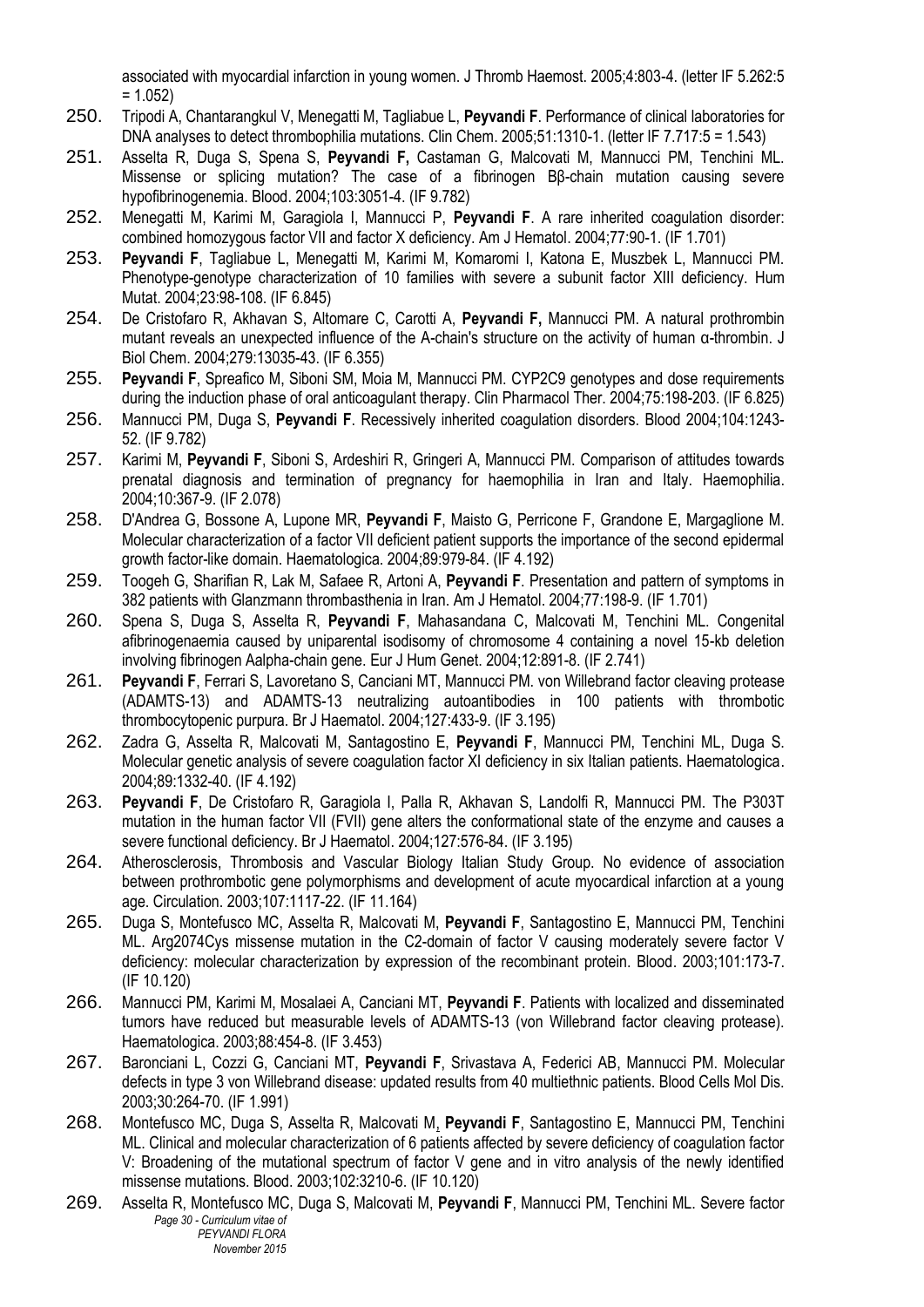V deficiency: exon skipping in the factor V gene causing a partial deletion of the C1 domain. J Thromb Haemost. 2003;1:1237-44. (IF -)

- 270. Garagiola I, Palla R and **Peyvandi F**. Pitfalls in molecular diagnosis in a family with severe factor VII (FVII) deficiency-misdiagnosis by direct sequence analysis using a PCR product. Prenat Diagn. 2003;23:731-4. (IF 1.475)
- 271. Spena S, Asselta R, Duga S, Malcovati M, **Peyvandi F**, Mannucci PM, Tenchini ML. Congenital afibrinogenemia: intracellular retention of fibrinogen due to a novel W437G mutation in the fibrinogen Bbeta-chain gene. Biochim Biophys Acta. 2003;1639:87-94. (IF 2.557)
- 272. Mannucci PM, **Peyvandi F,** Ardissino D. Risk of myocardial infarction and polymorphisms in candidate genes. N Engl J Med. 2003;348:1176-7. (commentary IF 34.833:5 = 6.970)
- 273. Mannucci PM, Ardissino D, Merlini PA, **Peyvandi F**. Vagaries of genetic association studies in myocardial infarction. Blood. 2003;102:1558-9. (commentary IF 10.120:5 = 2.024)
- 274. Lak M, **Peyvandi F**, Ali Sharifian A, K. Karimi, Mannucci PM. Pattern of symptoms in 93 Iranian patients with severe factor XIII deficiency. J Thromb Haemost. 2003;1:1852-3. (letter: IF -)
- 275. Spreafico M, **Peyvandi F**, Pizzotti D, Moia M, Mannucci PM. Warfarin and acenocoumarol dose requirements according to CYP2C9 genotyping in North-Italian patients. J Thromb Haemost. 2003;1:2252- 3. (letter: IF -)
- 276. **Peyvandi F**, Menegatti M, Santagostino E, Akhavan S, Uprichard J, Perry DJ, Perkins SJ, Mannucci PM. Gene mutations and three-dimensional structural analysis in 13 families with severe factor X deficiency. British Journal of Haematology. 2002;117:685-92. (IF 3.052)
- 277. Tripodi A, **Peyvandi F**, Chantarangkul V, Menegatti M, Mannucci PM. Relatively poor performance of clinical laboratories for DNA analyses in the detection of two thrombophilic mutations-A cause for concern. Thromb Haemost. 2002;88:690-1. (letter IF 4.357:5 = 0.871)
- 278. **Peyvandi F**, Lak M, Mannucci PM. Factor XI deficiency in Iranians: its clinical manifestations in comparison with those of classic hemophilia. Haematologica. 2002;87:512-4. (IF 3.226)
- 279. **Peyvandi F**, Duga S, Akhavan S, Mannucci PM. Rare coagulation deficiencies. Haemophilia. 2002;8:308- 21. (review: IF 1.113)
- 280. **Peyvandi F**, De Cristofaro R, Akhavan S, Carew JA, Landolfi R, Bauer KA, Mannucci PM. Two Naturally Occurring Mutations on FVII Gene (S363I-W364C) Altering Intrinsic Catalytic Activity. Thromb Haemost. 2002;88:750-5. (IF 4.357)
- 281. Spena S, Duga S, Asselta R, Malcovati M, **Peyvandi F**, Tenchini ML. Congenital afibrinogenemia: first identification of splicing mutations in the fibrinogen  $B\beta$ -chain gene causing activation of cryptic splice sites. Blood. 2002;100:4478-84. (IF 9.631)
- 282. Al Dieri RA, **Peyvandi F**, Santagostino E, Giansily M, Mannucci PM, Schved JF, Beguin S, Hemker CH. The thrombogram in rare inherited coagulation disorders: its relation to clinical bleeding. Thromb Haemost. 2002;88:576-82. (IF 4.357)
- 283. Mannucci PM, Gringeri A, **Peyvandi F**, Di Paolantonio T, Mariani M. Short-term exposure to high altitude causes coagulation activation and inhibits fibrinolysis. Thromb Haemost. 2002;87:342-3. (letter IF 4.357:5  $= 0.871$
- 284. Asselta R, Spena S, Duga S, **Peyvandi F**, Malcovati M, Mannucci PM, Tenchini ML. Analysis of Iranian patients allowed the identification of the first trunc.ating mutation in the fibrinogen BB-chain gene causing afibrinogenemia. Haematologica. 2002;87:855-9. (IF 3.226)
- 285. **Peyvandi F**, Spreafico M, Karimi M, Zeinali S, Mannucci PM. Allele Frequency of CYP2C9 Gene Polymorphisms in Iran. Thromb Haemost. 2002;88:874-5. (letter IF 4.357:5 = 0.871)
- 286. Akhavan S, De Cristofaro R, **Peyvandi F**, Lavoretano S, Landolfi R, Mannucci PM. Molecular and functional characterization of a natural homozygous Arg67His mutation in the prothrombin gene of a patient with a severe procoagulant defect contrasting with a mild hemorrhagic phenotype. Blood. 2002;100:1347-53. (IF 9.631)
- 287. **Peyvandi F**, Carew JA, Perry DJ, Hanault M, Khanduri U, Perkins SJ, Mannucci PM, Bauer KA. Abnormal secretion and function of recombinant human factor VII as the result of modification to a calcium binding site caused by a 15 base pair insertion in the factor VII gene. Blood. 2001;97:960-5. (IF 9.273)
- 288. Asselta R, Duga S, Spena S, Santagostino E, **Peyvandi F**, Piseddu G, Targhetta R, Malcovati M, Mannucci PM, Tenchini ML. Congenital afibrinogenemia: mutations leading to premature termination codons in fibrinogen A alpha-chain gene are not associated with the decay of the mutant mRNAs. Blood. 2001;98:3685-92. (IF 9.273)
- 289. **Peyvandi F**, Asselta R, Mannucci PM. Autosomal recessive deficiency of coagulation factors. Rev Clin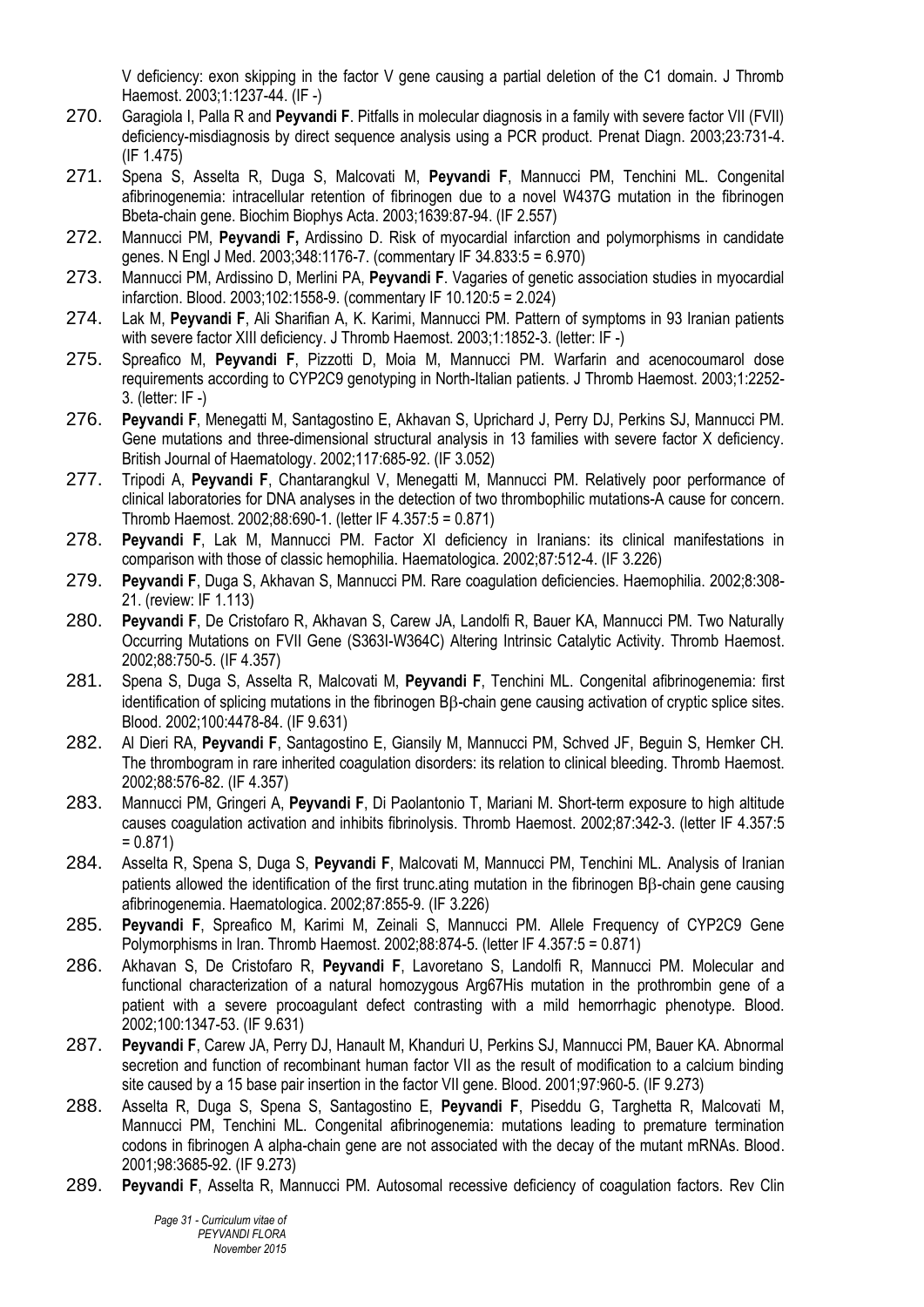Exp Hematol. 2001;5:369-89. (review: IF -)

- 290. **Peyvandi F**, Mannucci PM, Bucciarelli P, Zeinali S, Akhavan S, Sacchi E, Merlini PA, Perry DJ. A novel polymorphism in intron 1a of the human factor VII gene (G73A): study of a healthy Italian population and of 190 young survivors of myocardial infarction. Br J Haematol. 2000;108:247-53. (IF 3.068)
- 291. **Peyvandi F**, Jenkins VP, Mannucci PM, Billio A, Zeinali S, Perkins SJ, Perry DJ. Molecular characterization and three-dimensional structural analysis of mutations in 21 unrelated families with inherited factor VII deficiency. Thromb Haemost. 2000;84:250-7. (IF 4.372)
- 292. **Peyvandi F**, Mannucci PM, Jenkins PV, Lee A, Coppola R, Perry DJ. Homozygous 2bp deletion in the human factor VII gene: a non-lethal mutation that is associated with a complete absence of circulating factor VII. Thromb Haemost. 2000;84:635-7. (IF 4.372)
- 293. Tagliabue L, Duca F, **Peyvandi F**. Apparently dominant transmission of a recessive disease: deficiency of factor VII in Iranian Jews. Ann Ital Med Int. 2000;15:263-6. (IF -)
- 294. Lak M, **Peyvandi F**, Mannucci PM. Clinical manifestations and complications of childbirth and replacement therapy in 385 Iranian patients with type 3 von Willebrand disease. Br J Haematol. 2000;111:1236-9. (IF 3.068)
- 295. Baronciani L, Cozzi G, Canciani MT, **Peyvandi F**, Srivastava A, Federici AB, Mannucci PM. Molecular characterization of a multiethnic group of 21 patients with type 3 von Willebrand disease. Thromb Haemost. 2000;84:536-40. (IF 4.372)
- 296. Hunault M, Arbini A, Carew JC, **Peyvandi F**, Bauer KA. Characterization of two naturally occurring mutations in the second Epidermal Growth Factor-like domain of factor VII. Blood 1999;93:1237-44. (IF 8.782)
- 297. Neerman-Arbez M, Johnson KM, Morris MA, McVey JH, **Peyvandi F**, Nichols WC, Ginsburg D, Rossier C, Antonarakis SE, Tuddenham EGD. Molecular analysis of the ERGIC-53 gene in 35 families with combined factor V-factor VIII deficiency. Blood. 1999;93:2253-60. (IF 8.782)
- 298. **Peyvandi F**, Mannucci PM. Rare coagulation disorders. Thromb Haemost. 1999;82:1207-14. (review IF 4.983)
- 299. Lak M, Keihani M, Elahi F, **Peyvandi F**, Mannucci PM. Bleeding and thrombosis in 55 patients with inherited afibrinogenemia. Br J Haematol. 1999;107:204-6. (IF 3.204)
- 300. **Peyvandi F**, Tuddenham EGD, Akhtari M, Lak M, Mannucci PM. Bleeding symptoms in 27 Iranian patients with the combined deficiency of factor V and factor VIII. Br J Hematol. 1998:100:773-6. (IF 3.209)
- 301. **Peyvandi F**, Mannucci PM, Lak M, Abdoullahi M, Zeinali S, Sharifian R, Perry D. Congenital factor X deficiency: spectrum of bleeding symptoms in 32 Iranian patients. Br J Hematol. 1998;102:626-8. (IF 3.209)
- 302. Lak M, Sharifian R, **Peyvandi F**, Mannucci PM. Symptoms of inherited factor V deficiency in 35 Iranian patients. Br J Hematol. 1998;103:1067-69. (IF 3.209)
- 303. Mannucci PM, Mari D, Merati G, **Peyvandi F**, Tagliabue L, Sacchi E, Taioli E, Sansoni P, Bertolini S, Franceschi C. Gene polymorphisms predicting high plasma levels of coagulation and fibrinolysis proteins. A study in centenarians. Arterioscler Thromb Vasc Biol. 1997;17:755-9. (IF 5.317)
- 304. Faioni EM, Merati G, **Peyvandi F**, Bettini P, Mannucci PM. The G1456 to T mutation in the thrombomodulin gene is not frequent in patients with venous thrombosis. Blood. 1997;89:1467. (letter IF  $9.507:5 = 1.901$
- 305. **Peyvandi F**, Mannucci PM, Asti D, Abdoullahi M, Di Rocco N, Sharifian R. Clinical manifestations in 28 Italian and Iranian patients with severe factor VII deficiency. Hemophilia. 1997;3:242-6. (IF 0.971)
- 306. Ardissino D, Peyvandi F, Merlini PA, Colombi E, Mannucci PM. Factor V (Arg506  $\rightarrow$  Gln) mutation in young survivors of myocardial infarction. Thromb Haemost. 1996;75:701-2. (IF 4.267)
- 307. Mannucci PM, Duca F, **Peyvandi F**, Tagliabue L, Merati G, Martinelli I, Cattaneo M. Frequency of factor V Arg506Gln in Italians. Thromb Haemost. 1996;75:694. (letter IF 4.267:5 = 0.855)
- 308. **Peyvandi F**, Faioni EM, Moroni GA, Rosti A, Leo L, Moia M. Autoimmune protein S deficiency and deep vein thrombosis after chickenpox. Thromb Haemost. 1996;75:212-3. (IF 4.267)

## **Chapters in book**

- 1. **F. Peyvandi**, M. Menegatti and SM. Siboni. Rare Coagulation Factor Defects in Pregnancy in Disorders of Thrombosis and Hemostasis in Pregnancy edited by H. Cohen and P. O'Brien. 2nd edition 2015. ISBN 978- 3-319-15119-9
- 2. Federici AB, Mannucci PM, **Peyvandi F**. (2015). Malattie emorragiche congenite e acquisite. p. 285-338. In: CORRADINI P; FOA R; BOCCADORO M; CAPPELLINI MD; CARLO-STELLA C; CATTANEO M; FEDERICI AB; GAMBACORTI-PASSERINI C; LAMBERTENGHI DELILIERS G; MANNUCCI PM; PANE F; PEYVANDI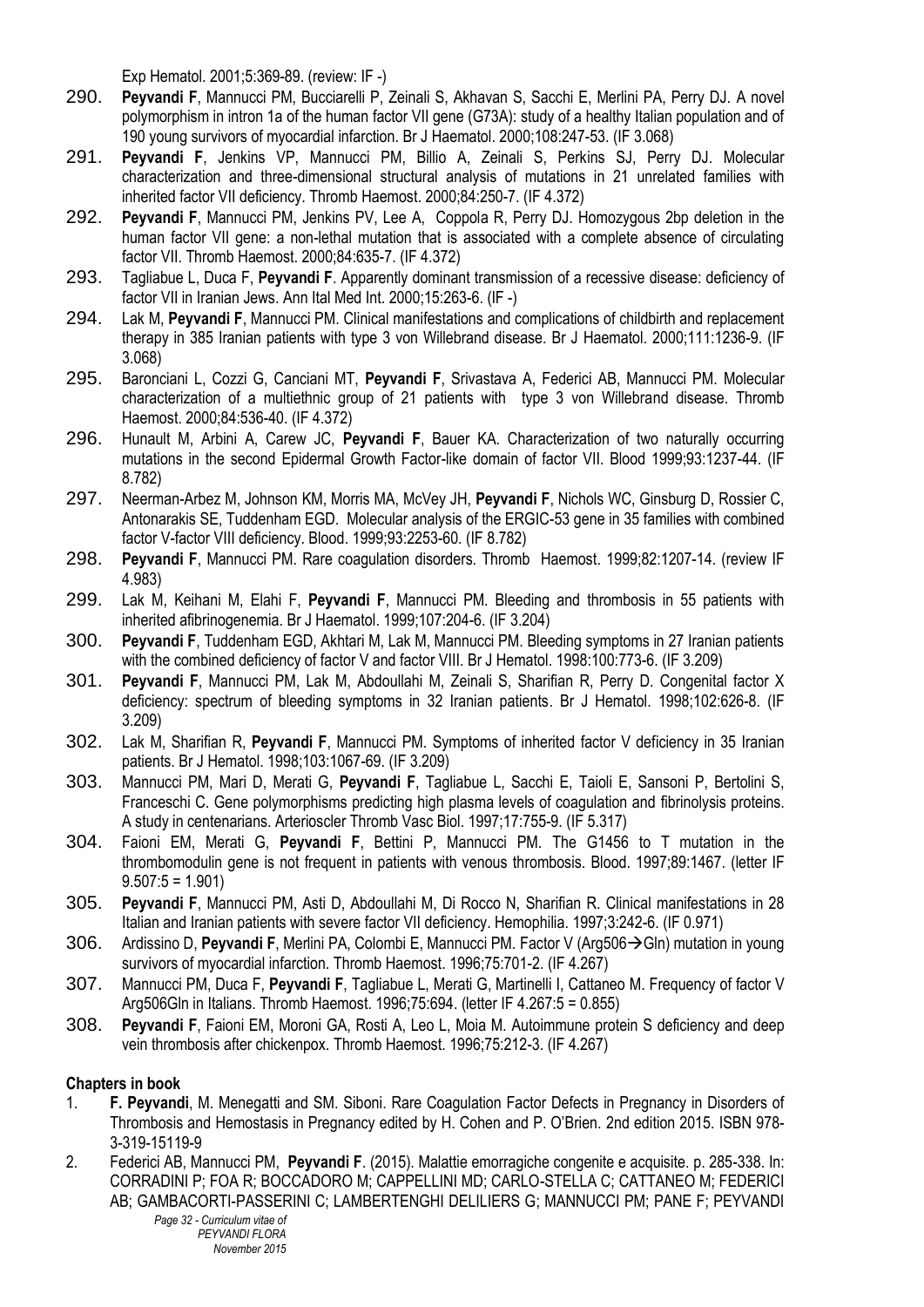F; POGLIANI EM. Manuale di Ematologia II Edizione. TORINO: Minerva Medica S.p.a, ISBN: 978-88-7711- 816-5

- 3. **Peyvandi F**, Ferrari B, Cannavo' A, Rossio R. (2015). Microangiopatie trombotiche. p. 339-348. In: CORRADINI P; FOA R; BOCCADORO M; CAPPELLINI MD; CARLO-STELLA C; CATTANEO M; FEDERICI AB; GAMBACORTI-PASSERINI C; LAMBERTENGHI DELILIERS G; MANNUCCI PM; PANE F; PEYVANDI F; POGLIANI EM. Manuale di Ematologia II Edizione. TORINO: Minerva Medica S.p.a, ISBN: 978-88-7711- 816-5
- 4. **Flora Peyvandi** and Marzia Menegatti (2014). Factor V and combined Factor V and VIII deficiencies. p. 403- 412. In TEXTBOOK OF HEMOPHILIA, 3rd edition, edited by CHRISTINE LEE, ERIK BERNTORP, KEITH HOOTS. Blackwell Publishing Ltd. ISBN 978-1-118-39824-1
- 5. **Flora Peyvandi**, Marzia Menegatti and Simona Maria Siboni (2012). Inherited Bleeding Disorders in Pregnancy: Rare Coagulation Factor Defects. p 131. in DISORDERS OF THROMBOSIS AND HEMOSTASIS IN PREGNANCY edited by H. COHEN AND P. O'BRIEN. ISBN 978-1-4471-4410-6, ISBN 978-1-4471-4411-3
- 6. Pier M Mannucci, **Flora Peyvandi** and Roberta Palla (2010). Thrombotic thrombocytopenic purpura and haemolytic uraemic syndrome (congenital and acquired). p. 860-871. In POSTGRADUATE HAEMATOLOGY 6th edition, edited by A.V. HOFFBRAND, D. CATOVSKY, E.G.D. TUDDENHAM, A.R. GREEN. Wiley-Blackwell. ISBN 9781405191807
- 7. **Flora Peyvandi** and Marzia Menegatti (2010). Rare bleeding disorders. P. 813-838. In POSTGRADUATE HAEMATOLOGY 6th edition, edited by A.V. HOFFBRAND, D. CATOVSKY, E.G.D. TUDDENHAM, A.R. GREEN. Wiley-Blackwell. ISBN 9781405191807
- 8. **Flora Peyvandi** and Marta Spreafico (2010). Factor V and combined Factor V and VIII deficiencies. P. 332- 340. In TEXTBOOK OF HEMOPHILIA, 2nd edition, edited by CHRISTINE LEE, ERIK BERNTORP, KEITH HOOTS. Wiley-Blackwell. ISBN 9781405169141
- 9. **Flora Peyvandi** (2009)**.** Rare Bleeding Disorders. p. 54-64. In INHERITED BLEEDING DISORDERS IN WOMEN, 1st edition, by CHRISTINE A. LEE, REZAN A. KADIR AND PETER A. KOUIDES. Wiley-Blackwell. ISBN 978-1-4051-6915-8
- 10. Federici AB, Mannucci PM, **Peyvandi F**. (2008). Patologie della coagulazione. p. 229-279. In: CORRADINI P; FOA R; BOCCADORO M; CAPPELLINI MD; CARLO-STELLA C; CATTANEO M; FEDERICI AB; GAMBACORTI-PASSERINI C; LAMBERTENGHI DELILIERS G; MANNUCCI PM; PANE F; PEYVANDI F; POGLIANI EM. Manuale di Ematologia. TORINO: Minerva Medica S.p.a, ISBN/ISSN: 10: 88-7711-618-8
- 11. **Peyvandi F**, Lavoretano S, Palla R. (2008). Microangiopatie trombotiche. p. 281-288. In: CORRADINI P; FOA R; BOCCADORO M; CAPPELLINI MD; CARLO-STELLA C; CATTANEO M; FEDERICI AB; GAMBACORTI-PASSERINI C; LAMBERTENGHI DELILIERS G; MANNUCCI PM; PANE F; PEYVANDI F; POGLIANI EM. Manuale di Ematologia. TORINO: Minerva Medica S.p.a, ISBN/ISSN: 10: 88-7711-618-8
- 12. Pier M Mannucci and **Flora Peyvandi** (2005). Thrombotic thrombocytopenic purpura and haemolytic uraemic syndrome (congenital and acquired). p. 876-884. In POSTGRADUATE HAEMATOLOGY 5th edition, edited by A.V. HOFFBRAND, D. CATOVSKY, E.G.D. TUDDENHAM. Blackwell Publishing Ltd. ISBN 9781405191807
- 13. **Flora Peyvandi** and Pier M Mannucci (2005). Congenital bleeding: autosomal recessive disorders. p. 842- 858. In POSTGRADUATE HAEMATOLOGY 5th edition, edited by A.V. HOFFBRAND, D. CATOVSKY, E.G.D. TUDDENHAM. Blackwell Publishing Ltd. ISBN 9781405191807
- 14. **Flora Peyvandi** and Marta Spreafico (2005). Factor V and combined Factor V and VIII deficiencies. p. 306. In TEXTBOOK OF HEMOPHILIA, 1st edition, edited by CHRISTINE LEE, ERIK BERNTORP, KEITH HOOTS. Blackwell Publishing Ltd. ISBN 1405127694
- 15. Stefano Duga, Rosanna Asselta, Elena Santagostino, **Flora Peyvandi**, Maria Luisa Tenchini, Pier Mannuccio Mannucci (2004). Coagulopatie ereditarie. p. 381-410. In MALATTIE GENETICHE – MOLECOLE E GENI – DIAGNOSI, PREVENZIONE E TERAPIA edited by CAO A, DALLAPICCOLA B AND NOTARANGELO LD. Piccin Nuova Libraria. ISBN: 978-88-299-1652-8
- 16. David Perry and **Flora Peyvandi** (1999). Detection of DNA by silver staining. p. 63-9. In HEMOSTASIS AND THROMBOSIS PROTOCOLS: METHODS IN MOLECULAR MEDICINE. Edited by DAVID J. PERRY AND JOHN K. PASI. Humana Press. ISBN 978-0896034198

## **Non peer-reviewed publications**

- 1. Patients Informative Booklet on the Establishment of a European Network of Rare Bleeding Disorders (EN-RBD) project funded by EC (downloadable at www.rbdd.eu) (2011), by **F. Peyvandi**, R. Palla, M. Menegatti, S. Malosio.
- 2. **F. Peyvandi**, A. Cairo, R. Palla, M. Menegatti. Registri nazionali ed internazionali sulle malattie rare della